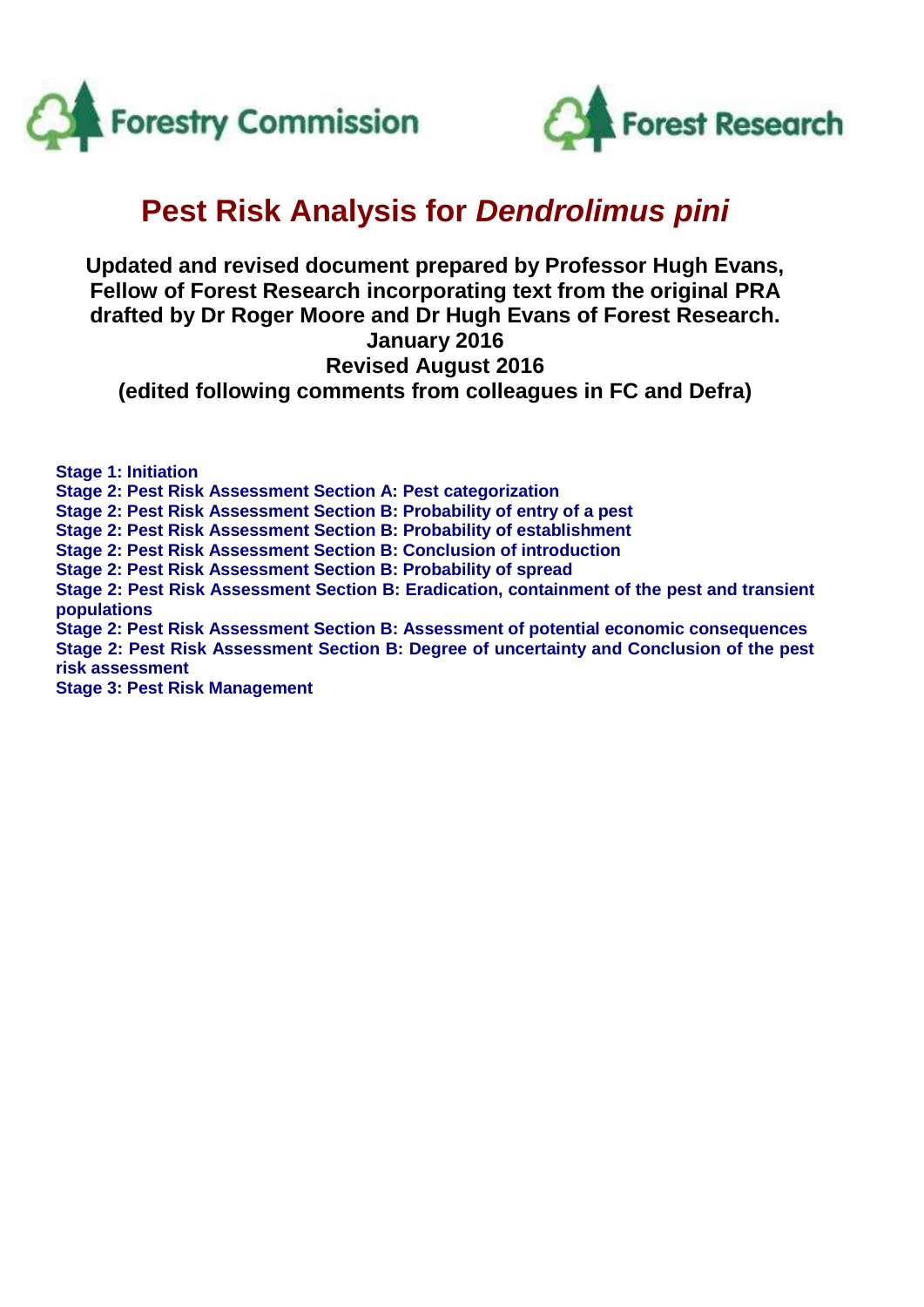# **Stage 1: Initiation**

#### **1.01 - Give the reason for performing the PRA**

**Following the first findings in Scotland, the pine lappet moth has been found in another area. Concerns raised by this new information, have led to the PRA being revisited, to help guide policy decisions for both forestry and wider plant health in the UK.**

### **1.02a - Name of the pest**

*Dendrolimus pini* (Linnaeus), Pine-tree lappet, Pine lappet moth There are numerous sub-species including: *Dendrolimus pini adriatica* Dabniel, 1959 *Dendrolimus pini atlantica* Le Cerf, 1932 *Dendrolimus pini cedarensis* Daniel, 1939 *Dendrolimus pini colchis* de Freina, 1983 *Dendrolimus pini corsaria* Schawerda 1926 *Dendrolimus pini iberica* Schawerda, 1926 *Dendrolimus pini paulae* Daniel 1959 *Dendrolimus pini witti* de Freina, 1979 (from [http://eol.org/pages/382214/names\)](http://eol.org/pages/382214/names)

#### **1.02b - Indicate the type of the pest** Arthropod

# **1.02d - Indicate the taxonomic position**

Insecta: Lepidoptera: Lasiocampidae

# **1.03 - Clearly define the PRA area**

UK, including Northern Ireland and the Channel Islands

### **1.04 - Does a relevant earlier PRA exist?**

# *Yes*

A PRA was prepared in April 2009 and updated in September and October 2009. The current PRA is to provide a further update in relation to experience in the UK and elsewhere since the earlier PRA was prepared.

### **1.05 - Is the earlier PRA still entirely valid, or only partly valid (out of date, applied in different circumstances, for a similar but distinct pest, for another area with similar conditions)? Explain your judgement (edit in the part justification)**

# *Not entirely valid*

There has been considerable survey activity and consideration of management options in the period since the last modification of the earlier PRA in October 2009. This justifies a further examination of the conclusions from that PRA.

# **1.06 - Specify all host plant species (for pests directly affecting plants) or suitable habitats (for non parasitic plants). Indicate the ones which are present in the PRA area.**

Mainly *Pinus* species. The primary host is Scots pine (*Pinus sylvestris*). *D. pini* may also represent a risk to Lodgepole pine (*Pinus contorta* var. *latifolia*) and Corsican pine (*Pinus ni*gra subsp. Laricio) in the UK. There are also records on other conifers including fir (*Abies* spp.), cedar (*Cedrus* spp.), juniper (*Juniperus*), spruce (*Picea*), Douglas fir (*Pseudotsuga menziesii*) and larch (*Larix* spp.).

# **1.07 - Specify the pest distribution for a pest initiated PRA, or the distribution of the pests identified in 2b for pathway initiated PRA**

*Dendrolimus pini* is widely distributed throughout Europe and Asia and even recorded in North Africa (see Table 1 below).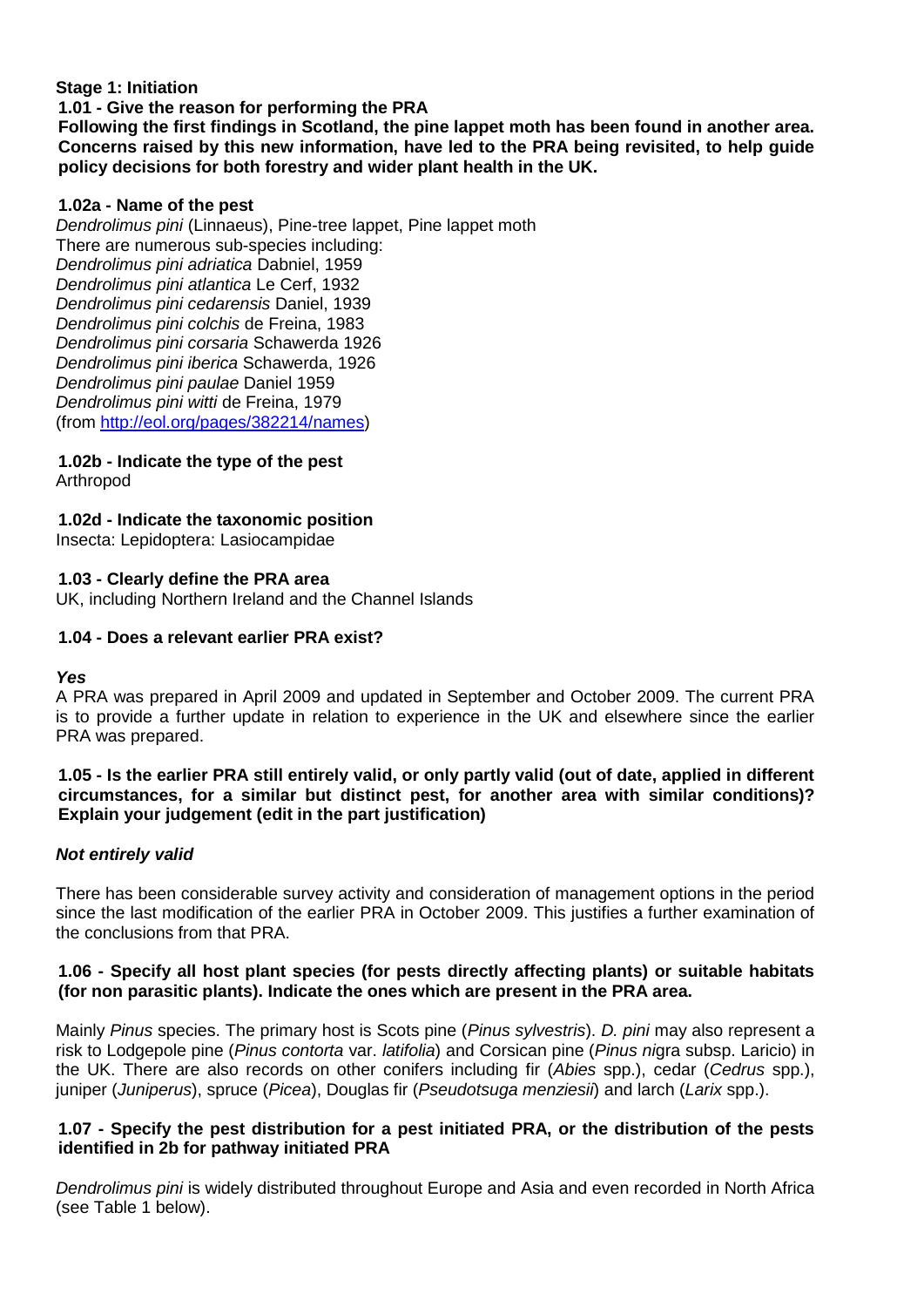**Table 1.** Distribution data for *Dendrolimus pini* (pine-tree lappet), based on data from CABI Crop Protection Compendium (http://www.cabi.org/cpc/).

| <b>Country</b>              | <b>Distribution</b>                       | <b>References</b>                |  |  |  |
|-----------------------------|-------------------------------------------|----------------------------------|--|--|--|
| <b>ASIA</b>                 |                                           |                                  |  |  |  |
| China                       | Present                                   |                                  |  |  |  |
| <b>AFRICA</b>               |                                           |                                  |  |  |  |
| <b>Morocco</b>              | Present                                   | <b>EPPO, 2014</b>                |  |  |  |
| <b>EUROPE</b>               |                                           |                                  |  |  |  |
| <b>Austria</b>              | Unconfirmed record                        |                                  |  |  |  |
| <b>Belarus</b>              | Unconfirmed record                        | <b>CAB Abstracts</b>             |  |  |  |
| Belgium                     | Common and local, higher                  | http://uahost.uantwerpen.be/vv   |  |  |  |
|                             | in south.                                 | e/checklists/lepidoptera/lasioca |  |  |  |
|                             |                                           | mpidae/Dpini.htm                 |  |  |  |
| Croatia                     | <b>Restricted distribution</b>            | <b>EPPO, 2014</b>                |  |  |  |
| Czechoslovaki<br>a (former) | Unconfirmed record                        |                                  |  |  |  |
| <b>Denmark</b>              | Present                                   | <b>EPPO, 2014</b>                |  |  |  |
| <b>Finland</b>              | Unconfirmed record                        |                                  |  |  |  |
| <b>France</b>               | Present, widespread except                | http://www.lepinet.fr/especes/n  |  |  |  |
|                             | north                                     | ation/carte.php?e=l&id=31590     |  |  |  |
| Germany                     | Present                                   |                                  |  |  |  |
| <b>Hungary</b>              | Present                                   | <b>CAB Abstracts</b>             |  |  |  |
| Italy                       | Present                                   |                                  |  |  |  |
| Lithuania                   | Present                                   | Sierpinska, 1998                 |  |  |  |
| <b>Netherlands</b>          | Quite rare with fragmented                | http://www.vlindernet.nl/vlinder |  |  |  |
|                             | distribution in areas with<br>sandy soils | soort.php?vlinderid=51           |  |  |  |
| <b>Norway</b>               | Early<br>record,<br>present               | Hopkins, 1908                    |  |  |  |
|                             | distribution uncertain                    |                                  |  |  |  |
| Poland                      | Present                                   | <b>CAB Abstracts</b>             |  |  |  |
| <b>Russian</b>              | Present                                   | Mozolevskaya et al., 2003        |  |  |  |
| <b>Federation</b>           |                                           |                                  |  |  |  |
| (European<br>part)          |                                           |                                  |  |  |  |
| <b>Sweden</b>               | Present                                   | <b>CAB Abstracts</b>             |  |  |  |
| <b>Switzerland</b>          | Unconfirmed record                        |                                  |  |  |  |
| $UK$                        | <b>Restricted distribution</b>            | <b>EPPO, 2014</b>                |  |  |  |
| -Scotland                   | <b>Restricted distribution</b>            | EPPO, 2014                       |  |  |  |
| Ukraine                     | Present                                   | Meshkova, 2003                   |  |  |  |

Following discovery of breeding populations in Scotland in 2009, extensive surveys have delineated an infested zone in North-East Scotland which reflects the current known distribution of the pest. The current distribution is shown in Figure 1.

An extension to the known distribution was reported in 2015, with larvae being found in Glen Strathfarrar, approximately 25 km from the original Kiltarlity site. This suggests an expansion of range, although given that this was the first time this area had been surveyed, it is possible this breeding population was already in situ, rather than spread from the previously known area. There also remains a possibility that the findings are of an overlooked native species, as this part of Scotland is not generally a well recorded area in terms of moths, and there may be some difficulties distinguishing between the pine lappet moth and other very large caterpillars. This is, however, considered less likely, as although, not recently, surveys for pine beauty moth and pine looper moth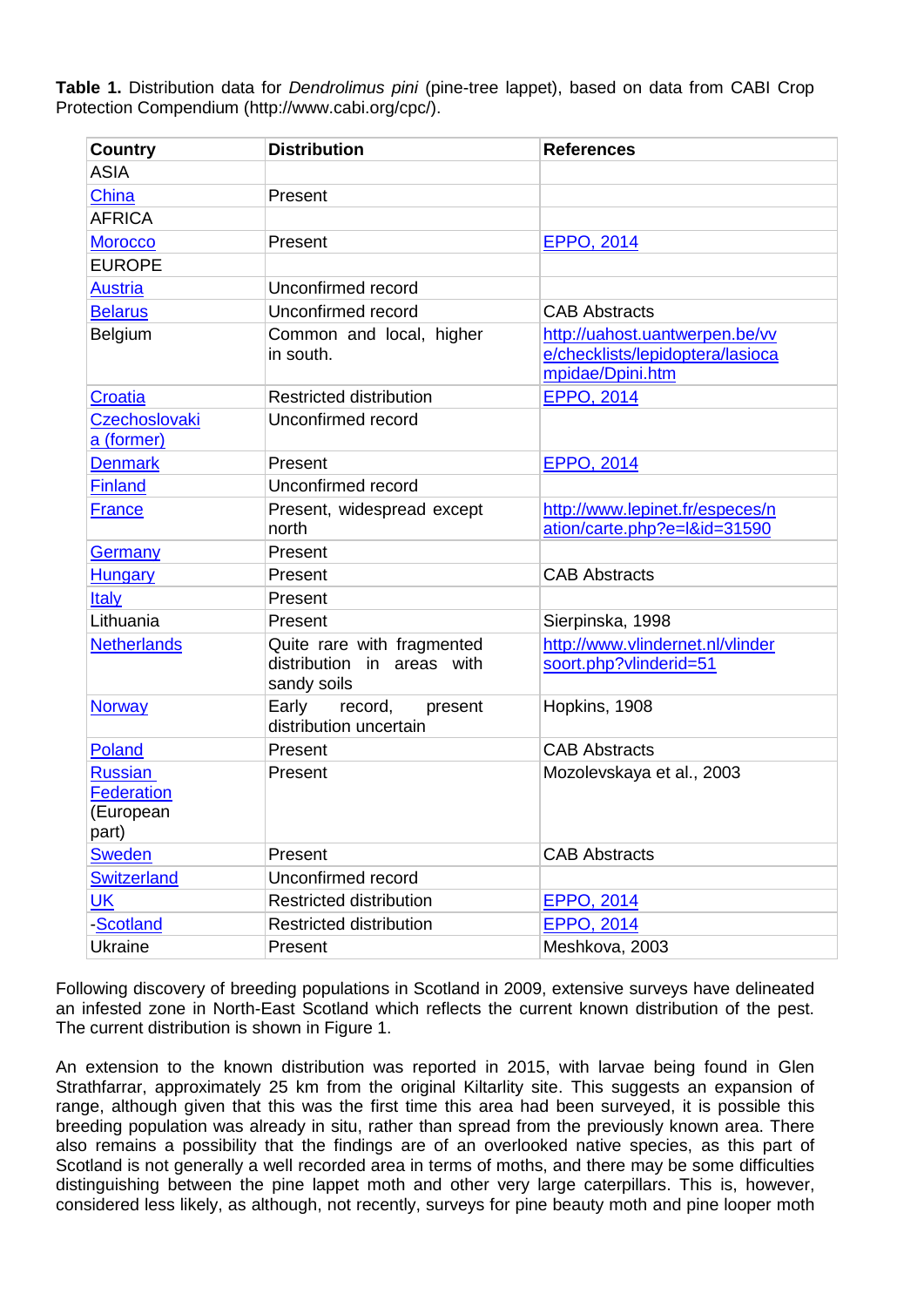were carried out in Scotland for many years, and given that Strathfarrar pinewood is a SSSI the moth is more likely to have been spotted by Scottish Natural Heritiage surveyors and light traps here than in other more remote areas.



**Figure 1**: Distribution and risk zones for *Dendrolimus pini* in Scotland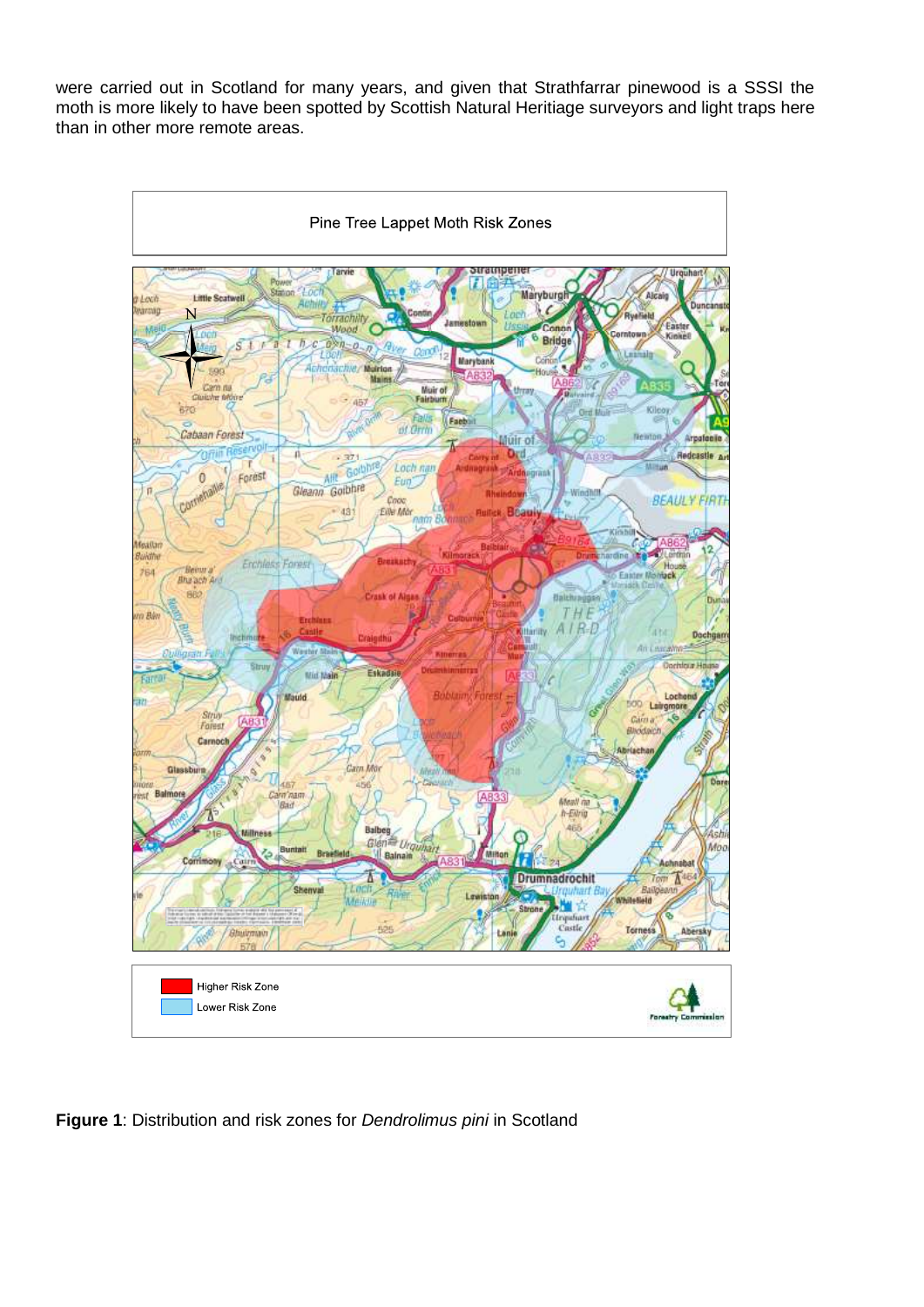### **Stage 2: Pest Risk Assessment Section A: Pest categorization**

### **Background to the pest biology and damage potential**

*Dendrolimus pini* is known to cause heavy and sometimes total defoliation, dieback and death of pine trees in parts of Europe and especially in Poland (Sierpinska, 1998) and Germany (Le Mellec and Michalzik, 2008). However, elsewhere in Europe outbreaks are rare or unreported. The moth is a continental European pest that is also recorded in the western part of Asia as well as Ukraine (Meshkova, 2003), Russia (Mozolevskaya et al., 2003) and North Africa. Consequently, it is adapted to a fairly wide range of ecoclimatic conditions. Its main outbreak areas appear to be in northern Germany and parts of Poland particularly after periods of dry and hot weather in summer. Following the first finding of adult moths in light traps in 2004 and of larvae in 2009, it has been confirmed as breeding in the PRA area and populations could potentially reach damaging levels during periods of suitable climatic conditions. The frequency of occurrence of these summer conditions is likely to be highly influenced by climate change, although the impact of variable spring and autumn conditions in a largely maritime climate, or parasitoids and other potentially naturally occurring biological controls, is not yet known.

The primary host is Scots pine (*Pinus sylvestris*). However, *D. pini* feeds on other pine species and coniferous host plants including fir, cedar, juniper, spruce, Douglas-fir and larch. *D. pini* may represent a risk to lodgepole pine (*Pinus contorta* var. *latifolia*) and Corsican pine (*Pinus ni*gra subsp. Laricio) as well as Scots pine in the UK, whilst any risk to the other conifer genera could impact on their important status as commercial and amenity crops.

### *Lifecycle*

Adult moths emerge from pupae during June or July and live for 9-10 days, during which time they mate. The females each lay up to 250 eggs on twigs, needles and on the bark of host trees. The eggs hatch within 16-25 days**,** and the larvae feed on pine needles in the tree canopy until winter frosts begin, when they move down the tree trunks to over-winter in the interface between the litter and soil close to the base of trees. By this stage the larvae are in either the second or third instar growth stage.

In the following spring larvae emerge from the litter layer and move back up the trunk to the tree crown and continue feeding through to the seventh or eighth instar until pupation.

Mature larvae are large and can reacha length of 8.0 cm. Pupation begins in May and June and lasts for 4-5 weeks. Pupae are formed inside loose, partially transparent cocoons, which can be found in tree crowns, bark crevices and under-storey vegetation.

In laboratory conditions it is possible for development from egg to adult to take place in only 6-7 months. In field conditions under our current climate a two-year cycle is believed to be the norm, but a one-year lifecycle under favourable conditions, and a three-year lifecycle under less favourable conditions are possible (Figure 2).

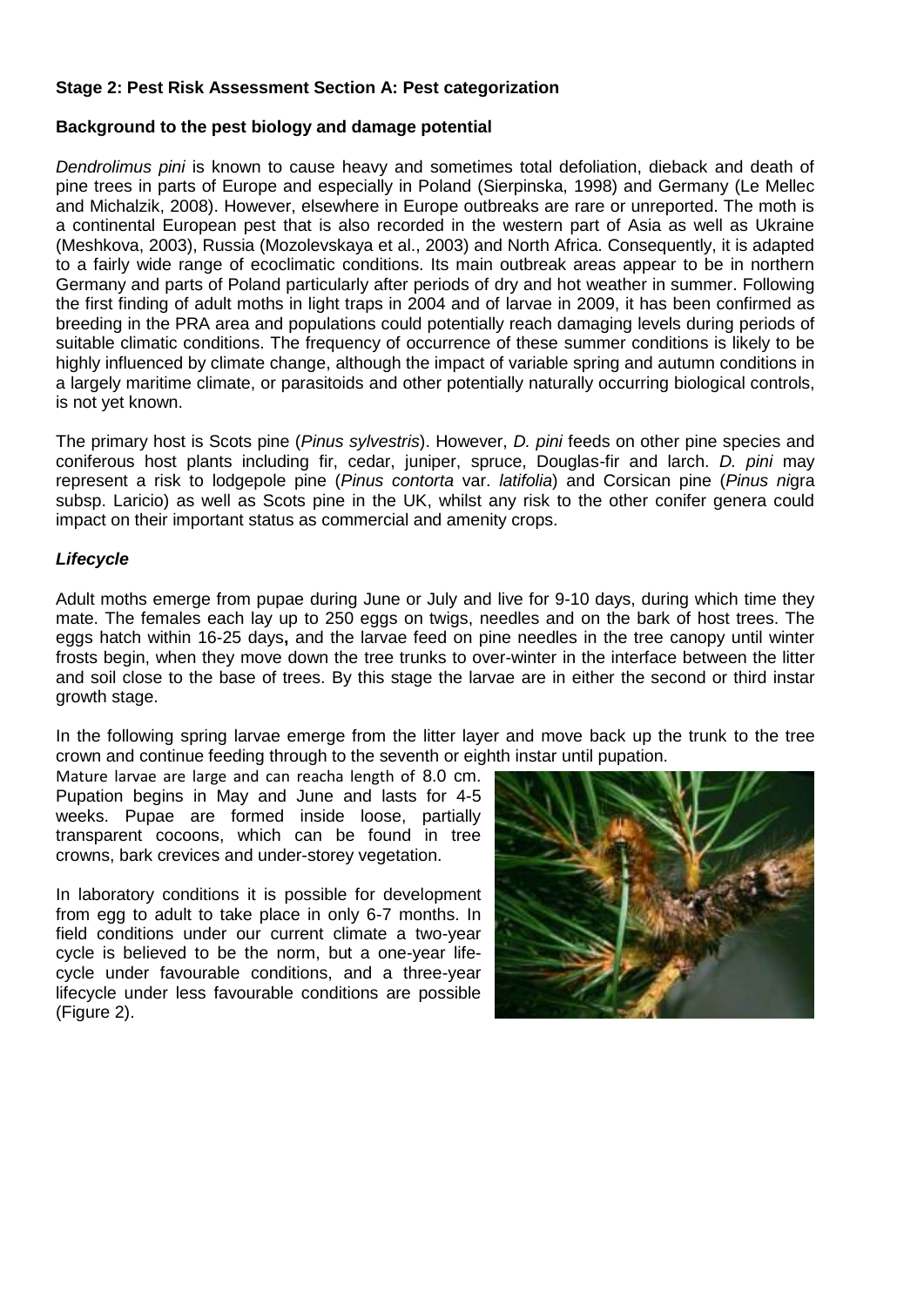

**Figure 2**: Life cycle of *Dendrolimus pini* indicating larval strategies for life cycles of different lengths. Arrows and numbers in winter period indicate larval migration down the trunk to soil and back to canopy in the following spring and the instars involved.

The PRA area and especially those parts of the PRA area where the moth is known to be breeding contains particularly important areas of native Scots pine in a national context, e.g. Caledonian pine forests. In its native range in Europe, heavy defoliation episodes are cyclic and can last for between 2 and 12 years (Sierpinska, 1998). However, through much of its range it is not considered a pest species. From these European experiences, it appears that the moth poses a potential risk particularly in areas of low summer rainfall or during periods of drought.

The pest is reported as feeding on *Pinus sylvestris* but is highly likely to be able to feed and reproduce on many species of *Pinus* as it also feeds on a number of trees in other genera. The genus is widespread in the PRA area, both in urban and rural environments, both of which represent ends of import pathways (see pathways section). Although formal climate matching has not been carried out, the periodic presence of very large populations of the moth in Europe especially in Poland, Germany and Lithuania indicates that climate limitations would not prevent establishment but could limit the scale of infestations due to the maritime rather than continental climate in the UK. Klimetzek, 1971; Wulf and Schumacher, 2008; Habermann *et al*. 2006; Anon, 2000; Patek *et al*. 2005; Adomas, 2003). Outbreaks have also been reported in Norway from 1900-03 (Hopkins, 1908), Ukraine (Meshkova, 2003) and Sweden (Björkman *et al,* 2012*)*). However, these outbreaks only occur after extremely hot and dry summers as the moth is thought to prefer a continental rather than an oceanic climate despite outbreaks occasionally occurring in the latter.  $\frac{1}{2}$   $\frac{1}{3}$   $\frac{1}{6}$   $\frac{1}{6}$   $\frac{1}{2}$   $\frac{1}{2}$   $\frac{1}{2}$   $\frac{1}{2}$   $\frac{1}{3}$   $\frac{1}{3}$   $\frac{1}{2}$   $\frac{1}{3}$   $\frac{1}{2}$   $\frac{1}{3}$  Arrows and numbers in winter periodimus Arrows and numbers in winter periodipatio

Based on its biology and impact in Europe and on the conclusions of the original PRA carried out in 2009, the pest poses a potential threat to pine trees in both managed forest and woodland situations as well as in the environment in the PRA area. Consequently, it represents a potential phytosanitary threat that requires appropriate action to reduce or eliminate its potential impact in the PRA area. The experience of the moth in Scotland and assessment of recent literature and experience in Europe have been used to refresh the 2009 PRA in the current version.

# **Stage 2: Pest Risk Assessment Section B: Probability of entry of a pest**

**2.01a - Describe the relevant pathways and make a note of any obvious pathways that are impossible and record the reasons. Explain your judgement**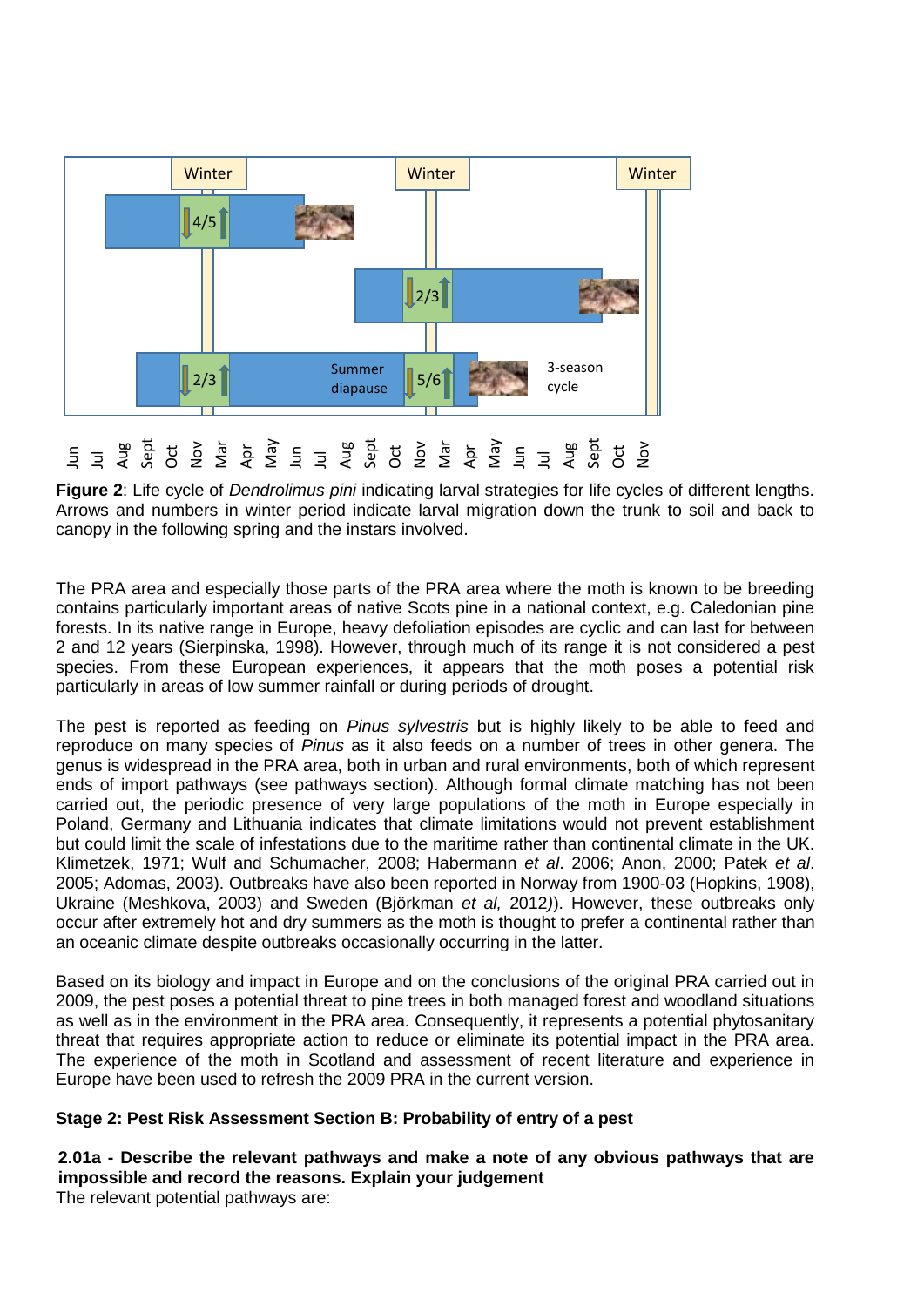# • Plants for planting of woody hosts of *D. pini*

As indicated in the description of host plant species, these will be principally in the genus *Pinus* and are linked mainly to presence of overwintering larvae that can be present in the soil from October to April. They are, therefore, likely to be present during the dormant period of the host plant which is the most likely period for trade and international movement of plants for planting. Egg, larval and pupal cocoon stages on plant needles, shoots and living bark between April to October could also allow the moth to survive and move along this pathway. Any non-host plants for planting could also be a potential pathway, as larvae may over-winter in any soil. This could be especially true where nurseries are in forested areas in close proximity to infested pine or other host trees. A single larval specimen was introduced and reported on an imported pine tree from Italy and was bred through to a female moth in Essex in 1999 (UK Moths, [http://ukmoths.org.uk/\)](http://ukmoths.org.uk/).

# • Cut branches of host plants of *D. pini*

Eggs are laid on needles of host trees, larvae and pupal cocoons are on needles and in branches in the canopy. This could represent a possible pathway, but it is thought that trade in this commodity is unlikely.

# • Roundwood of pine with bark present

Depending on the time of year, there could be eggs or pupal cocoons present on the bark of cut stems of pine. Trade in this commodity is prohibited for all conifer timber entering the UK, due to the UK Protected Zone against several species of *Ips* bark beetles (Curculionidae: Scolytinae) which requires that conifer wood should be either bark-free or treated to comply with requirements for absence of these bark beetles. These regulations apply to any EU countries where *D. pini* is known to occur. Similar rules for compliance with freedom from non-European Scolytidae apply to Non-EU third countries including those were *D. pini* is known to be present (e.g. Russia).

# • Isolated/ separated bark of conifers

Eggs could be associated with this pathway and, after hatching, could successfully find their way to a host tree. This is considered to be an unlikely pathway, since isolated bark of conifers is also subject to EU Protected Zone and third-country requirements to ensure freedom from bark beetles and other pests and pathogens.

• Contamination of machinery and vehicles or contaminated soil on machinery and vehicles. Branches with eggs or pupal cocoons may get stuck in machinery and vehicles or soil transported on machinery and vehicles working in infested areas and being transported to the UK.

# • Natural spread

The adult male is a strong flier and is regarded as being able to fly from Europe to the south coast of the UK. Records of captures of males include Norwich in 1809, Guernsey in 1989 and 1997, Isle of Wight in 1996 and 2010, Cornwall in 2003 and Kent in 2004 (referred to by UK Moths [\(http://ukmoths.org.uk/\)](http://ukmoths.org.uk/) and other moth recording schemes in UK). Whilst these could have arisen from initial introductions of larvae that subsequently developed through to adults, it is more likely that they were rare migrant male moths directly from populations on the European mainland. However, the female is not such a strong flier and is unlikely to be able to migrate directly to the PRA area. With regard to the current known infested area in the UK, there are no previous records of migration to the area near Inverness. The moth population in Scotland is being monitored using light traps to which male moths are strongly attracted, providing confirmation of their strong capacity for flight.

• Hitch-hiking with baggage and transport

As with many pests, there is the possibility that life stages of the pest could be accidentally or deliberately carried with baggage and in transport (including forest machinery) during travel from infested areas. Whilst this possibility remains, there is no direct evidence that it could have led to the breeding population in Scotland. However, as indicated for the main pathways, this would have required either living adult females or either larval or pupal stages with appropriate substrates (e.g. soil or wood with bark) to be present in the vehicles.

• Overlooked resident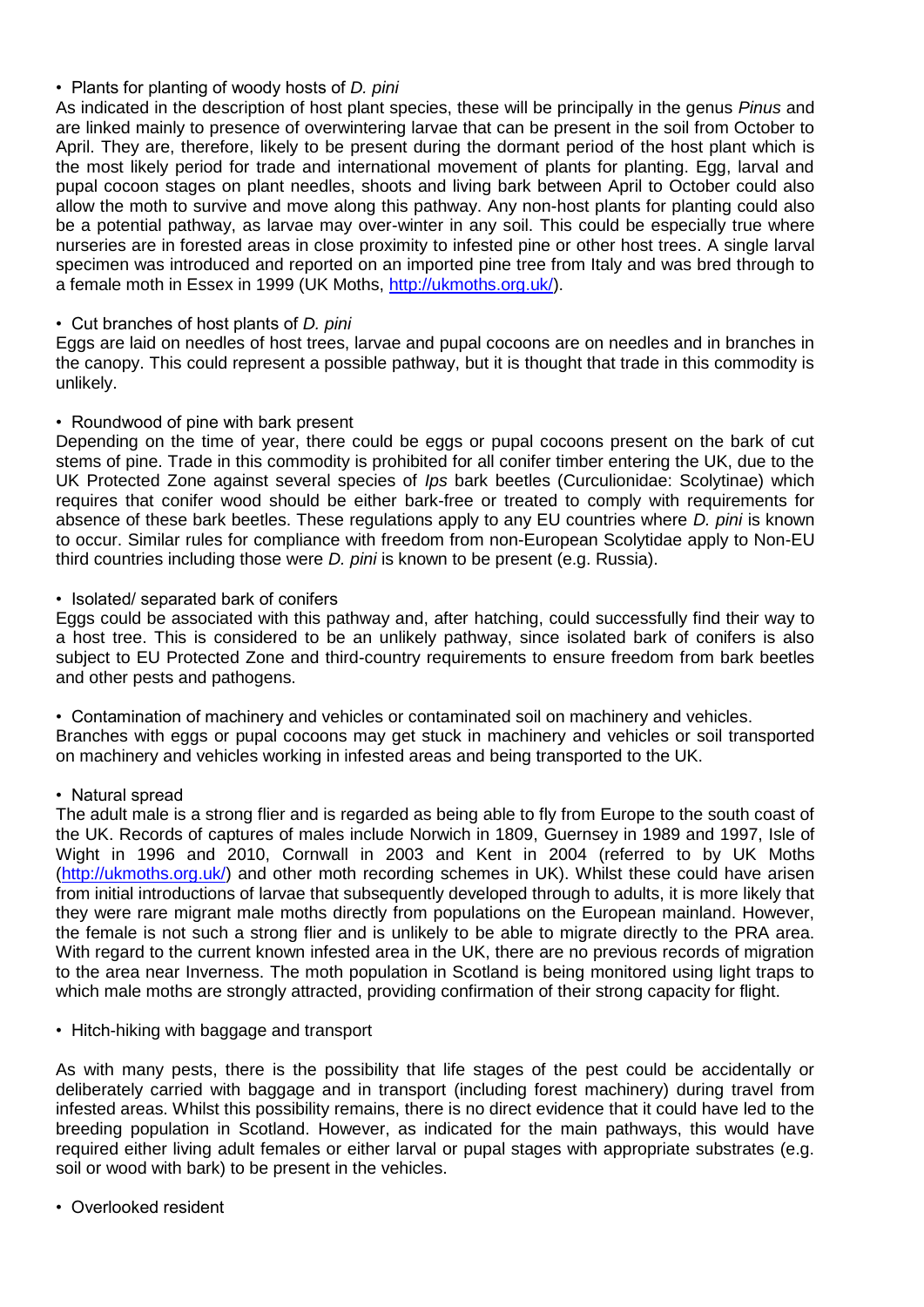It is possible that the species may be an overlooked resident as it occurs in a relatively underrecorded part of Scotland in relation to moth survey and monitoring by entomologists, and there have been a number of publications debating the possibility (Leverton, 2016). However, the finding of male moths in light traps in 2004 indicates that there is some coverage in the area, and since 2008, there have been more targeted trapping efforts in the area, by both Forestry Commission Scotland and Butterfly Conservation (Leverton, 2016). The possibility of the moth being resident is thought to be unlikely due to its very limited distribution in the area compared with the wide distribution of the host tree species in the same area. Many contiguous Scots pine hosts are growing under similar climatic conditions and appear not yet to be colonised by *D. pini*. In addition, initial DNA analysis reveals a lower genetic diversity when compared to a small number of German specimens (H. Inslely *pers comm* and A' Hara & Cottrell, 2013). There has been further molecular work by A' Hara and Cottrell (Forest Research unpublished data), which has found three distinct molecular groups of *D. pini* across its European range, and the Scottish population seems to most closely match the group found in eastern France, South-west Germany, Switzerland, Italy, Greece and the Balkans, and while the justification for this grouping (e.g. numbers of samples taken , and their location) has not been seen, it does seem to point to the introduction in Scotland coming from this area.

**2.01b - List the relevant pathways that will be considered for entry and/or management. Some pathways may not be considered in detail in the entry section due to lack of data but will be considered in the management part.**

- Plants for planting of host plants
- Contaminated machinery or vehicles

# **Pathway 1: Plants for planting of host plants**

### **2.03 - How likely is the pest to be associated with the pathway at the point(s) of origin taking into account the biology of the pest?**

# *Likely*

# **Level of uncertainty:** low

Plants for planting in a nursery or other site of production in an area where the pest is present could be a source for egg, larval or pupal stages of the moth. The key component of this pathway is that the place of production of potential host plants should be in sufficiently close proximity to infested trees to be attractive to locally flying female moths. The likelihood of infestation will also increase if the local moth population is at a high density as is noted in Germany and Poland occasionally.

### **2.04 - How likely is the pest to be associated with the pathway at the point(s) of origin taking into account** *current management* **conditions?**

### *Moderately likely* **Level of uncertainty:** medium

Larvae would not be easy to detect in soil during the plant dormant period and could be present at moderately high concentration, especially in outbreak years. The likelihood of soil-based life stages being present will depend on the size of the plants when prepared for transportation. Smaller plants will have either no root ball (bare-rooted) or a small root ball which would reduce the likelihood of large over-wintering larvae being present. Larger trees that are moved complete with a root ball will have a much higher likelihood of such larvae being present and, therefore, may not be detected in nursery inspections in the dormant season. During the growing season of the plants, larvae and pupae could be present on bark and foliage. Any plants being moved during the spring to autumn period would have a higher probability of eggs, larvae or pupae being present, although larger larvae would be more likely to be detected during pre-shipment inspections.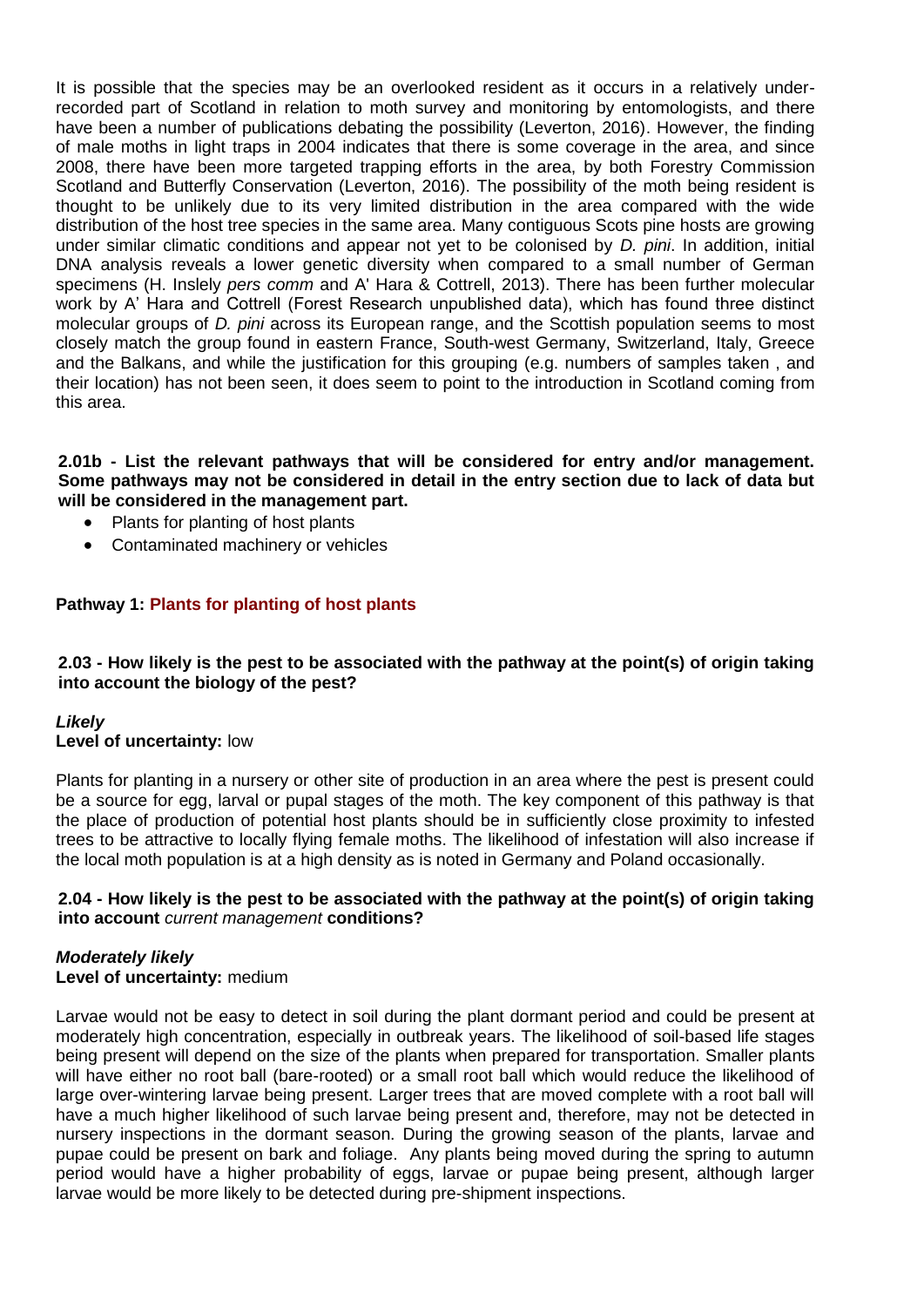### **2.05 - Consider the volume of movement along the pathway (for periods when the pest is likely to be associated with it): how likely is it that this volume will support entry?**

# *Likely*

# **Level of uncertainty:** low

There is increasing movement of plants for planting of a wide range of plant genera into and throughout the EU including to the PRA area. Table 2 shows data from Eurostat on the import of live forest trees into the UK for the last ten years. The data is given in quantities of 100kg. It should be noted that not all of this material will be hosts for *D. pini*, but the figures give an indication of the quantities of trees which are entering the UK, just over 32 million tonnes mostly from sources within the EU.

**Table 2**: Eurostat data on the quantity (in 100 kgs) of live forest trees imported into the UK during the period 2005 – 2015. Totals for all trade within and from outside the EU are given, as well as major exporting countries, all of which are within the EU.

| <b>Exporter</b>                 | 2005 | 2006 | 2007 | 2008 | 2009 | 2010                                           | 2011             | 2012 | 2013 | 2014 2015 |      | <b>Total</b>                                                             |
|---------------------------------|------|------|------|------|------|------------------------------------------------|------------------|------|------|-----------|------|--------------------------------------------------------------------------|
| All trade within EU             |      |      |      |      |      |                                                |                  |      |      |           |      | 37449 27615 58429 54578 34157 22152 34377 20204 12819 5136 14297 321,213 |
| NETHERLANDS                     |      |      |      |      |      | 16459 13921 41171 32108 20029 12450 14273 5044 |                  |      | 2646 | 1459 7255 |      | 166,815                                                                  |
| BELGIUM (and LUXBG -> 1998) 935 |      | 3139 | 1873 | 1172 | 1780 | 5822                                           | 11263111134 6770 |      |      | 1546 2026 |      | 47,460                                                                   |
| <b>IGERMANY</b>                 | 6234 | 1407 | 5360 | 7390 | 1512 | 144                                            |                  | 746  | 1296 | 194       | 284  | 24,567                                                                   |
| <b>ITALY</b>                    | 5624 | 1688 | 1967 | 2209 | 1611 | 472                                            | 7526             | 1988 | 380  | 194       | 2382 | 26,041                                                                   |
| <b>FRANCE</b>                   | 3074 | 1620 | 2070 | 3510 | 2567 | 138                                            | 168              |      | 239  |           | 627  | 13,913                                                                   |
| <b>IDENMARK</b>                 | 3423 | 4869 | 4027 | 4257 | 3806 | l46                                            |                  |      |      | 1713 146  |      | 22,291                                                                   |
| <b>IRELAND</b>                  | 1645 | 847  | 740  | 3538 | 1799 | 1998                                           | 1029             |      | 994  |           | 420  | 13,010                                                                   |
| <b>SPAIN</b>                    |      | 124  | 499  | 35   | 956  | 1182                                           | 118              | 1292 | 472  | l30       | 1157 | 5,867                                                                    |
| All trade from outside EU       | 395  | 146  | 171  |      | 3    | 690                                            | 760              | 304  | 85   | 401       | 137  | 3,092                                                                    |

However for Forestry purposes, most plants are grown from seed and import of actual planting material is relatively low. Table 3 (below) is taken from data on the UK imports of Forest Reproductive Material (FRM), from 2003-2013 and shows the imports of host genera of *D. pini*. The pest is confirmed to be present in Belgium, Denmark, France and Germany.

**Table 3**. UK imports of Forest Reproductive Material in the genera *Abies*, *Larix*, *Picea, Pinus* and *Pseudotsuga*, from 2003-2013. There were no records of imports of FRM in the genera *Cedrus* or *Juniperus*.

| <b>Species</b>                 | <b>Country</b>        | <b>Nature of FRM</b>           | <b>Quantity (plants or</b><br>parts of plants) | Year |
|--------------------------------|-----------------------|--------------------------------|------------------------------------------------|------|
| Abies cephalonica<br>(ace)     | <b>Czech Republic</b> | parts of plants                | 2000                                           | 2007 |
| Larix decidua (Ide)            | Czech Republic        | parts of plants                | 5.5                                            | 2009 |
| Larix kaempferi (lka)          | Germany               | planting stock<br>(bareroot)   | 1100                                           | 2003 |
| Larix x eurolepis (leu)        | Belgium               | planting stock<br>(bareroot)   | 100                                            | 2003 |
| Picea abies (pab)              | France                | planting stock<br>(bareroot)   | 10000                                          | 2003 |
| Picea sitchensis (psi)         | Netherlands           | parts of plants                | 2000                                           | 2012 |
| Pinus nigra (pni)              | <b>Denmark</b>        | planting stock<br>(bareroot)   | 500                                            | 2005 |
| Pinus pinaster (ppa)           | Belgium               | planting stock<br>(containers) | 4.2                                            | 2012 |
| Pseudotsuga<br>menziesii (pme) | France                | planting stock<br>(bareroot)   | 3000                                           | 2003 |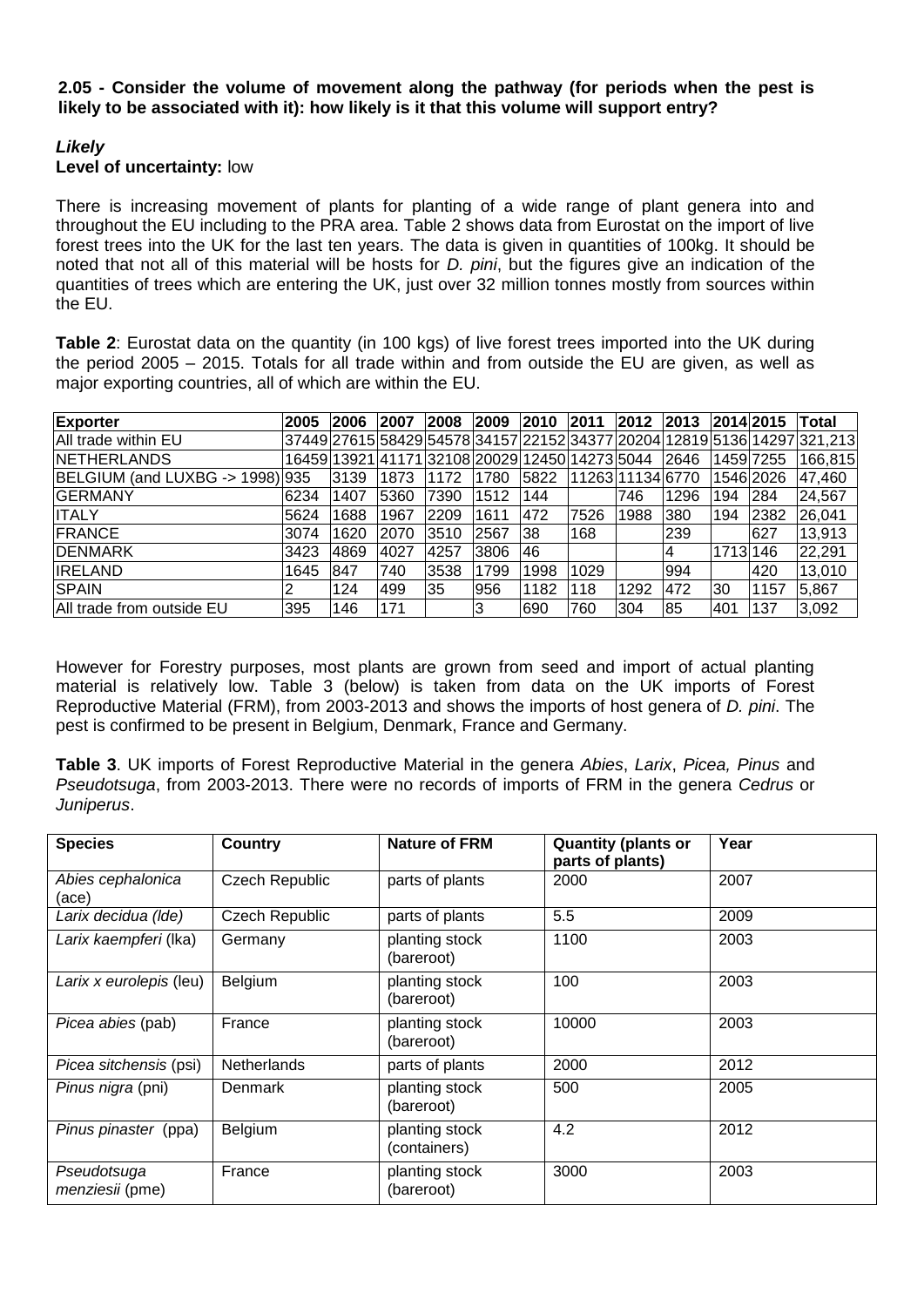The majority of movement of *Pinus* plants for planting into the UK is through the nursery trade. Figures from the pre-notification data for *Pinus* for the import season 2015-16 record 1026 separate consignments, comprising 409,470 trees / plants of *Pinus*. Plants were imported from a range of EU countries, but 1011 of the recorded consignments came from countries in which *D. pini* is recorded.

# **2.06 - Consider the frequency of movement along the pathway (for periods when the pest is likely to be associated with it): how likely is it that this frequency will support entry?**

# *Unlikely*

# **Level of uncertainty:** medium

As indicated in the tables given in 2.05, the frequency of trade in plants for planting depends on the tree species in question, its end use and the country of origin. However, it should also be noted that the general plant health restrictions on this trade and the tendency for most trees in the category to be moved in the dormant season reduces the frequency of entry by the pest. However, the larger the plant, the greater the probability that life stages that can easily survive the transit period along the pathway will be present.

# **2.07 - How likely is the pest to survive during transport or storage?**

### *Very likely* **Level of uncertainty:** low

If plants for planting, complete with soil, are imported there is high likelihood of the soil-based larval stages surviving during transport or storage. Stages, including eggs, larvae and pupae on the trunk and foliage could also survive transport but would only be present on plants moved during the growth season of the plant.

# **2.08 - How likely is the pest to multiply/increase in prevalence during transport or storage?**

# *Very unlikely*

# **Level of uncertainty:** low

This is considered to be extremely unlikely. The only possibility would be adults emerging, mating and females laying eggs on the host trees in the period from lifting of plants to their subsequent planting.

# **2.09 - Under current inspection procedures how likely is the pest to enter the PRA area undetected?**

# *Likely*

# **Level of uncertainty:** low

Current inspection regimes generally do not include specific inspection for *D. pini*. Several pests and pathogens of the known hosts are, however, included in the EU Plant Health Directive (EU Council Directive 2000/29/EC (as amended)). The majority of *Pinus* imported into the UK will be ornamental trees. They are subject to a pre-notification scheme, should have plant passports and if they are over 3 metres will have to meet the UK wide Protected Zone requirements for *Ips amitinus*, *I. duplicatus* and *I. typographus*. The requirements for bark beetles are that the plants originate from a pest free place of production, which many nurseries will be compliant with, for named pests but may not include specific inspection for *D. pini* or other moths. Plant passports will not cover unregulated pests, however, they do mean that the plants should have been checked prior to import. Currently the UK Plant Health Seeds Inspectorate (PHSI) target consignments from specific origins, based on risk from certain pests such as pine wood nematode and pine processionary moth, the distribution of which does cross over with *D. pini*, but does not match. Life stages of *D. pini* in the soil would be very difficult to detect, whereas stages on the foliage/bark would be easier to spot. However, eggs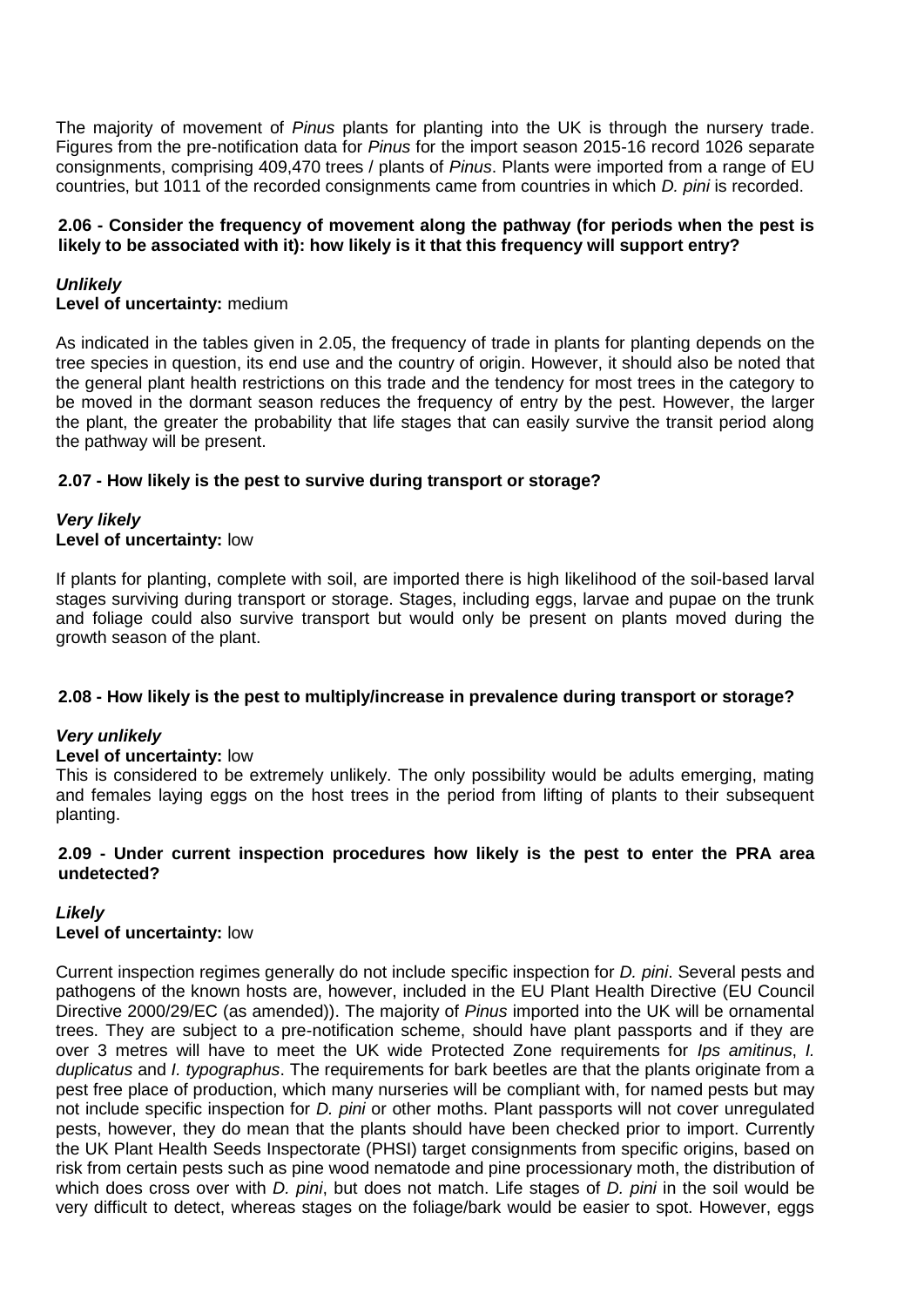and small larvae would be difficult to find even within a specific inspection regime. By contrast large larvae would be relatively easy to detect. Since most plant movements of host trees for *D. pini* are likely to be in the dormant season and are also regulated for several pest organisms, there will either be prohibition or specific requirement to be free of particular pests under an inspection regime, which will aid the detection of *D. pini*.

### **2.10 - How likely is the pest to be able to transfer from the pathway to a suitable host or habitat ?**

### *Moderately likely* **Level of uncertainty:** low

Since the principal pathway is plants for planting, larvae hatching from eggs or emerging from the soil will be able to feed immediately on both the original plant and on other suitable host plants in the vicinity. Larvae or pupae already present could complete development and emerge as adults, which could fly to local pine and conifer hosts which are widespread in the PRA area and not restricted to Forestry situations.

# **2.11 - The probability of entry for the pathway should be described**

# *Moderately likely* **Level of uncertainty:** medium

The probability of entry for this pathway is considered to be moderately likely. This is a lower level than the previous PRA, taking account of the high level of regulation of the conifer plants for planting pathway both into and within the EU. Thus, although there is some trade in live plants the mitigation provided by inspection and certification will reduce the overall likelihood of entry.

The schematic below summarises the situation. Bubble graphs, referring to each question in the section, show the given score on a five-point scale for each category on the y-axis while the size of the bubble shows the uncertainty associated with that score; the greater the uncertainty, the larger the bubble. A small bubble represents greater confidence, a narrower focus on the target score. Colour coding of the bubbles shows the thematic cluster for each group of questions.

Overall summary scores (and uncertainty) for each category are displayed as greys bars in the background of the bubble chart. A very dark grey bar shows Low uncertainty in the chosen score but becomes less dark and the surrounding grey areas are more diffuse as uncertainty in the summary score increases.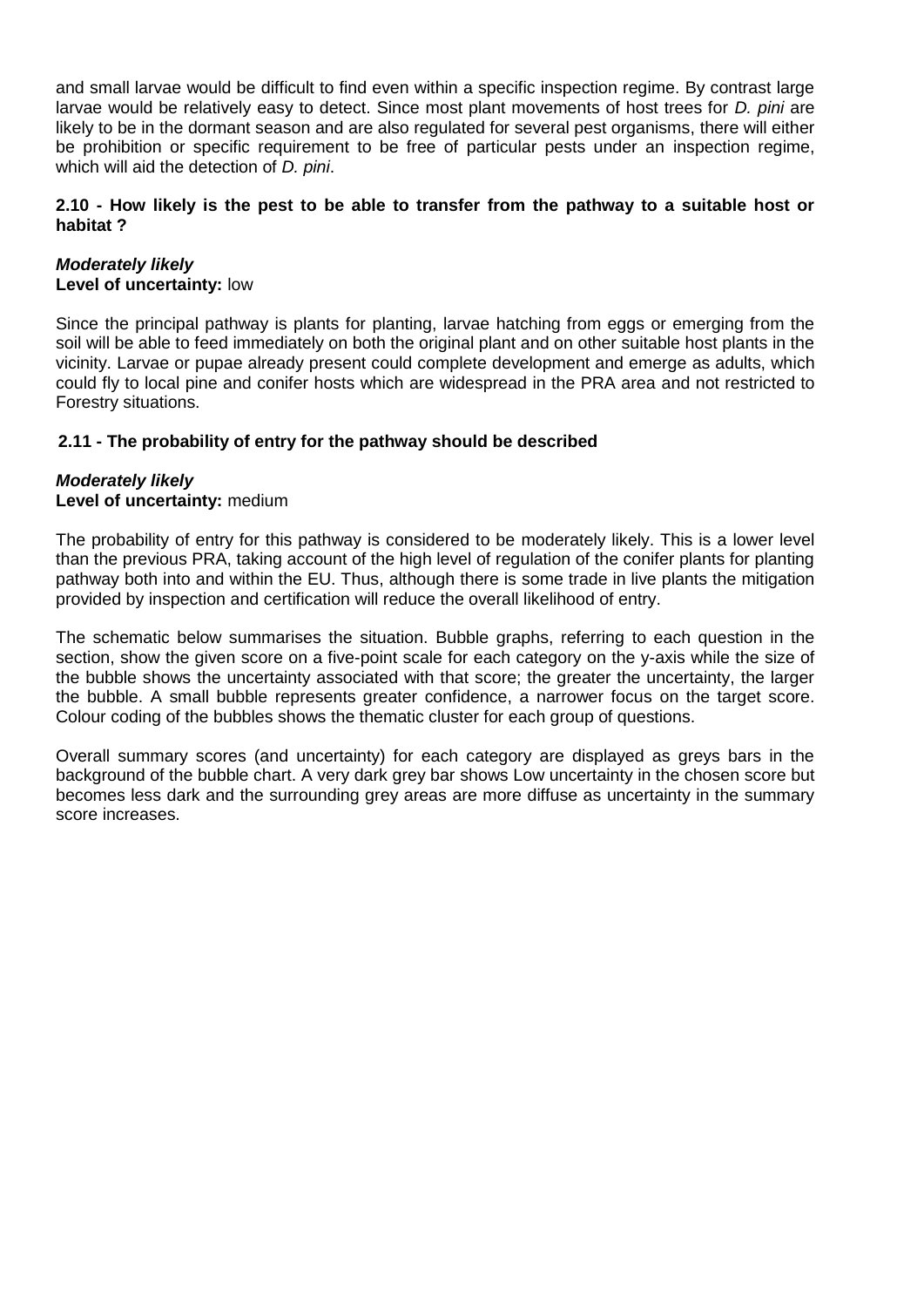





# **Pathway 2: Contaminated machinery or vehicles.**

# **2.03 - How likely is the pest to be associated with the pathway at the point(s) of origin taking into account the biology of the pest?**

# *Unlikely*

# **Level of uncertainty:** medium

The life stages of the pest could associate with soil (particularly) and trunk/branch material (less likely) and any of these could potentially contaminate machinery or vehicles working within the forest environment.

### **2.04 - How likely is the pest to be associated with the pathway at the point(s) of origin taking into account current management conditions?**

# *Unlikely*

### **Level of uncertainty:** medium

Although it is possible that machinery could harbour plant material and soil containing life stages of the moth, this is considered to be less likely than the plants for planting pathway, particularly as there is likely to be general hygiene carried out prior to movement of machinery. However, the risk does remain, particularly if awareness of biosecurity requirements to keep machinery clean is not high, and should be included.

### **2.05 - Consider the volume of movement along the pathway (for periods when the pest is likely to be associated with it): how likely is it that this volume will support entry?**

# *Very unlikely* **Level of uncertainty:** low

Movement of vehicles associated with forest operations (e.g. whole tree harvesters, forwarders,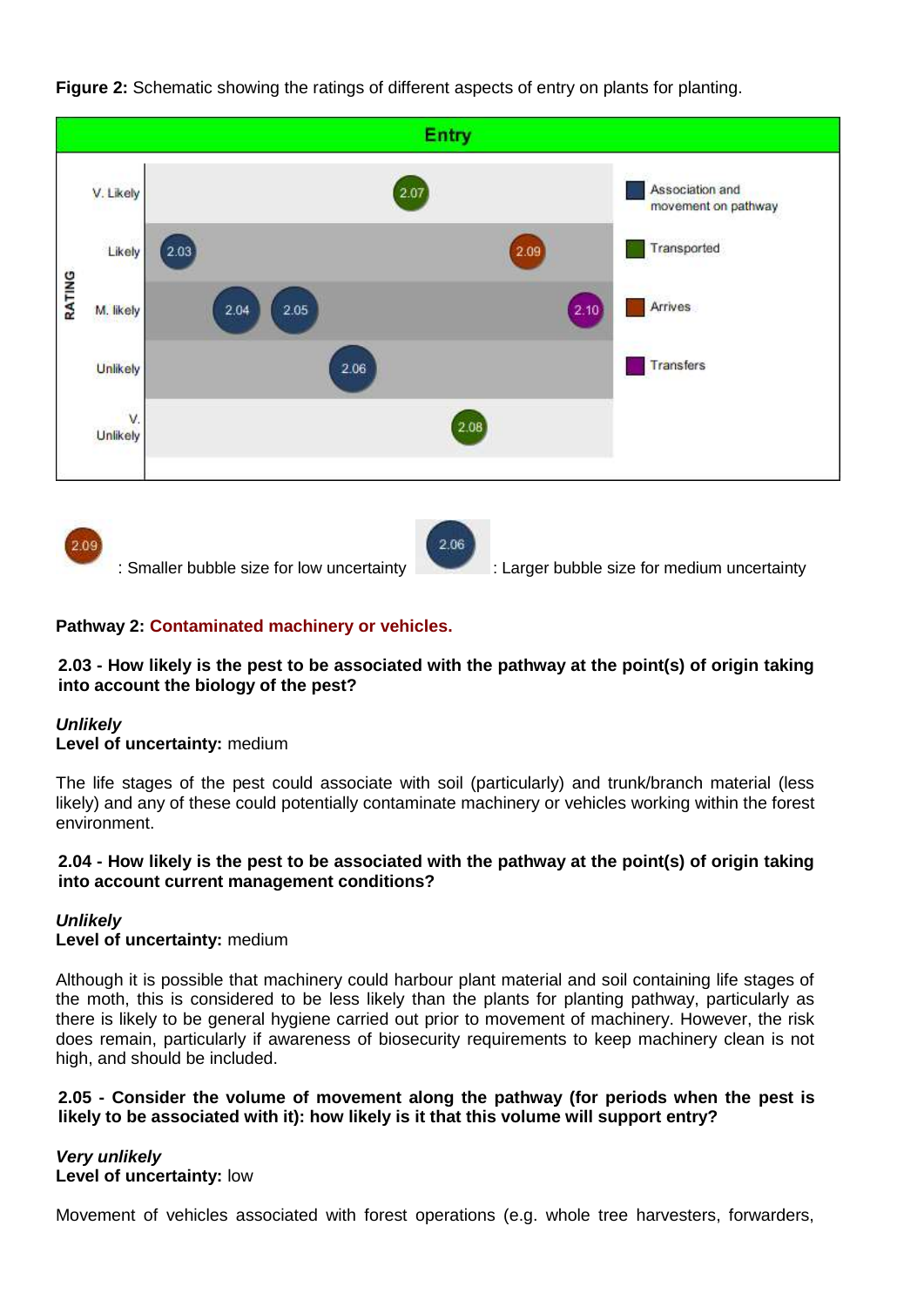forest tractors) from countries where the moth is present to the PRA area is likely to be low and sporadic.

### **2.06 - Consider the frequency of movement along the pathway (for periods when the pest is likely to be associated with it): how likely is it that this frequency will support entry?**

### *Very unlikely* **Level of uncertainty:** low

As indicated, there is likely to be a low frequency of movement of machinery associated with forest operations along the pathway unless there are episodes requiring rapid and increased capacity of machinery in a given area. These would be identified and surveillance increased accordingly, thus keeping the overall risk small.

# **2.07 - How likely is the pest to survive during transport or storage?**

# *Moderately likely*

# **Level of uncertainty:** medium

There is little knowledge on the phytosanitary risks posed by plant debris and soil on machinery in relation to this particular pest. It is likely that eggs, pupae and, to a lesser extent, smaller larvae could survive on branches and woody debris and overwintering larvae associated with soil would have a higher likelihood of survival. However, debris is most likely to be small and fragmented, with chance of physical damage to all life stages. Thus, if debris does become associated with machinery, the likelihood of survival along the pathway is rated moderately likely.

# **2.08 - How likely is the pest to multiply/increase in prevalence during transport or storage?**

# *Very unlikely* **Level of uncertainty:** low

Other than emergence of moths and mating in transit with possible egg laying 'en route' there is no likelihood of multiplication during transport. The risk is very low.

# **2.09 - Under current inspection procedures how likely is the pest to enter the PRA area undetected?**

### *Unlikely* **Level of uncertainty:** low

Given the heightened awareness of both *D. pini* and other prohibited pests and, particularly, pathogens of trees being carried on contaminated machinery, the requirement for heightened biosecurity measures is now high and will, therefore, tend to reduce the likelihood of the pest entering undetected (e.g. http://www.forestry.gov.uk/biosecurity). However, the risk is not reduced to such a low level that the pathway can be ignored.

### **2.10 - How likely is the pest to be able to transfer from the pathway to a suitable host or habitat ?**

### *Moderately likely* **Level of uncertainty:** low

Since the type of machinery that could be contaminated by the pest is likely to be used in similar situations in forests and woodlands in the PRA area, if the pest was present it could transfer to the local environment where hosts could be widespread and in close proximity.

# **2.11 - The probability of entry for the pathway should be described**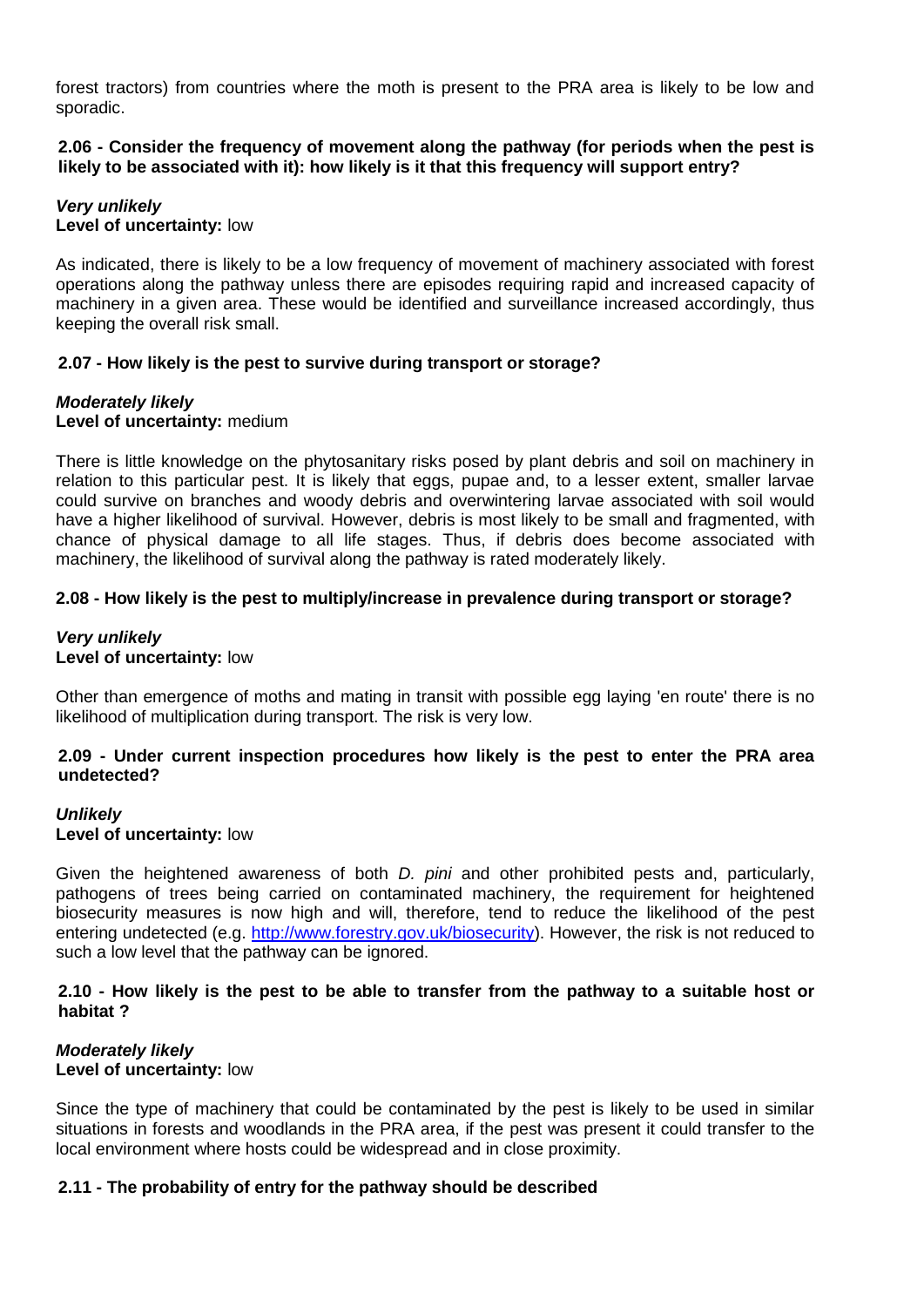# *Unlikely* **Level of uncertainty:** low

Considering both the relatively small movement of machinery from *D. pini* infested areas to the PRA area and the generally heightened awareness of the need for high biosecurity with regard to keeping machinery working in forest areas clean, the overall risk from this pathway can be judged to be small.

The visualisation of the relative risks is shown below.

**Figure 3:** Schematic showing the ratings of different aspects of entry on contaminated machinery and vehicles.



### **2.13b - Describe the overall probability of entry taking into account the risk presented by different pathways and estimate the overall likelihood of entry into the PRA area for this pest (comment on the key issues that lead to this conclusion).**

### *Moderately likely* **Level of uncertainty:** medium

The most likely pathway for entry is plants for planting. Taking account of the controls already in place for plants for planting pathway, the overall risk of entry from this pathway can be considered to be 'moderately likely'. In reality, the numbers of plants that would be traded from areas known to have high populations of the moth are likely to be low and would be subject to strict inspection for a range of pests and pathogens as indicated in the EU Directive 2000/29/EC. Other pathways are considered lower risk, but may still be subject to management measures.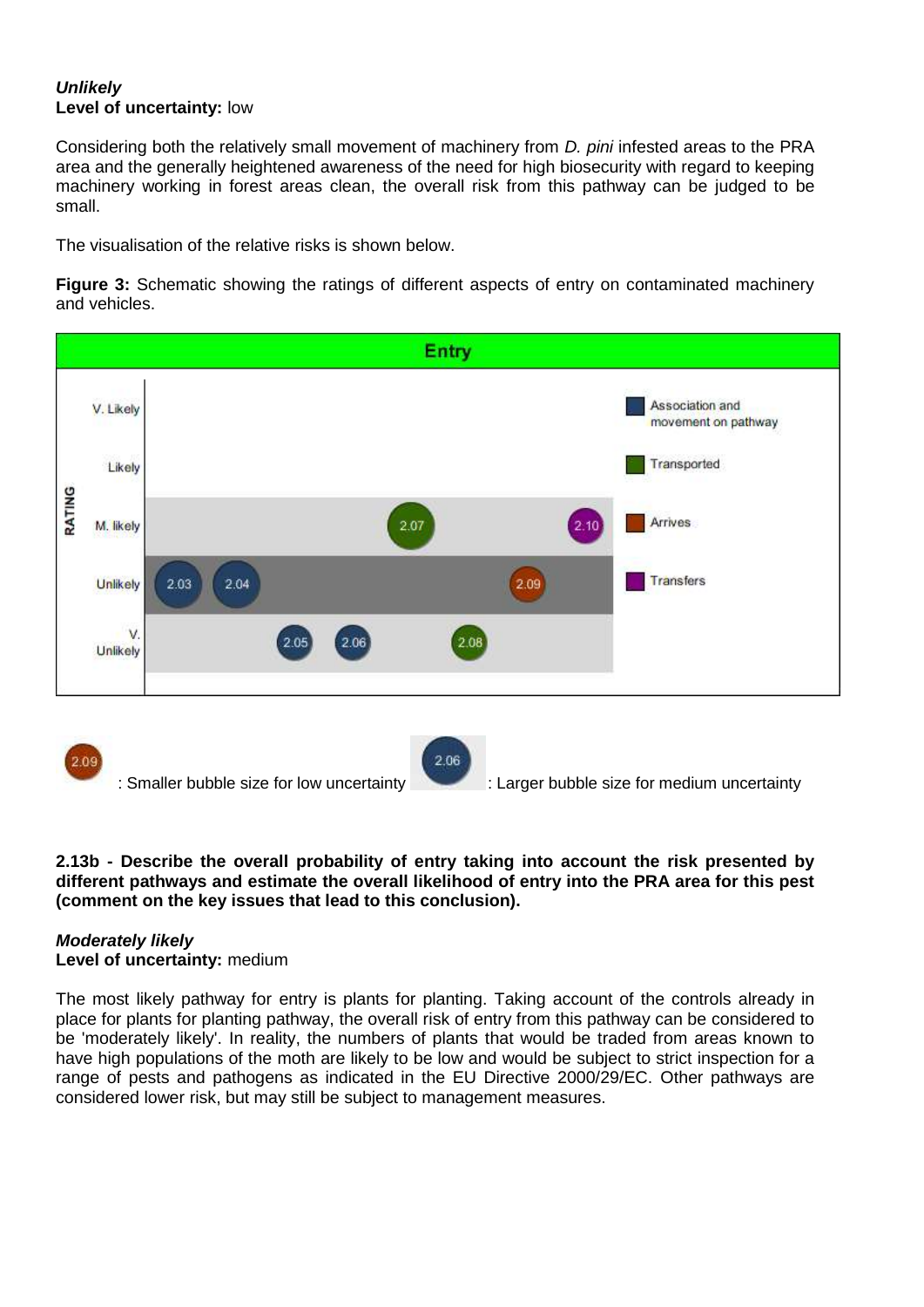**Stage 2: Pest Risk Assessment Section B: Probability of establishment**

**Seven factors may influence the limits to the area of potential establishment and the suitability for establishment within this area:** 

- **1 - Host plants and suitable habitats**
- **2 - Alternate hosts and other essential species**
- **3 - Climatic suitability**
- **4 - Other abiotic factors**
- **5 - Competition and natural enemies**
- **6 - The managed environment**
- **7 - Protected cultivation**

| No.            | <b>Factor</b>                                                   | Is the factor<br>likely to have<br>an influence on<br>the limits to<br>the area of<br>potential<br>establishment? | Is the factor likely to<br>have an influence on<br>the suitability of the<br>area of potential<br>establishment? | <b>Justification</b>                                                                                                                                                                                                                                                                                                                                                                                                                                                                                                                                                                                                                                                                                                                                                                                                                                                                                                                                                              |
|----------------|-----------------------------------------------------------------|-------------------------------------------------------------------------------------------------------------------|------------------------------------------------------------------------------------------------------------------|-----------------------------------------------------------------------------------------------------------------------------------------------------------------------------------------------------------------------------------------------------------------------------------------------------------------------------------------------------------------------------------------------------------------------------------------------------------------------------------------------------------------------------------------------------------------------------------------------------------------------------------------------------------------------------------------------------------------------------------------------------------------------------------------------------------------------------------------------------------------------------------------------------------------------------------------------------------------------------------|
| 1              | Host plants and<br>suitable habitats<br>(see note for<br>Q3.01) | Yes (see 3.01)                                                                                                    | Yes (see 3.09)                                                                                                   |                                                                                                                                                                                                                                                                                                                                                                                                                                                                                                                                                                                                                                                                                                                                                                                                                                                                                                                                                                                   |
| $\overline{2}$ | Alternate hosts<br>and other<br>essential species               | <b>No</b>                                                                                                         | <b>No</b>                                                                                                        | No alternate hosts are involved in the cycle of this<br>pest.                                                                                                                                                                                                                                                                                                                                                                                                                                                                                                                                                                                                                                                                                                                                                                                                                                                                                                                     |
| 3              | Climatic suitability                                            | Yes (see 3.03)                                                                                                    | Yes (see 3.11)                                                                                                   |                                                                                                                                                                                                                                                                                                                                                                                                                                                                                                                                                                                                                                                                                                                                                                                                                                                                                                                                                                                   |
| 4              | Other abiotic<br>factors                                        | No                                                                                                                | No                                                                                                               | There are no known other abiotic factors that would<br>affect establishment of the pest.                                                                                                                                                                                                                                                                                                                                                                                                                                                                                                                                                                                                                                                                                                                                                                                                                                                                                          |
| 5              | Competition and<br>natural enemies                              | <b>No</b>                                                                                                         | No                                                                                                               | There are other defoliators on pine in the UK that<br>could affect food availability for young larvae of pine-<br>tree lappet moth. Many of these such as pine beauty<br>moth are also present in Europe and do not prevent<br>outbreaks there (Sukovata, 2003). Consequently, it<br>is unlikely that this would affect establishment in the<br>UK unless there was complete coincidence of life<br>cycle and direct competition for limited food<br>resources on the same plant very early in the<br>establishment phase.<br>Generalist natural enemies could have some impact<br>on pest population build up, but this is not likely<br>during the establishment phase. The species has<br>many natural enemies including bats, several<br>species of birds, entomogenous fungi and parasitic<br>flies and wasps. In diverse woodlands these may<br>prevent D .pini populations from building up to pest<br>levels but this is probably less likely in forestry<br>plantations. |
| 6              | The managed<br>environment                                      | Yes (see 3.06)                                                                                                    | Yes (see 3.14 / 3.15)                                                                                            |                                                                                                                                                                                                                                                                                                                                                                                                                                                                                                                                                                                                                                                                                                                                                                                                                                                                                                                                                                                   |
| 7              | Protected<br>cultivation                                        | <b>No</b>                                                                                                         | <b>No</b>                                                                                                        | This pest has no association with protected<br>cultivation.                                                                                                                                                                                                                                                                                                                                                                                                                                                                                                                                                                                                                                                                                                                                                                                                                                                                                                                       |

**Host plants and suitable habitats**

**3.01 - Identify and describe the area where the host plants or suitable habitats are present in the PRA area outside protected cultivation.**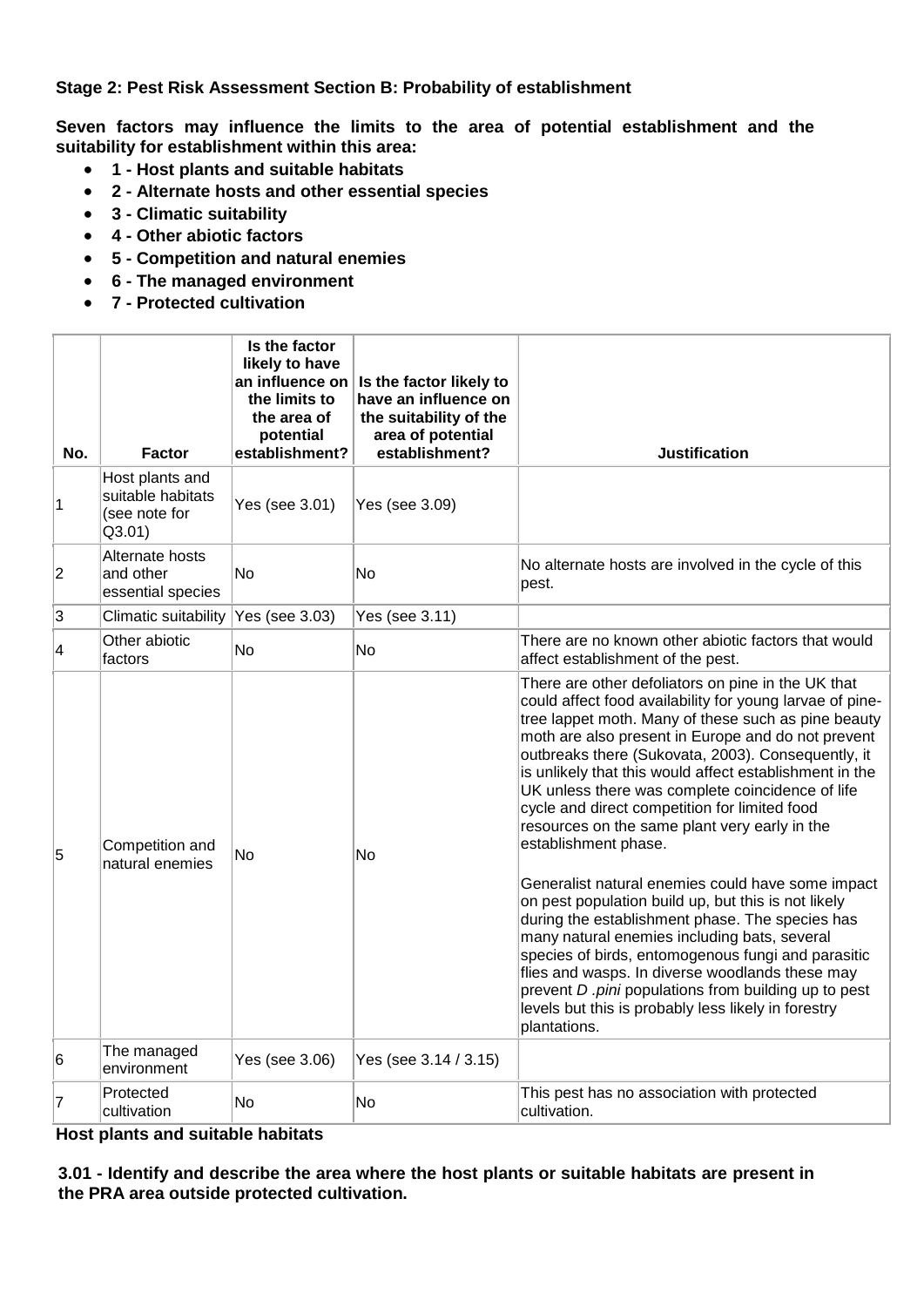Suitable host plants are widespread throughout the PRA area especially in non-urban locations throughout Scotland and much of the rest of the UK.

### **Climatic suitability**

# **3.03 - Does all the area identified as being suitable for establishment in previous question(s) have a suitable climate for establishment?**

### **Yes**

The climatic conditions in the UK are similar to parts of the continent where the species occurs. However, in Poland, Germany and Russia where *D. pini* is known to outbreak most frequently climatic conditions are more extreme, with hotter summers and colder winters than is generally the case in the UK (see section 3.11), which may account for the lack of outbreak occurrences to date in Scotland. However, climate change may produce conditions thought to cause this pest species to outbreak in the future.

In 2012, Sweden discovered an outbreak, which covered 1.5 Ha, on the island of Furuskar in the Stockhold archipelago. While it is uncertain what the precise triggers were for the Swedish outbreak, it would appear that sequences of unusually warm weather, combined with low natural enemy prevalence and tree stress, are contributory. Christer Bjorkman, Goran Nordlander and Ake Lindelow from SLU in Sweden (Personal Communication by email exchange, January 2016) indicate that there have been no further outbreaks on Furuskar Island, although the trees were badly affected by subsequent attacks by pine shoot beetle, *Tomicus piniperda*. In 2013 some feeding damage caused by *D. pini* was noted on the neighbouring island of Sandskar, but this did not develop further when visited in 2014. Ake Lindelow also indicated that a possible infestation on an island in the Trosa archipelago south of Stockholm leading to heavy defoliation may have been caused by *D. pini*; this is being investigated.

Again, summers in this area of Sweden (Stockholm) are significantly hotter and winters much colder than the area of current outbreak in the UK (Inverness) (see Fig 3, section 3.11). Also apart from July and August, Inverness has consistently higher monthly rainfall, and more days per month with rainfall throughout the year than Stockholm (see Figs 4 and 5, section 3.11). This reflects the difference between the Atlantic climate of Scotland and the more continental climate of Stockholm, and perhaps the possibility that tree stress could have been contributed to by low rainfall as well as the rocky nature of the island where this outbreak occurred.

A recent study by Ray *et al* (2016) employed principal component analysis, the Seljaninov hydrothermal coefficient and decision-tree models on climate observations to analyse European, particularly German, historical outbreaks to predict locations and timings of potential future outbreaks. Using the modelling approach, the authors predicted that for "two of the three more westerly and inland Caledonian Pine Forest Reserve sites [Glenmore and Glen Affric]…the projected summer climate... would remain wet and cool through the 21<sup>st</sup> century." However, the Great Glen Caledonian Pine Forest and more easterly and lowland Scottish plantation forests of *P. sylvestris* look likely to change over time to having "higher probabilities of years with Seljaninov coefficient values associated with *D. pini* outbreaks<sup>"</sup> as the 21<sup>st</sup> century progresses. Predictive maps indictating the probabilities of areas experiencing Seljaninov coefficients in the range 1.0 – 1.5 are shown in Fig 4, taken from Ray *et al* (2016). However, it is also important to note that this coefficient was developed in Poland, where spring / autumn onsets are likely to be more predictable and uniform than in a maritime climate such as the UK. To date, the potential impact of this has not been investigated as thoroughly as the summer temperature influences.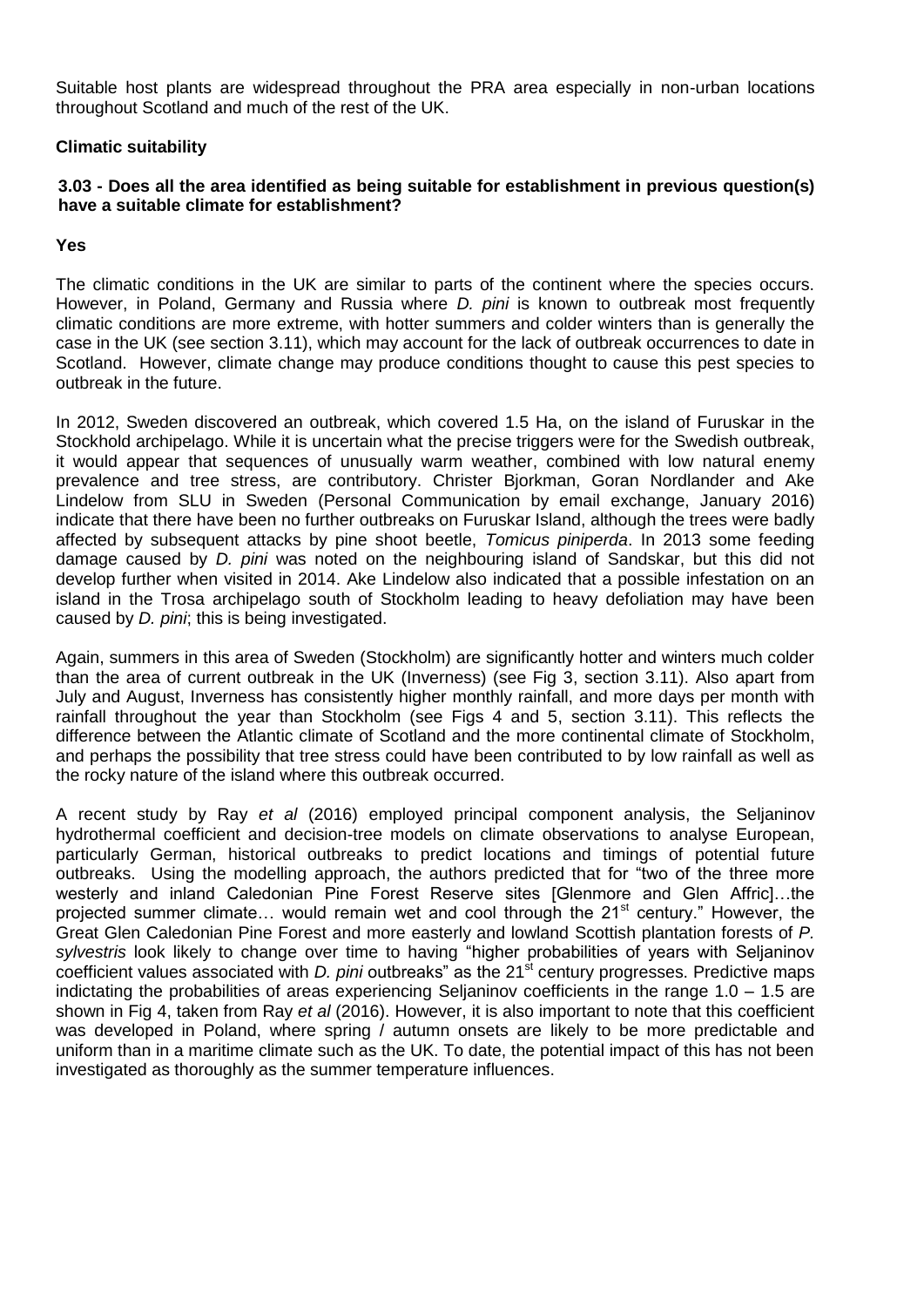

**Figure 4** (a–e) Comparison of the Seljaninov coefficient below, between and above the range 1.0–1.5 in regions of freely draining, infertile, soil types (Liedekerke et al., 2006) associated with *Pinus sylvestris* forest in Europe that could be suitable for damaging outbreaks of *Dendrolimus pini*. (a) Baseline climate 1961–1990, (b) projected Seljaninov coefficient from HadCM3 A1B in 2050, (c) projected Seljaninov coefficient from HadCM3 A1B in 2080, (d) projected Seljaninov coefficient from ECHAM5 A1B in 2050 and (e) projected Seljaninov coefficient from ECHAM5 A1B in 2080. From Ray *et al* (2016)

# **3.06 - Is all the area identified as being suitable for establishment in previous questions likely to remain unchanged despite the management of the environment?**

# **Yes**

If linked to plants for forestry planting, the insect will be in close proximity to other food resources in a forestry environment. Scots pine and other conifers remain the dominant commercial forestry crop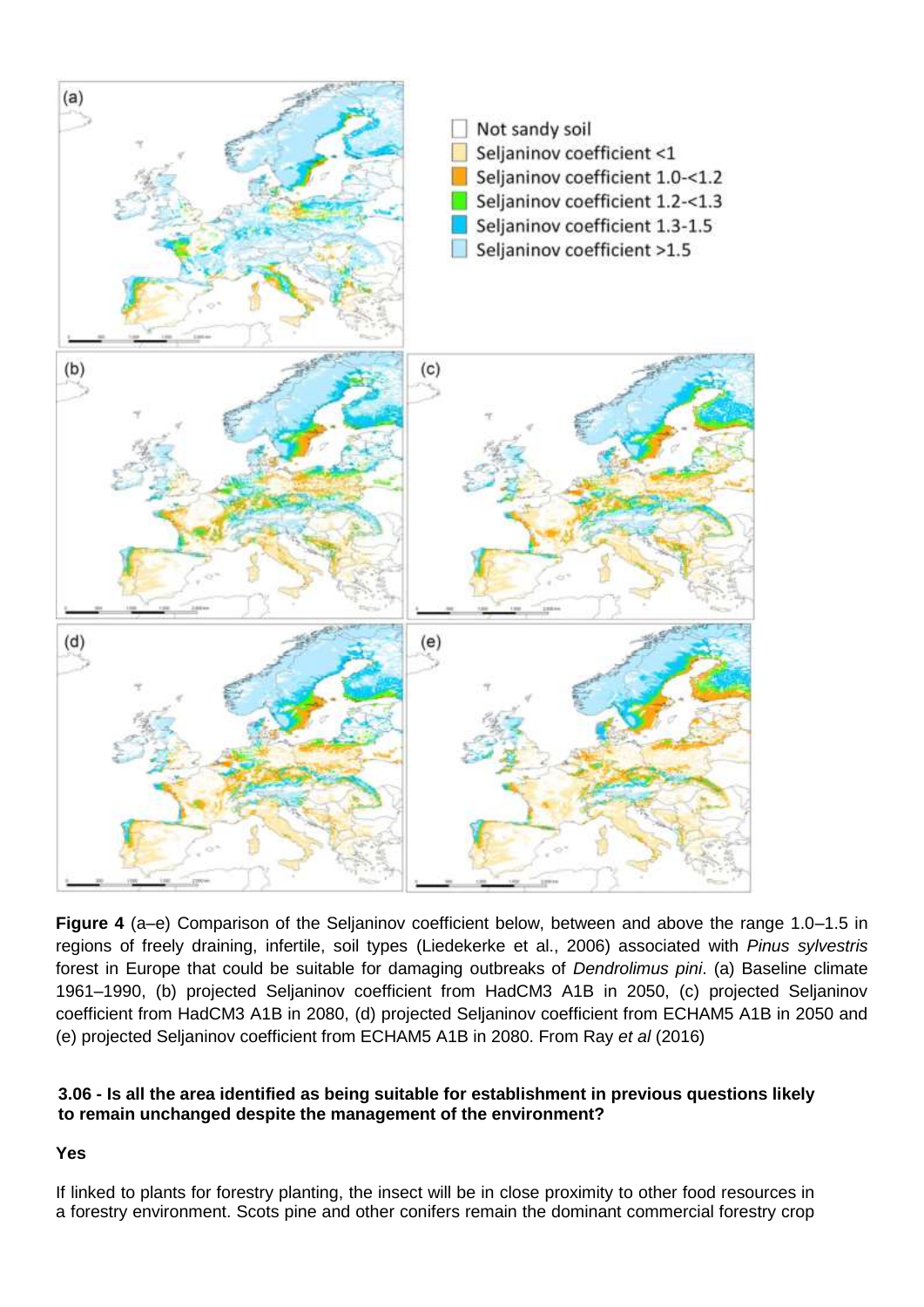in Scotland and Wales and are high-value amenity and environmental components of the environment in the rest of the PRA area. The threat to remnant ancient Caledonian pines remains a high cause for concern even though these are not managed commercially.

If brought in on ornamental plants for planting, there may be a lower risk of transfer to Forestry environments of key concern, and it is possible that infestation in nurseries, landscaping or on private properties would be noticed sooner due to management of these areas, but the UK wide distribution of the hosts of this pest means there still remains a risk of population establishment in the wider environment.

### **3.08 - By combining the cumulative responses to previous questions with the response to question 3.07, identify the part of the PRA area where the presence of host plants or suitable habitats and other factors favour the establishment of the pest.**

The pest has established in a restricted part of the PRA area and surveys since 2009 have indicated successful larval development and small-scale spread from the initial foci of infestation. Climatic conditions in the PRA area as a whole are suitable, especially in the southern parts of the UK, where the summers are warmer; and host plants are widely distributed. Thus establishment is both confirmed and also very likely in other areas of the PRA area should the pest spread from the current restricted area. The finding of a new infestation at Glen Strathfarrar, approximately 25 km from the original Kiltarlity site suggests local spread, although it is not known how long the Glen Strathfarrar population has been present or whether, if the hypothesis of *D. pini* being an overlooked native is correct, it is simply the finding of a long-established local population. In any case, the finding in a native Caledonian pine site is being taken seriously with investigation of mating disruption to reduce or eliminate any population build up in the area.

### **Host plants and suitable habitats**

### **3.09 - How likely is the distribution of hosts or suitable habitats in the area of potential establishment to favour establishment?**

### *Very likely* **Level of uncertainty:** low

The wide distribution of suitable host plants habitats throughout the PRA area indicate that the moth could survive and potentially increase in any part of the PRA area, thus favouring establishment.

### **Climatic suitability**

### **3.11 - Based on the area of potential establishment already identified, how similar are the climatic conditions that would affect pest establishment to those in the current area of distribution?**

# *Largely similar* **Level of uncertainty:** medium

Based on the Köppen-Geiger climate zones in the EU (see PRATIQUE Rating Guidance on Climate Suitability and a valuable description of the use of vegetation as climate indicators, as originally proposed by Wladimir Köppen, and subsequently modified by Rudolf Geiger and others, in Kottek, *et al*, 2006) the UK (PRA area) is classified under the following categories:

Cfb: Warm temperate, fully humid, warm summer (91.8%) and Cfc: Warm temperate, fully humid, cool summer (8.2%).

This is typical of an Atlantic climate zone.

With regard to the areas where *D. pini* has most regular and large outbreaks, the classifications are:

Germany: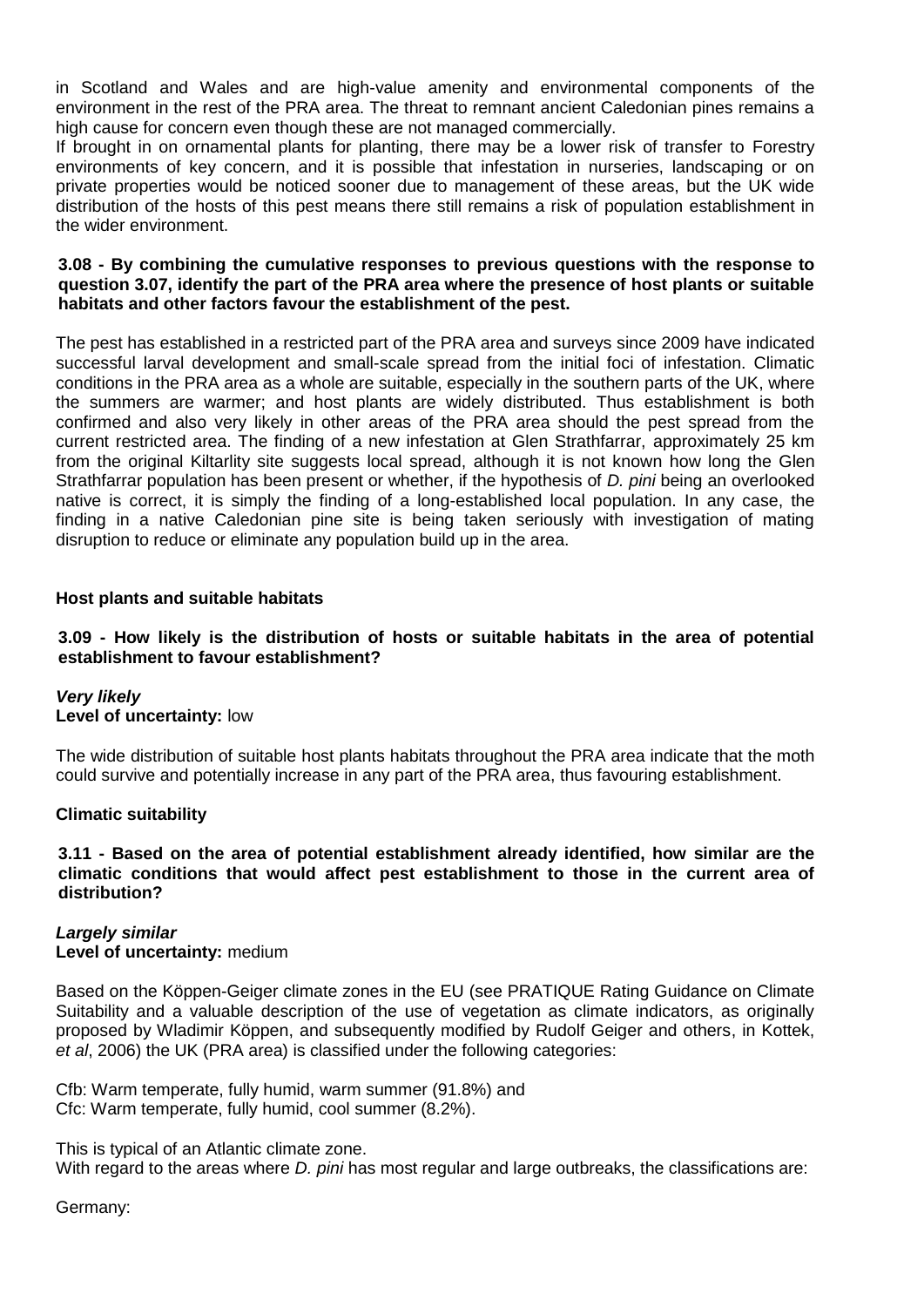Cfb: Warm temperate, fully humid, warm summer (99.5%) and Dfb: Snow, fully humid, warm summer (0.5%)

Poland:

Cfb: Warm temperate, fully humid, warm summer (68.1%) and Dfb: Snow, fully humid, warm summer (31.9%)

Figures  $5 - 7$  compare the minimum and maximum temperatures, average monthly rainfall and average number of rain days in Inverness (1981-2010) (close to the UK established population area) and Stockholm (1961-1990) (close to the Swedish island where an outbreak of *D. pini* recently occurred).



**Fig. 5**: Minimum and maximum temperature data for Stockholm and Inverness. Data taken from Norwegian Met. Office and UK Met. Office data: [http://www.yr.no/place/Sweden/Stockholm/Furusk%C3%A4r~3224123/statistics.html;](http://www.yr.no/place/Sweden/Stockholm/Furusk%C3%A4r~3224123/statistics.html) http://www.metoffice.gov.uk/public/weather/climate/gfhyzzs9



**Fig. 6**: Average monthly rainfall (mm). Data taken from Stockholm climate and temperature [\(http://www.stockholm.climatemps.com/\)](http://www.stockholm.climatemps.com/) and UK Met Office (http://www.metoffice.gov.uk/public/weather/climate/gfhyzzs9)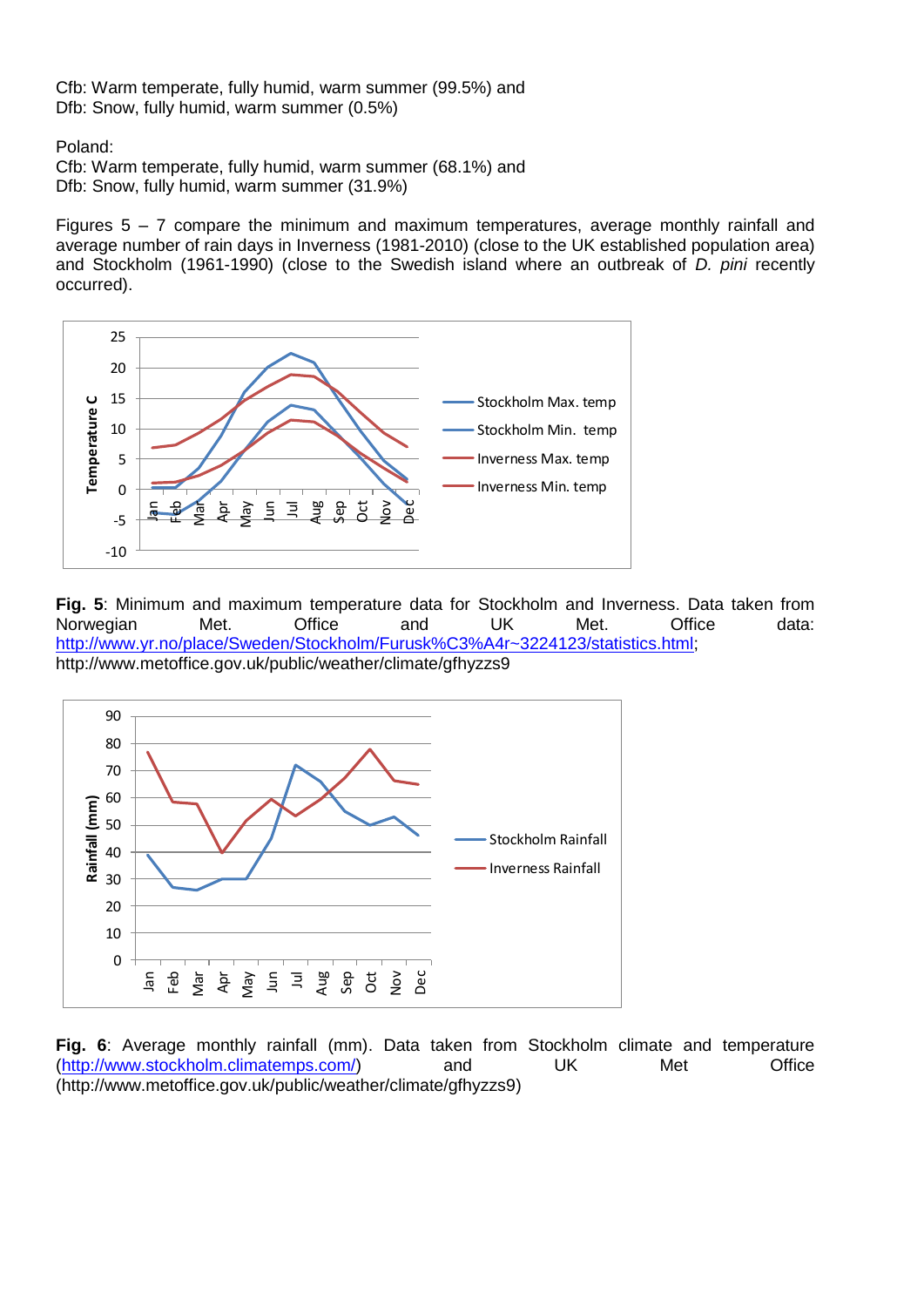

**Fig. 7**: Average number of rain days, per month. Data taken from Stockholm climate and temperature [\(http://www.stockholm.climatemps.com/\)](http://www.stockholm.climatemps.com/) and UK Met Office (http://www.metoffice.gov.uk/public/weather/climate/gfhyzzs9)

This suggests that climatic conditions are largely similar to the outbreak areas, although some variations in both summer (hotter in outbreak areas) and winter (colder in outbreak areas) temperatures are apparent. The greatest area of uncertainty in climate matching is the transition from Atlantic to continental climate zones in the areas where the most frequent *D. pini* outbreaks have been recorded (e.g. in Poland - Sierpinska (1998)). Given that a population is established in Scotland, the differences that do occur may be more closely linked with the potential for outbreak populations, than whether the pest can establish. Ray *et al* (2016) suggest in their conclusion that by 2080 low-land regions of north-east Scotland may experience outbreaks, but also that these are likely to be as rare as currently found in northern Germany.

### **The managed environment**

### **3.14 - How favourable for establishment is the managed environment in the area of potential establishment?**

# *Highly favourable*

### **Level of uncertainty:** low

There is wide cultivation and management of pine and other conifers, especially in Scotland and Wales and the extensive amenity plantings of Scots pine in southern England. Additionally pines and other conifers are popular in gardens, parks and landscaping. This indicates that establishment of the moth throughout the PRA area is highly likely.

### **3.15 - How likely is the pest to establish despite existing pest management practice?**

### *Very likely* **Level of uncertainty:** low

Apart from specific surveys to determine the extent of the current breeding population of the moth in Scotland, there is no management practice specific to the pest. General forestry management practice, including further planting of suitable conifer hosts and maintenance of conifer woodlands for amenity and conservation purposes ensures a plentiful supply of breeding material for the moth. However, it should be noted, that there is an underlying drive in UK Forestry to diversify monocultures, which would help to limit potential impacts on one species alone.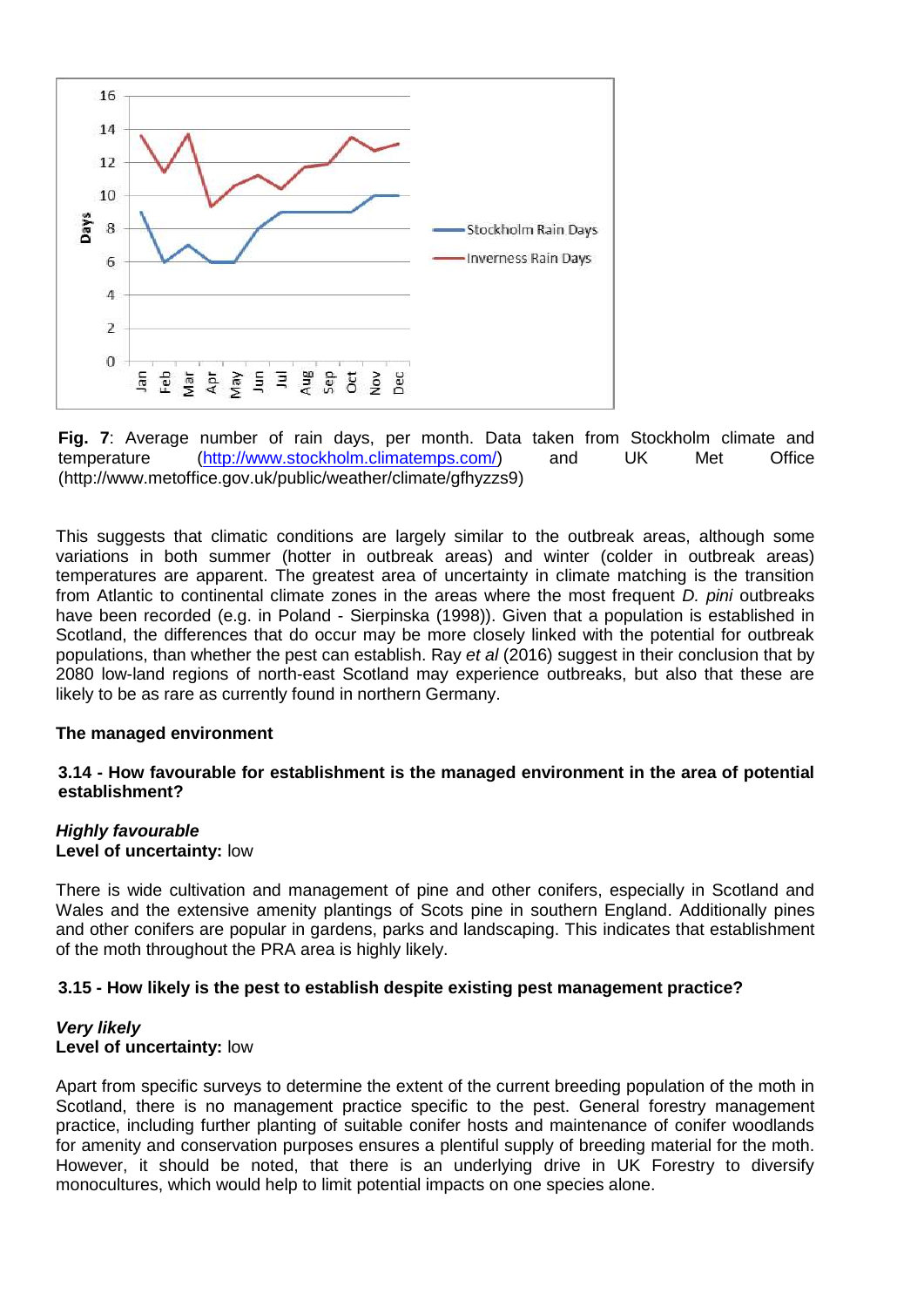### **3.17 - How likely are the reproductive strategy of the pest and the duration of its life cycle to aid establishment?**

# *Likely*

### **Level of uncertainty:** medium

This pest's development is on average spread over two seasons, but with a range from one to three seasons (http://www.forestry.gov.uk/pinetreelappet#lifecycle;), a supposition supported by the work of lepidopterist enthusiasts (Leverton, 2016), although this remains under investigation under Scottish conditions. This should make it possible to locate and manage the late instar larvae of one generation and the early instar larvae of the next generation in the same year. However, it will be difficult to locate any low density populations in the environment which could mean they build up in many separate locations. Fortunately, the female stage does not fly long distances but, nevertheless, local dispersal could result in many foci of infestation and these would all be liable to result in viable populations due to their relatively high reproductive rates.

# **3.18 - Is the pest highly adaptable?**

### *Yes, highly or very highly adaptable* **Level of uncertainty:** low

The pest and its genus are very widespread throughout Europe and Asia and can cause severe defoliation. However, damaging outbreaks of *D. pini* are often cyclic, associated with populations with one generation per year, and probably occur due to predator/prey interactions and their interaction with suitable climatic conditions and tree stress. Outbreaks are only common in a small part of *D. pini*'s range but climate change will undoubtedly play a part in altering the temporal and spatial distribution of these outbreaks in the future. As indicated earlier, the recent 'surprise' outbreak on an island in the Stockholm Archipelago indicates that populations can respond to subtle changes in climate and build up relatively rapidly to damaging levels, which on Furuskar Island appeared to be linked to unusually high temperatures in July 2010 and April 2011, but average precipitation in July-August 2011 (Bjorkmann *et al*. 2013). Although there is little information on biological or ecological differences in local populations, the presence of a number of sub-species of *D. pini* throughout the known range of the pest (see 1.02a) suggests adaptability to a range of environmental drivers, as does the pests ability to reproduce over either 1, 2 or 3 years.

### **3.19 - How widely has the pest established in new areas outside its original area of distribution? (specify the instances, if possible; note that if the original area is not known, answer the question only based on the countries/continents where it is known to occur)**

### *Not widely* **Level of uncertainty:** medium

The male moth has been captured very infrequently in the PRA area but, prior to the establishment of the population near Inverness was previously, believed to have been a migrant rather than introduced. There are no records in Europe of establishment of pest populations remote from the known distribution range of the moth. More local spread of up to 1.7 km may have occurred to initiate the outbreak on Furuskar Island, Sweden, but this generally confirms the very low dispersal capacity of female moths.

# **3.20 - The overall probability of establishment should be described.**

# *High*

# **Level of uncertainty:** low

The pest has established in a restricted part of the PRA area and surveys since 2009 have confirmed this to be the case, with only local spread being recorded (up to 25 km if the Glen Strathfarrar population arose recently from the original breeding population at Kiltarlity). Climatic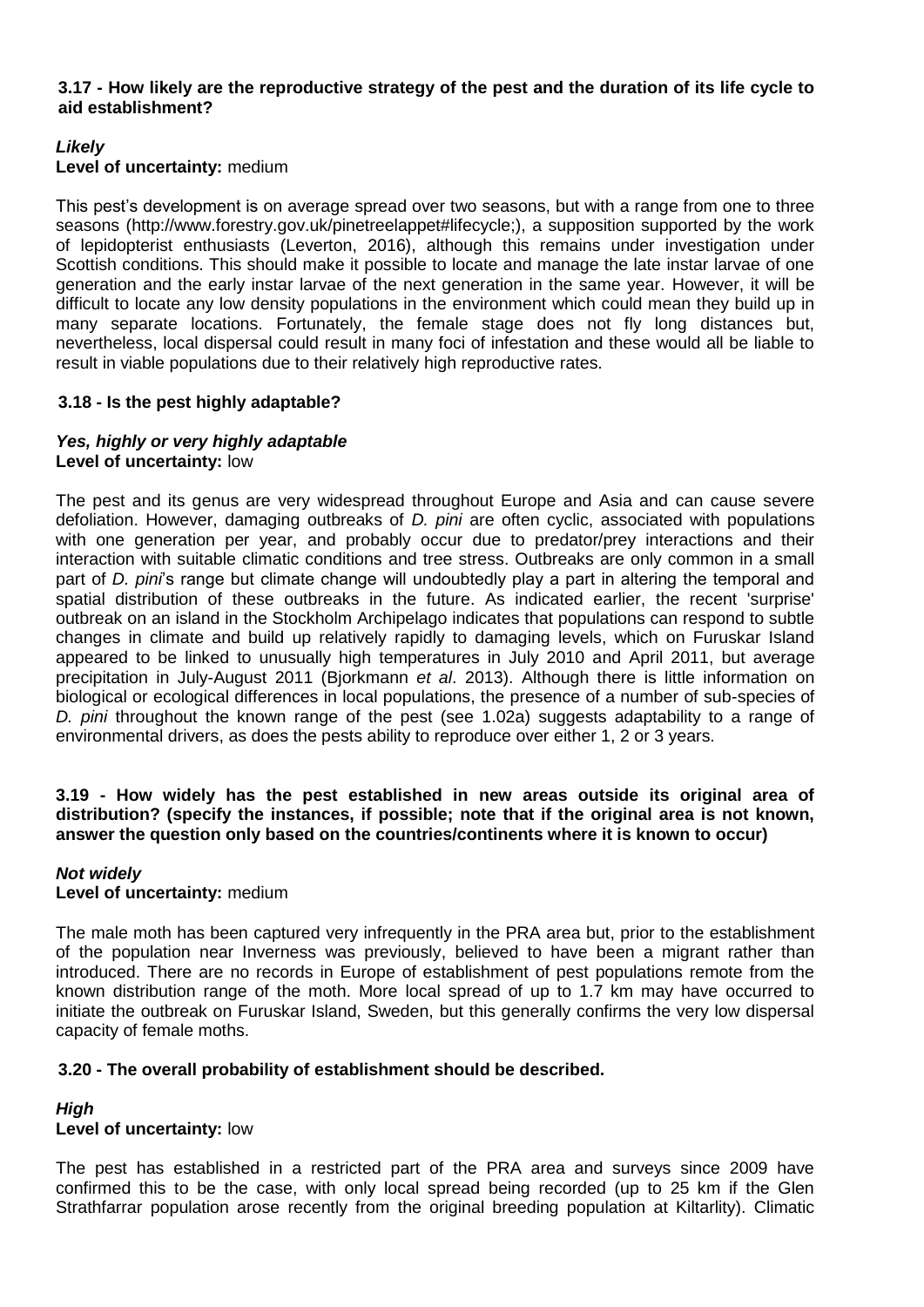conditions in the PRA region are suitable and host plants are widely distributed. The overall likelihood of establishment is high.



**Figure 8**. Schematic showing the ratings of different factors affecting potential for establishment.

2.09 2.06 : Smaller bubble size for low uncertainty : Larger bubble size for medium uncertainty

# **Stage 2: Pest Risk Assessment Section B: Conclusion of introduction**

# **Conclusion on the probability of introduction.**

The overall probability of further introductions is **likely**.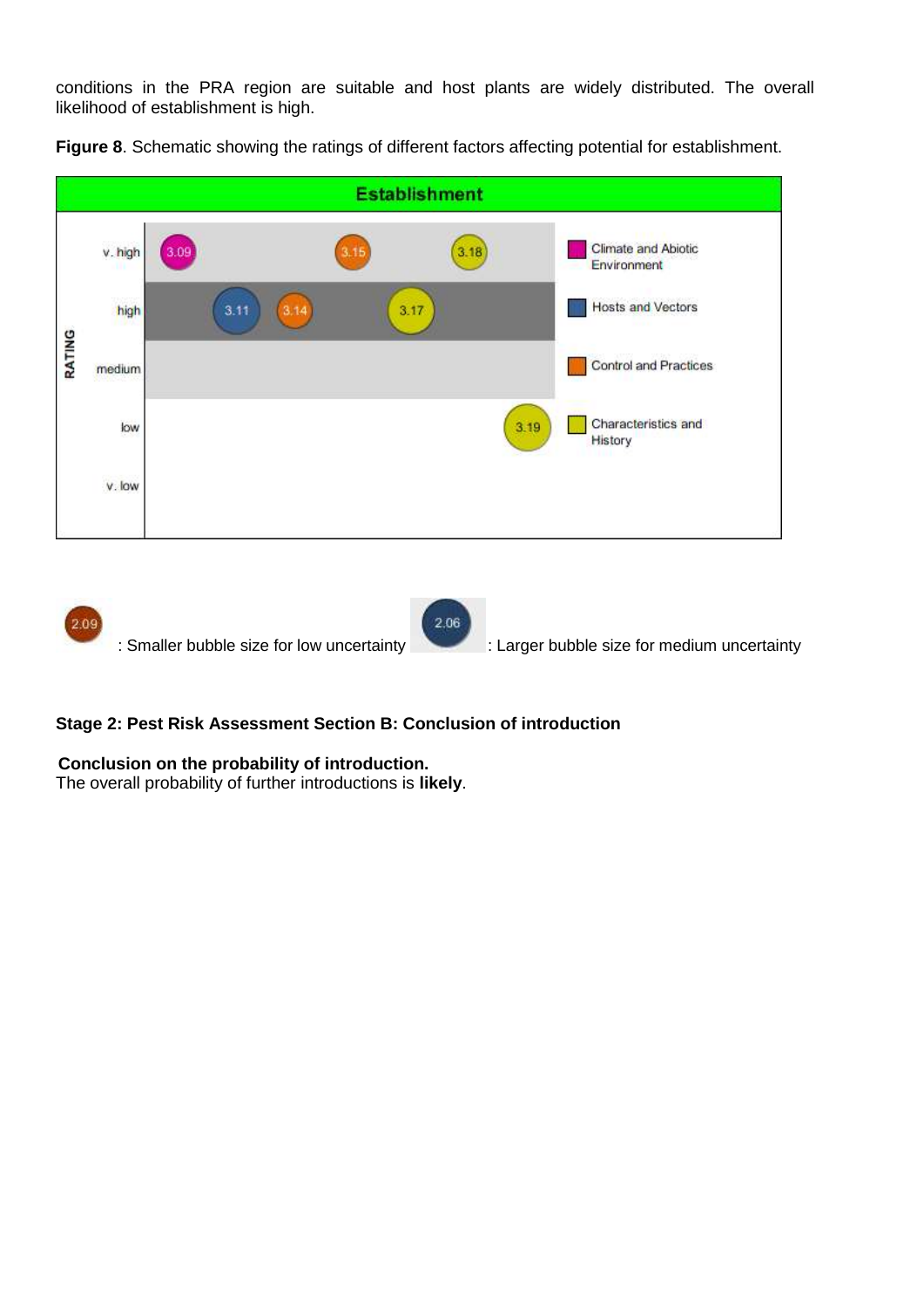### Stage 2: Pest Risk Assessment Section B: Probability of spread

**Spread is defined as the expansion of the geographical distribution of a pest within an area. Spread potential is an important element in determining how quickly impact is expressed and how readily a pest can be contained. In the case of intentionally imported plants, the assessment of spread concerns spread from the intended habitat or the intended use to an unintended habitat, where the pest may establish. Further spread may then occur to other unintended habitats. The nature and extent of the intended habitat and the nature and amount of the intended use in that habitat will also influence the probability of spread. Some pests may not have injurious effects on plants immediately after they establish, and in particular may only spread after a certain time. In assessing the probability of spread, this should be considered, based on evidence of such behaviour.**

# **4.01 - What is the most likely rate of spread by natural means (in the PRA area)?**

### *Low rate of spread* **Level of uncertainty:** low

The natural spread of the moth by flight of females is regarded as very low, with female moths likely to fly only a few kilometres at most. However, definitive information on this characteristic is lacking, particularly since there is a possibility of females flying further when initial egg laying has taken place (Sierpinska, 1998). Local spread within and between adjacent forests could result in gradual spread from foci of infestation. The new finding at Glen Strathfarrar in 2015 suggests local spread from Kiltarlity, which is approximately 25 km away, although there is also the possibility that the population was already present and had previously been overlooked.

# **4.02 - What is the most likely rate of spread by human assistance (in the PRA area)?**

### *High rate of spread* **Level of uncertainty:** low

Plants for planting are moved both nationally and internationally which, combined particularly with the cryptic nature of the egg and over-wintering larval stage, could result in rapid movement of the pest within the PRA area. This is dependent on the likelihood of association between the moth and the plants at the point of origin and this is dealt with under management. There is also the possibility of eggs and young larvae on the bark of sawn timber which could be moved throughout the PRA area. Since the current focus of infestation is small and moth population density is still low, the likelihood of human-assisted movement remains small but could change to more significant levels if *D. pini* populations increase. Following the discovery of breeding populations of the moth, timber movement from the infested area was restricted to the winter, i.e. just 3 months. In the light of experience and evaluation of risk since 2009, timber movement is now permitted outside the period of highest risk, i.e. timber can be moved, with baseline biosecurity precautions, from mid-May to the end of August.

# **4.03 - Describe the overall rate of spread**

### *Moderate rate of spread* **Level of uncertainty:** medium

Natural spread from foci of infestation will be low resulting from restricted flight distances by female moths. However, human-assisted spread could be very rapid due to long-distance transport and volume of trade of plants for planting and possibly on sawn timber. Overall, this is likely to give a moderate rate of spread since the plants for planting pathway is recognised and can be managed.

### **4.04 - What is your best estimate of the time needed for the pest to reach its maximum extent in the PRA area?**

**Extremely long Level of uncertainty:** high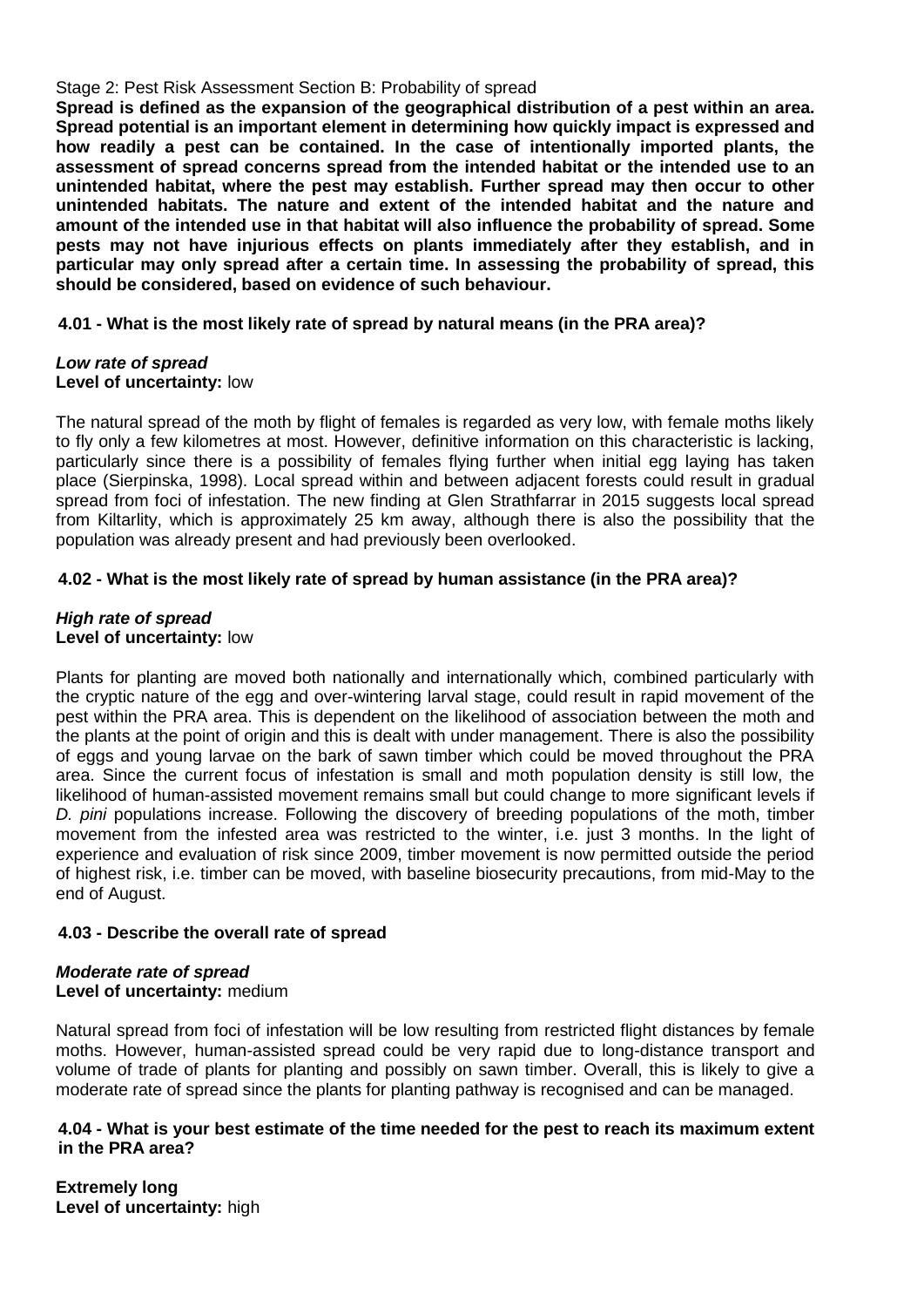Natural spread, combined with relatively low climate suitability for rapid population growth (but high suitability for establishment) would result in an **extremely long** period (many years) to reach maximum extent by expansion of the current restricted population in Scotland. A more unpredictable expansion arising from human-assisted spread and establishment of foci in more climatically suitable areas in southern Britain could result in more rapid population build-up and further spread. Whilst being very difficult to predict, this could occur in a low number of years compared with natural spread. An increase in population density in Scotland could result in movement within one year if the projected pathways are fulfilled. However, as with all human-assisted pathway movements, this is highly unpredictable but relatively manageable if measures are put in place (see management section).

**4.05 - Based on your responses to questions 4.01, 4.02, and 4.04 while taking into account any current presence of the pest, what proportion of the area of potential establishment do you expect to have been invaded by the organism after 5 years?**

# **Extremely small**

### **Level of uncertainty:** medium

The current extremely restricted distribution of the pest and the fact that the distribution has only increased to a small extent since 2009, when intensive monitoring was put in place, suggests that the proportion of area of potential establishment will remain **extremely small** after 5 years. However, if human-assisted spread takes place the proportion could increase rapidly if the moth established in more climatically suitable areas such as the New Forest where there is extensive Scots pine.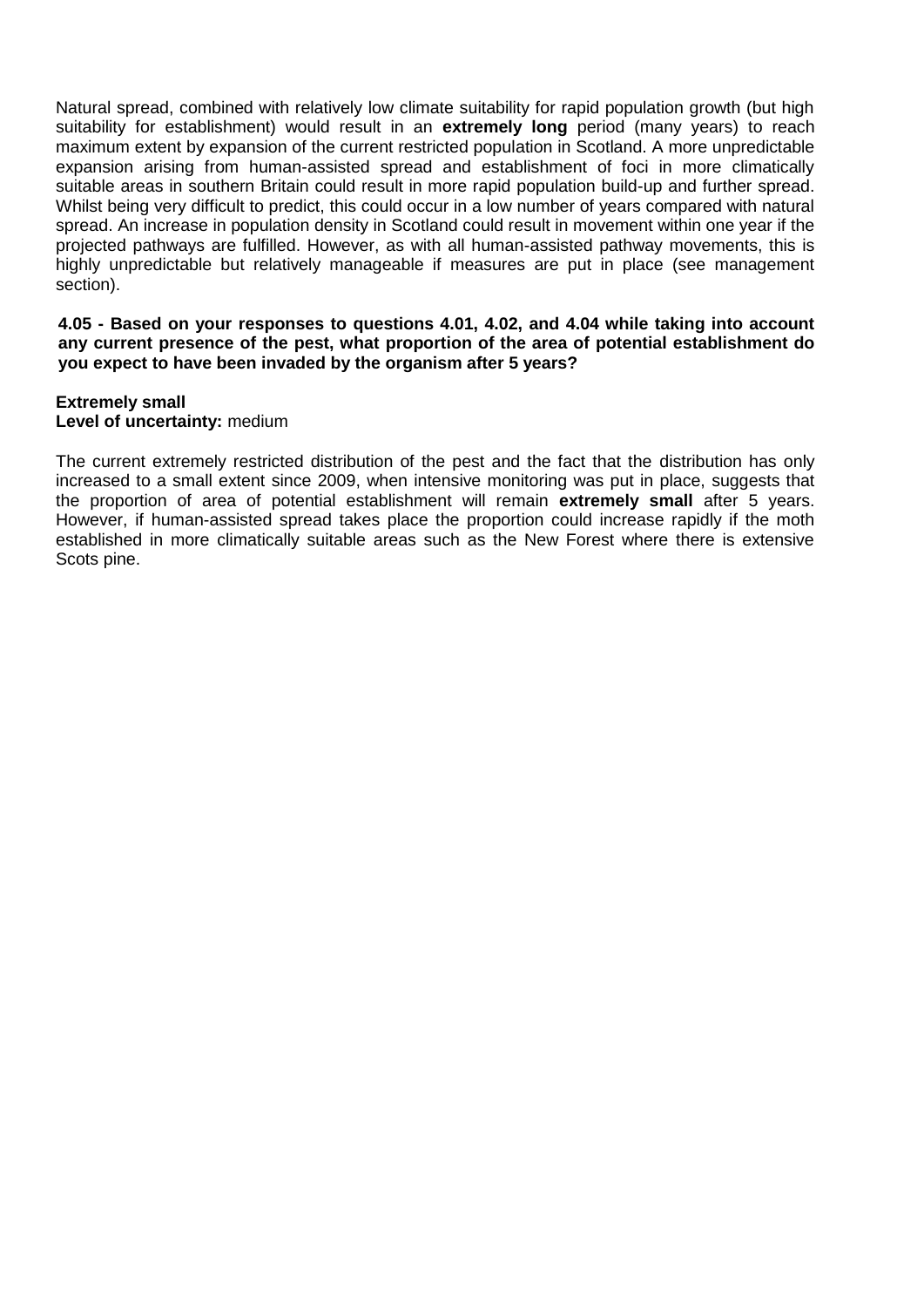**Stage 2: Pest Risk Assessment Section B: Eradication, containment of the pest and transient populations**

**5.01 - Based on its biological characteristics, how likely is it that the pest could survive eradication programmes in the area of potential establishment?**

# *Likely* **Level of uncertainty:** low

As indicated by the results of annual surveys since 2009 using light traps, pheromone traps and sticky bands on tree trunks to assess larval migration to and from soil in the infested area in Scotland, the pest is very difficult to find when it is at low density, and it is especially difficult to locate trees that have larval populations present. It does not seem practical to attempt eradication using aerially applied pesticides such as *Bacillus thuringiensis.* It also seems unlikely that application of *Bt* would be effective in complete eradication since the two-year life cycle would make it difficult to deliver effective dosages to all the larvae present in the environment. Mating disruption of male moths is also being considered but this method has not been tested against the moth and tends to result in population reduction rather than eradication potential (Carde & Minks, 1995). With this constraint in mind, the conclusion for this question is that the pest could survive eradication programmes.

### **5.02 - Based on its biological characteristics, how likely is it that the pest will not be contained in case of an outbreak within the PRA area ?**

# *Unlikely* **Level of uncertainty:** low

If the pest is not contained by local climatic conditions then the likelihood of containing the pest within the currently identified infested area depends on identifying the full extent of the infestations and applying containment measures to restrict both natural and, particularly, human-assisted spread. Given that a second or satellite population has recently been discovered in Glen Starthfarrar, it seems that identifying the extent of the population area is not straightforward. Within the local context in Scotland, it is important to stop further spread especially into areas of native Caledonian pine. Preventing natural spread is extremely difficult, but steps can be, and have already been taken to reduce the likelihood of human assisted spread.

### **5.03 - Are transient populations likely to occur in the PRA area through natural migration or entry through man's activities (including intentional release into the environment) or spread from established populations?**

# *No*

# **Level of uncertainty:** medium

It is unlikely, but possible at extremely low probability, that gravid female moths could fly or be blown from continental Europe after depositing the majority, but not all, of their eggs. However, this is felt to be insignificant and certainly not demonstrated compared with the plants for planting pathway. Until recently only very infrequent male migrant moths (ca. 6 specimens) have been collected in light traps on the south coast of England (in ca. 60 years). None had been reported from Scotland until 2004 and following the establishment of annual networks of pheromone traps around the Invernessshire site from 2009, a total of 257 male moths had been captured up to 2014. Although trap density per year has increased from 282 to 412, the numbers of moths captured have not fluctuated in proportion to the increased trapping effort. It can be concluded that the captured moths are from a local breeding population rather than from migrants.

Human assisted movement into the PRA area through the identified pathways is the most likely route of entry and establishment, although there remains the uncertainty over the species being an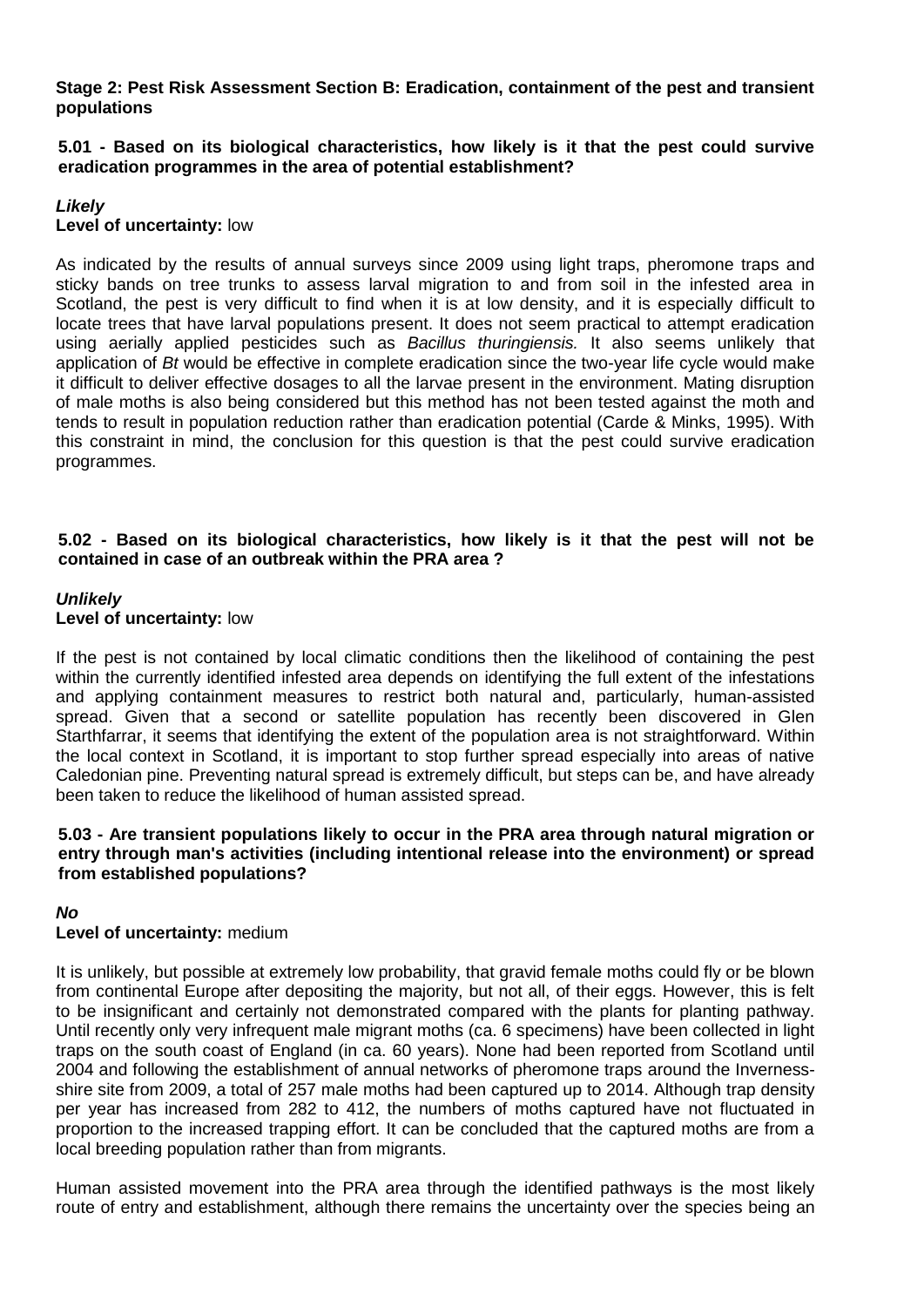overlooked resident.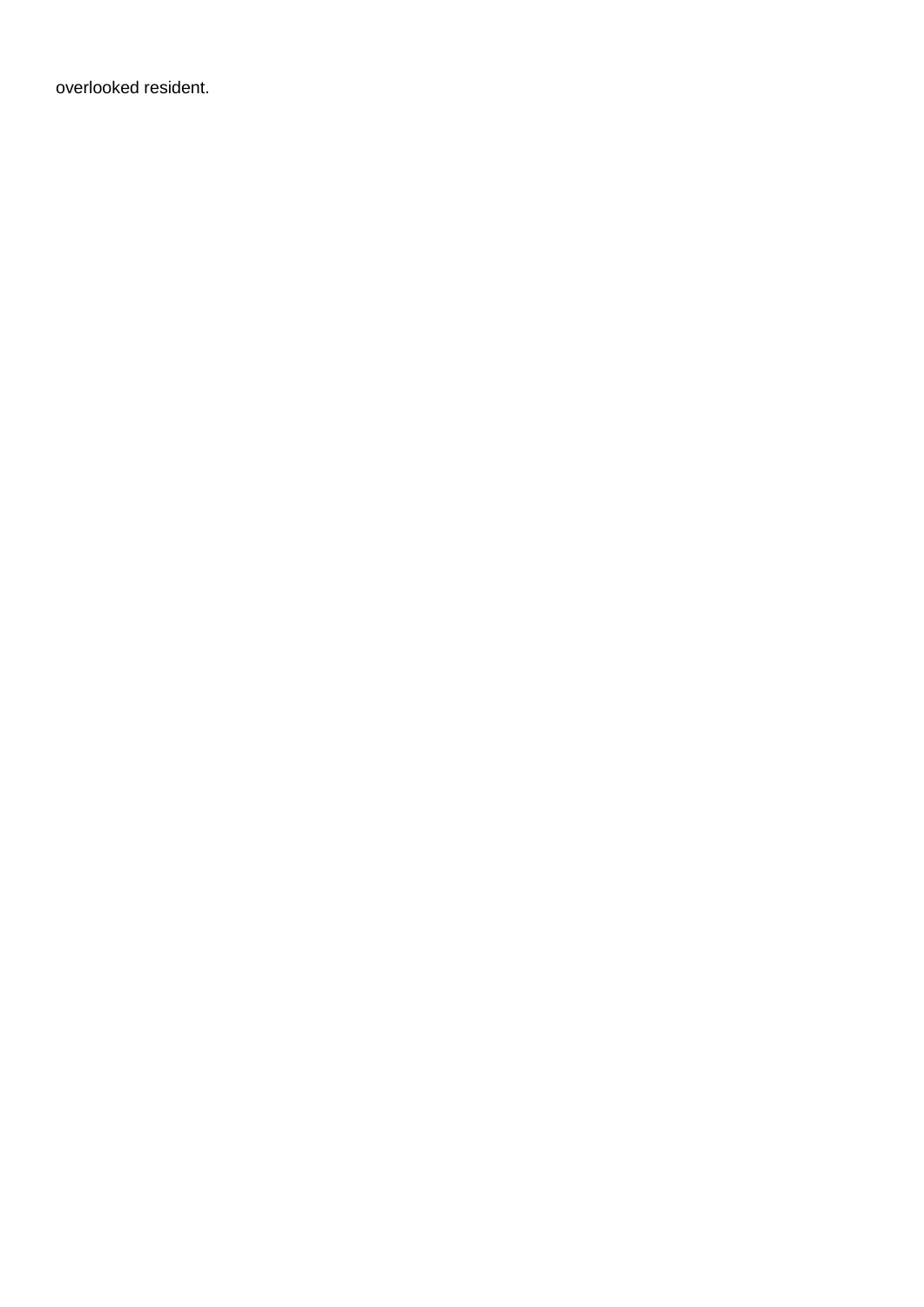**Stage 2: Pest Risk Assessment Section B: Assessment of potential economic consequences**

**6.01 - How great a negative effect does the pest have on crop yield and/or quality of cultivated plants or on control costs within its current area of distribution?**

### *Major*

### **Level of uncertainty:** low

The impacts of the moth in its range in Europe where it is a pest are through loss of growth increment as a result of severe or complete defoliation of host trees. Severe defoliation can also lead to the weakening of the trees allowing attacks by other organisms, as is the case on Furuskar Island in Sweden where pine shoot beetle attack has increased considerably even though *D. pini* populations have returned to low levels (Goran Nordlander, personal communication January 2016). In extreme cases, and periodically, complete defoliation can result in tree mortality. Outbreaks in its main area of influence, notably Poland and Germany, are, like many forest pests, periodic and as pointed out by Sierpinska (1996) have become more prevalent in the 20th century (see Table 1 from that paper, reproduced below)

# **Table 1. Pine moth outbreaks in Poland, 1791-1996**

- Years Region of occurrence
- 1791 1792 West Pomerania
- 1863 1872 from Saxony to Masuria
- 1905 1909 Zagan Forest
- 1925 1927 Pomerania and Mazovia
- 1936 1937 Kurp Forest, Tuchola Coniferous Forest and Poznan province
- 1946 1952 West Pomerania, Zagan Forest, Kurp Forest and White Forest
- 1956 1957 Poznan and Tarnow provinces
- 1964 1975 from Notec Forest on the west to Augustow Forest on the north-east and Solska Forest
- 1982 1985 Pomerania and Zielona Gora province
- 1992 1996 Zielona Gora province, Tuchola Coniferous Forest, White Forest and Green Forest

The latter was by far the largest of the recorded outbreak periods, peaking at around 58,000 ha.

Although precise costs were not given, it was noted in the above paper that in the period 1946-1995, more than 200,000 hectares were treated by aerial application to manage the moth populations in Poland.

Significant defoliation was seen in the Mediterranean region of Croatia in 2014, however this was followed by good recovery of the trees in the following year. This recovery is believed to have been enabled by the naturally occurring entomopathogenic fungus *Beauveria bassiana*, which killed caterpillars overwintering in the soil (Pernek, 2014).

Damage caused by the current, limited population in Scotland has been **low**. This may be due to differing environmental conditions compared to the continent not encouraging a population outbreak – the population in Scotland appears to have a two year generation cycle, compared to predominantly a one year cycle seen in areas of Germany where the pest is most important (Möller, K (2012), or the trees possibly being under less stress than is supposed in the outbreak on Furuskar Island in Sweden. The recent model predictions by Ray *et al* (2016) suggest that, under future climates, the likelihood of outbreaks in parts of Scotland and elsewhere in the United Kingdom increases over time.

# **6.02 - How great a negative effect is the pest likely to have on crop yield and/or quality of cultivated plants in the PRA area without any control measures?**

*Moderate*

**Level of uncertainty:** medium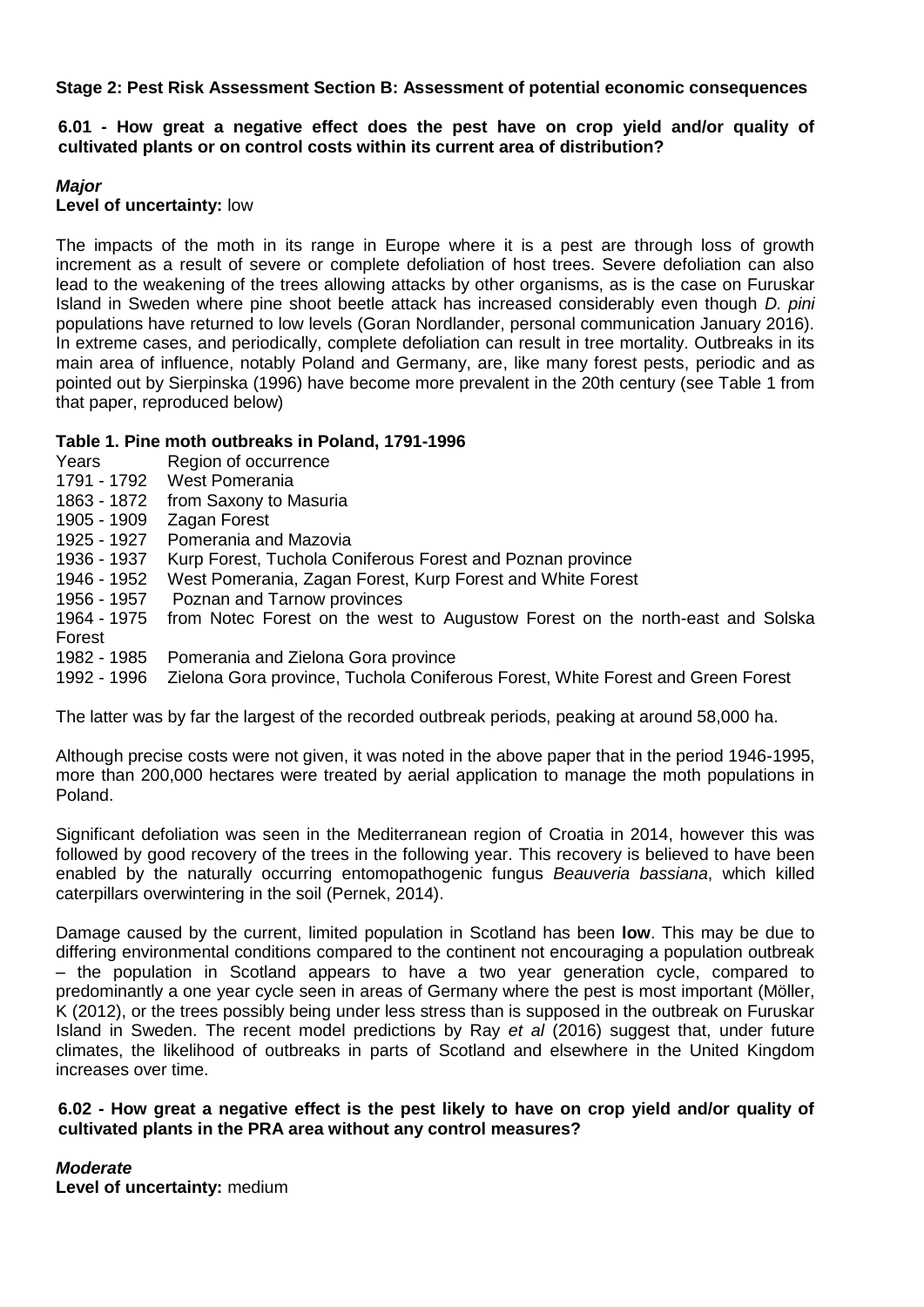Tree damage similar to that noted in its continental Europe range could occur in the PRA area, where pine trees are a major component of forests and woodlands and of high economic, social and environmental value. Since outbreaks in its native range in Europe are associated with hot, dry summers, such climatic triggers would need to be present in the PRA area. These are most likely to be encountered in the south of the PRA area (notably southern England). In parts of the PRA area, other biotic agents, such as pine sawfly (*Neodiprion sertifer*), pine beauty moth (*Panolis flammea*) and pine looper moth (*Bupalus piniaria*), cause defoliation and could combine with *D. pini* to increase tree damage and possible mortality.

Personal communication (January 2016) from Goran Nordlander in relation to the outbreak on Furuskar Island in Sweden indicated that trees that had been attacked in 2012 were still alive in 2013 but by 2014 were being heavily attacked by pine shoot beetle, *Tomicus piniperda*, indicating weakness in the trees and increased susceptibility to bark beetle attack. The surprise nature of the attack and very low frequency of attacks in Sweden suggest that prediction of when attacks are likely in the PRA area will be difficult bearing in mind that climate change will affect conditions in the future, but also that the situation may be more complicated, with other factors that may stress trees also playing a role.

### **6.03 - How great a negative effect is the pest likely to have on yield and/or quality of cultivated plants in the PRA area without any additional control measures?**

### *Moderate*

### **Level of uncertainty:** medium

Reductions in growth and, at the highest attack densities, tree mortality could occur if the pest was able to reach similar population levels to those noted in Germany and Poland, and such situations are only likely to occur in Forestry situations, not nurseries. However, there is medium uncertainty about whether this level of population growth could occur under the climate conditions in the PRA area, although the recent paper by Ray *et al* (2016) suggests an increased likelihood of outbreaks occurring in some areas in the future. Risk modelling for *D. pini* establishment and outbreaks for the USA has also included projections for European conditions, with mapping suggesting a high likelihood of growth and survival over most of the United Kingdom [\(http://uspest.org/wea/Dendrolimus\\_pini\\_model.pdf\)](http://uspest.org/wea/Dendrolimus_pini_model.pdf)) (Figure 9).



**Figure 9**: NAPPFAST Risk Map for Establishment Potential Based on Climatic Suitability of *Dendrolimus pini* in the Conterminous United States (map created by Jessica Engels, Roger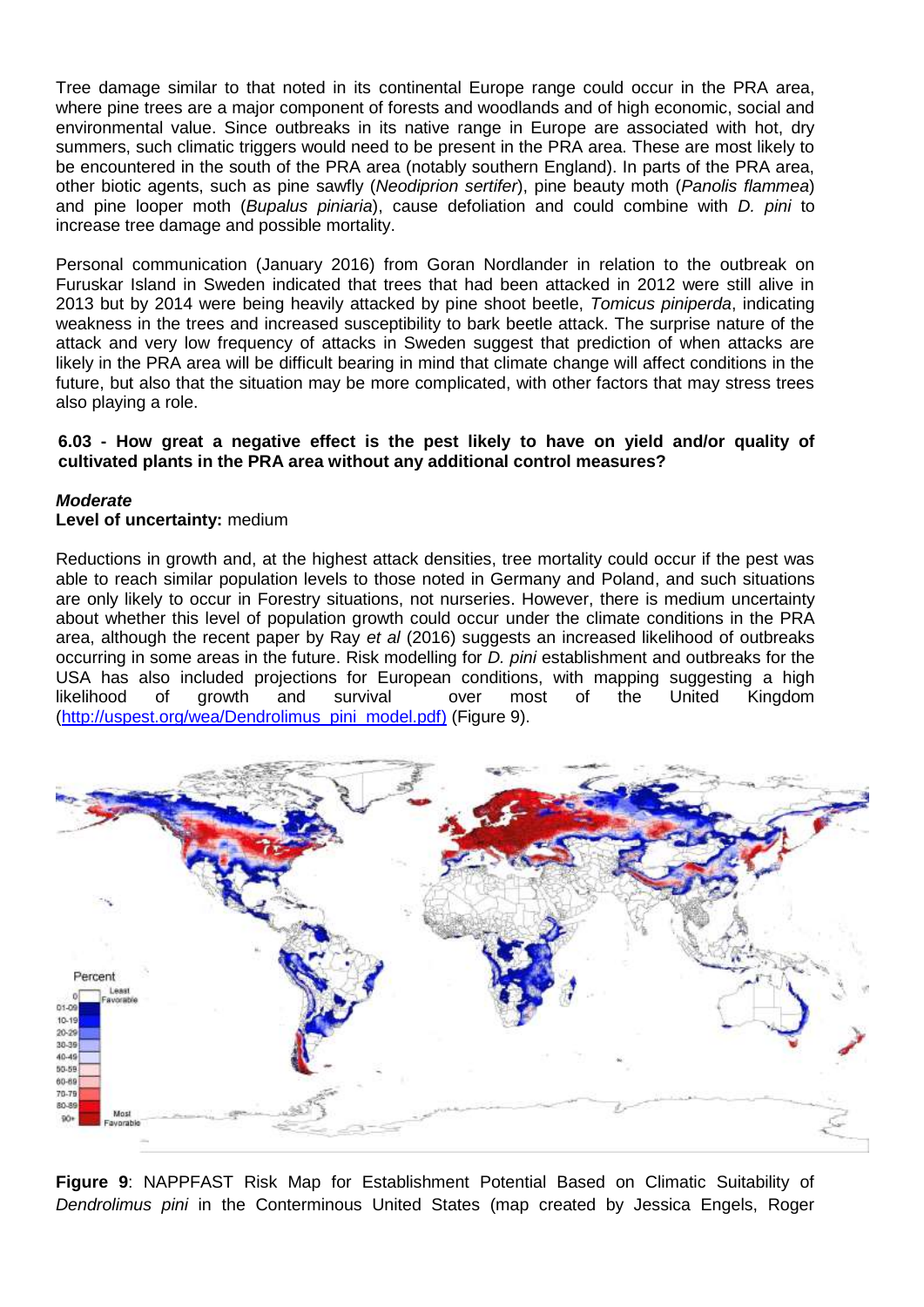Magarey and Dan Borchart; USDA-APHIS-PPQ, Raleigh, NC). The NAPPFAST risk map describes the relative climatic suitability (on a scale of 1-10) for a pest to grow and survive. The maps are based on 10-years of daily data from NAPPFAST. A value of one represents a low likelihood of pest growth and survival, while a 10 indicates high likelihood of pest growth and survival. From USDA (2012)

The recent outbreak on an island in Sweden does indicate that, despite apparently limiting average climate conditions, it is still possible to have massive population increase; however, there is also the possibility that abiotic conditions other than climate may also have been having an effect. Additionally, it is not known if there are any naturally occurring parasitoids or other potential biological control agents already in the UK, which may affect population levels, as occurred in the recently recorded outbreak in Croatia (Pernek, 2014). To date, high density attacks have not been found in the parts of the PRA area in which the pest has established. Taking the worst case, but acknowledging uncertainty, the overall view is that the negative effect is likely to be moderate.

### **6.04 - How great a negative effect is the pest likely to have on yield and/or quality of cultivated plants in the PRA area when all potential measures legally available to the producer are applied, without phytosanitary measures?**

# *Moderate*

### **Level of uncertainty:** low

It would be difficult and expensive to control the pest especially once it is firmly established (which appears to be the case currently in parts of Scotland). Although the aerial application of insecticides against other damaging moth species (*Panolis flammea* and *Bupalus piniaria*) has been carried out (last spraying took place in 1992/3) in the Scottish part of the PRA area occupied by *D. pini*, there are strong environmental reasons to avoid such processes unless they are essential. Other potential techniques such as tree glue-banding (to capture migrating larvae on the trunks - currently being used, but proving particularly challenging in the newly discovered outbreak in Glen Strathfarrar where trunk fissures and difficult access to trees make application of bands ineffective or impractical) and mating disruption (potential, but no current testing or detailed knowledge) could be employed but these are most valuable at lowering population densities and are not feasible for eradication. In view of the above, if populations increase in density then damage will increase despite application of the existing control measures listed.

### **6.05 - How great an increase in production costs (including control costs) is likely to be caused by the pest in the PRA area in the absence of phytosanitary measures?**

### *Minor*

### **Level of uncertainty:** low

Increased surveillance in relation to protection of the pine forests and woodlands in the UK is likely to increase costs of managed forest protection measures. If the pest was to increase to damaging levels, loss of growth increment and potential tree mortality would also need to be factored into general production (i.e. projected yields and downstream income reduction), control and management costs. Forestry and ornamental nurseries may incur costs due to an increase in the use of chemical controls and establishing place of production freedom from the pest.

**6.06 - Based on the total market, i.e. the size of the domestic market plus any export market, for the plants and plant product(s) at risk, what will be the likely impact of a loss in export markets, e.g. as a result of trading partners imposing export bans from the PRA area?**

### *Minor*

### **Level of uncertainty:** low

There is the possibility that other countries, notably Ireland (which does not currently have *D. pini*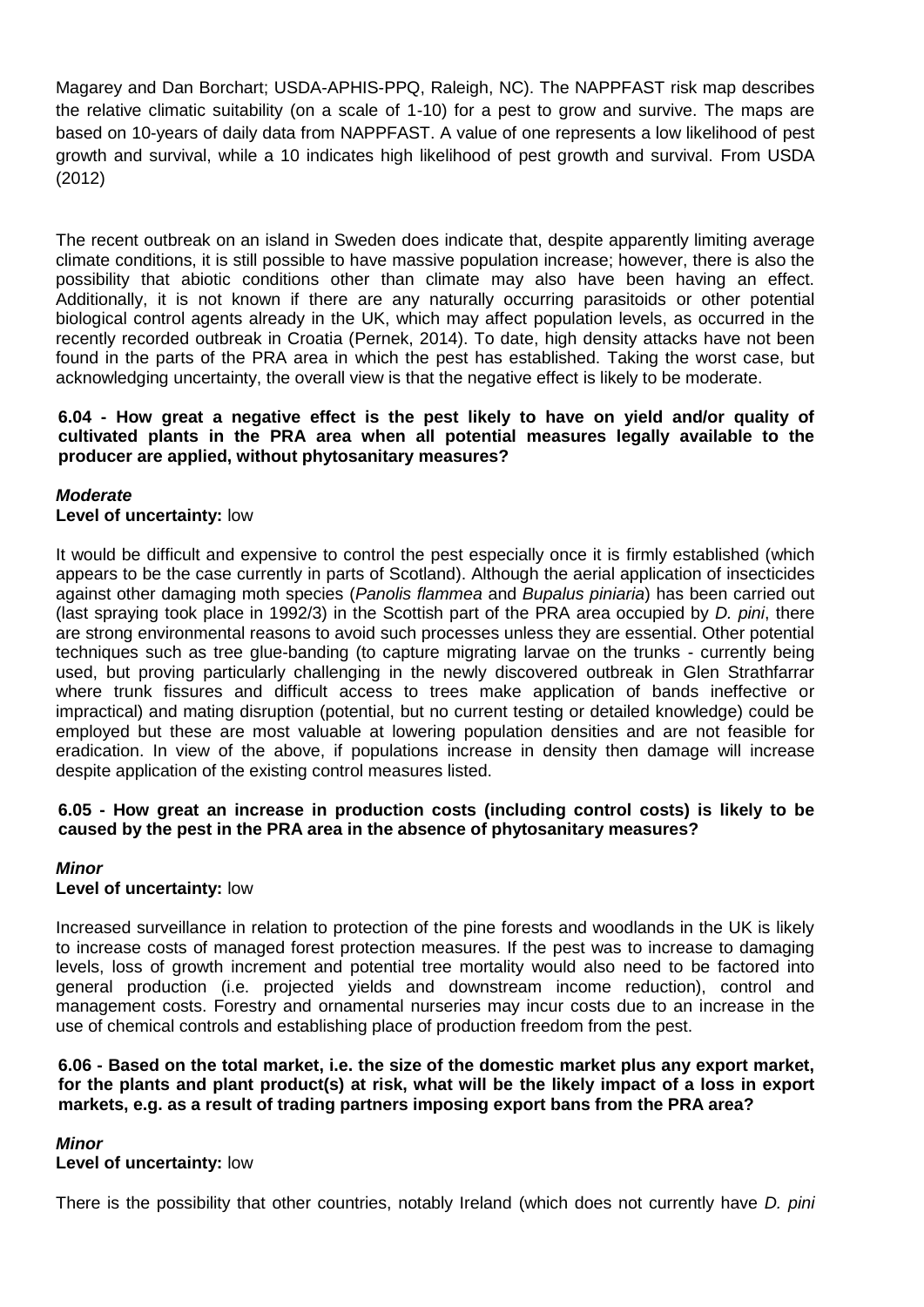and which is likely to wish to keep the pest out of the country), would require phytosanitary measures to avoid possible importation of the pest, thus adding to costs of exportation of wood from the PRA area. The domestic market would only be impacted if loss of growth (less yield per ha) and, potentially, early and non-planned harvesting of wood which might impact on the demand side for export and reduce the price achieved by the grower.

# **6.07 - To what extent will direct impacts be borne by producers?**

### *Minor extent* **Level of uncertainty:** medium

Since massive tree mortality is unlikely, the impacts will be potentially due to loss of growth increment or the need to fell prematurely which, again, would result in less yield per ha. However, since pine is not the sole conifer in most forest operations, the overall impact is likely to be relatively low unless there was, unexpectedly, a great increase in tree mortality and the possible need to switch tree species.

Following the discovery of breeding populations of the moth, timber movement restrictions had a significant impact on cost and practicality when they were first introduced (initially, timber movement from the infested area was restricted to the winter, i.e. just 3 months). In the light of experience and evaluation of risk since 2009, timber movement is now permitted outside the period of highest risk, i.e. timber can be moved, with baseline biosecurity precautions, from mid-May to the end of August. However, this remains under review and extension or increase in timber movement restrictions could result in potentially higher costs to owners by preventing extraction during the drier summer months plus added paperwork via Plant Health administration requirements.

# **6.08.0A - Do you consider that the question on the environmental impact caused by the pest within its current area of invasion can be answered?**

# *Yes*

There is sufficient information to conclude that the moth could cause defoliation (leading to growth losses and loss of amenity and environmental value, including impacts on ecosystem services) or even tree death and, therefore, there could be significant environmental impact.

# **6.08.01 - To what extent does the pest cause a decline in native species?**

# *Low extent* **Level of uncertainty:** medium

There is currently no detectable impact on either the host tree (Scots pine) or other species in the same ecosystem. Thus the current response is that there is a low extent of native species decline in the affected part of the PRA area. There is no evidence of permanent decline of other species in any part of the moths current range.

# **6.08.02 - To what extent does the pest cause changes in the composition and structure of native species communities?**

# *Low extent* **Level of uncertainty:** medium

In view of the current restricted distribution of the pest and its very low population density, there is no measurable change in the composition and structure of native species communities in the PRA area. Recent communication with Goran Nordlander concerning the outbreak on Furuskar Island, Sweden confirmed that the defoliation had a significant effect on ground vegetation and bird populations; " It was also extremely quiet on the island as there were almost no birds in the trees".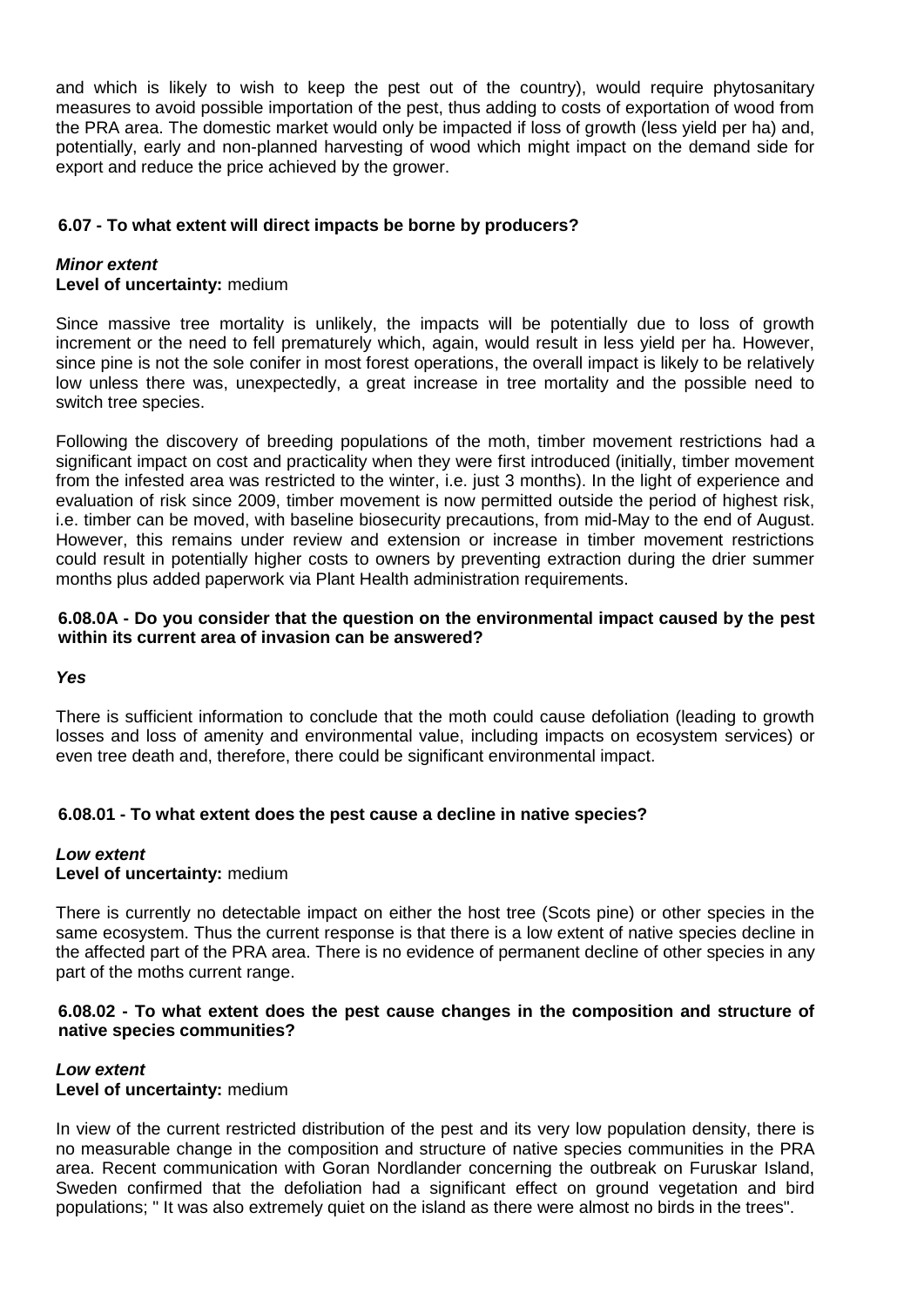# **6.08.03 - To what extent does the pest hybridize with native species?** *Low extent*

# **Level of uncertainty:** low

There are no native species that could hybridize with the pest, and no records of this pest ever doing so elsewhere in its range.

### **Alteration of ecosystem processes and patterns**

**6.08.04 - To what extent does the pest cause physical modifications of habitats (e.g. changes to the hydrology, significant increase of water turbidity, light interception, alteration of river banks, changes in fire regime, etc.)?**

### *Medium extent* **Level of uncertainty:** low

By causing occasional severe defoliation and tree death, the pest can cause considerable alteration to a range of ecosystem services, including tree species mix, soil stability, water flow and light interception which could affect ground flora. See question below for more detail.

# **6.08.05 - To what extent does the pest cause changes in nutrient cycling and availability (e.g. significant changes in nutrient pools in topsoils or in water)?**

# *Medium extent*

**Level of uncertainty:** medium

Leaf litter production and nutrient impacts of larval faeces from extreme defoliation have been noted as significant factors in nutrient cycling by Larsson & Tenow (1980). During high population outbreak episodes the combination of needle loss and nutrient transfer to the ground through insect faeces can be significant contributors to nutrient movement and potential loss. Recent communication with Goran Nordlander concerning the outbreak on Furuskar Island, Sweden confirmed that the defoliation had a significant effect on ground vegetation and bird populations; "The ground vegetation at Furuskar was remarkably affected in 2014 by the fertlizing caused by the dying trees and by more sunlight reaching the ground. There was more grass than before and the blueberry (*Vaccinium myrtillus*) and heather had grown unusually tall. ".

# **6.08.06 - To what extent does the pest cause modifications of natural successions (e.g. acceleration or temporary freezing of successions)?**

# *Low extent*

# **Level of uncertainty:** medium

There is no evidence of this in the pests' current distribution. Although tree mortality, as an extreme event, could cause changes in natural succession, the overall impact on such processes is likely to be low, particularly since there are many other host trees available to dilute the effect of the moth on natural regeneration processes.

### **6.08.07 - To what extent does the pest disrupt trophic and mutualistic interactions (e.g. disruption of food web, pollination or plant-mycorrhiza webs leading to ecosystem imbalance)?**

# *Medium extent*

# **Level of uncertainty:** medium

There could be effects on biodiversity and effects on understorey vegetation (positive effects if light penetration is increased arising from defoliation) in severe defoliation episodes. This does not appear to be a very significant effect in the natural range of the moth since defoliation episodes tend to be episodic and tree growth and regeneration does not appear to be affected during low density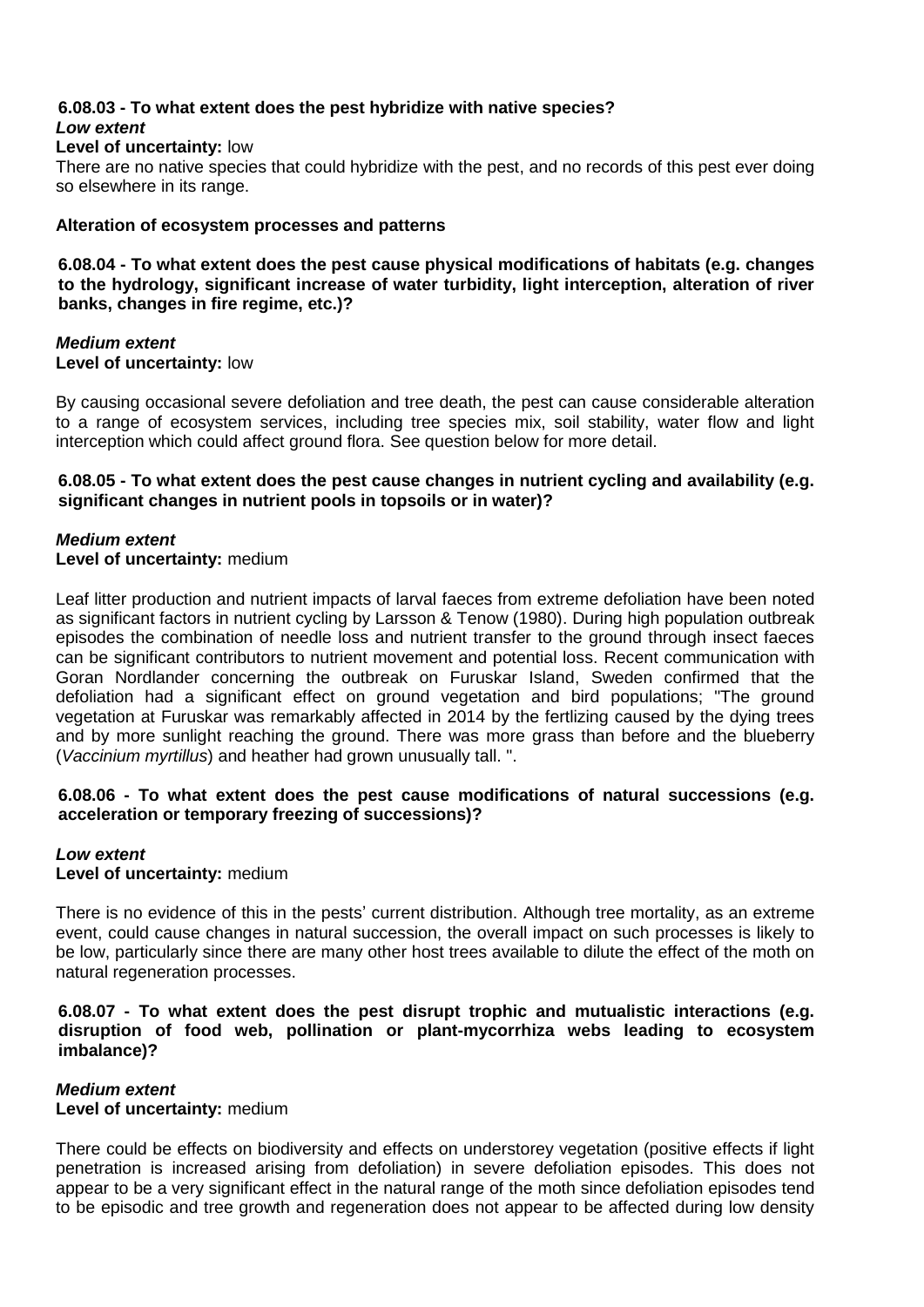periods of the moth cycle. The recent outbreak on Furuskar Island in Sweden provided evidence that changes in nutrient availability and light penetration had a significant effect on understorey vegetation and on bird populations on the island (Goran Nordlander personal communication; see question above).

### **Conservation impacts**

# **6.08.08 - To what extent does the pest occur in habitats of high conservation value (includes all officially protected nature conservation habitats)?**

### *Medium extent* **Level of uncertainty:** low

The moth has a very wide geographical range which spans sites of high conservation value. With regard to the PRA area, the main concern is the possible establishment of the pest in areas where the relict Caledonian Scots pine is prevalent. Impacts through defoliation and tree loss have impacted ecosystem services in the main outbreak areas in Europe. Apart from the obvious effects arising directly through defoliation (Sierpinska, 1998), other impacts include changes to the C:N ratio in forest soils arising from large quantities of larval frass in outbreak situations (Le Mellec *et al*, 2009).

**6.08.09 - To what extent does the pest cause harm to rare or vulnerable species (includes all species classified as rare, vulnerable or endangered in official national or regional lists within the PRA area)?**

### *Medium extent* **Level of uncertainty:** medium

As indicated above, one of the main concerns is the potential impact on Caledonian Scots pine which could be severely affected at high moth densities. Hence, considerable effort is being expended on reducing the likelihood of the moth reaching centres of native Scots pine in Scotland.

### **6.08 - How important is the environmental impact caused by the pest within its current area of invasion?**

# *Moderate*

# **Level of uncertainty:** low

As a periodic pest of Scots pine and other conifers, there are some outbreak periods (sometimes over a number of years) when severe defoliation makes it necessary to control the moth using insecticides (Sierpinska 1998; Adomas, 2003; Gowacka et al. 2000; Moeller *et al*. 1998). Currently in Scotland the moth is at very low levels and no visible defoliation has been detected. However, the concern remains that populations levels similar to mainland Europe could be experienced, especially if the moth reaches the warmer parts of the PRA area, or if the climate changed.

### **6.09.0a - Considering the conclusion of the establishment part (on hosts and habitats, climatic conditions, abiotic factors, management methods), are the conditions in the PRA area sufficiently similar to expect a similar impact?**

### *Yes*

# **Level of uncertainty:** moderate.

The wide distribution of suitable tree hosts and the climatic conditions throughout the PRA area, but especially in the south of England, indicate that impacts from the pest could be reasonably high. However, uncertainty is given as moderate, as the combination of factors leading to significant defoliation appears to be more complex than climatic temperatures.

### **6.09.0b - Does the same native species or community, or the same threatened ecosystem**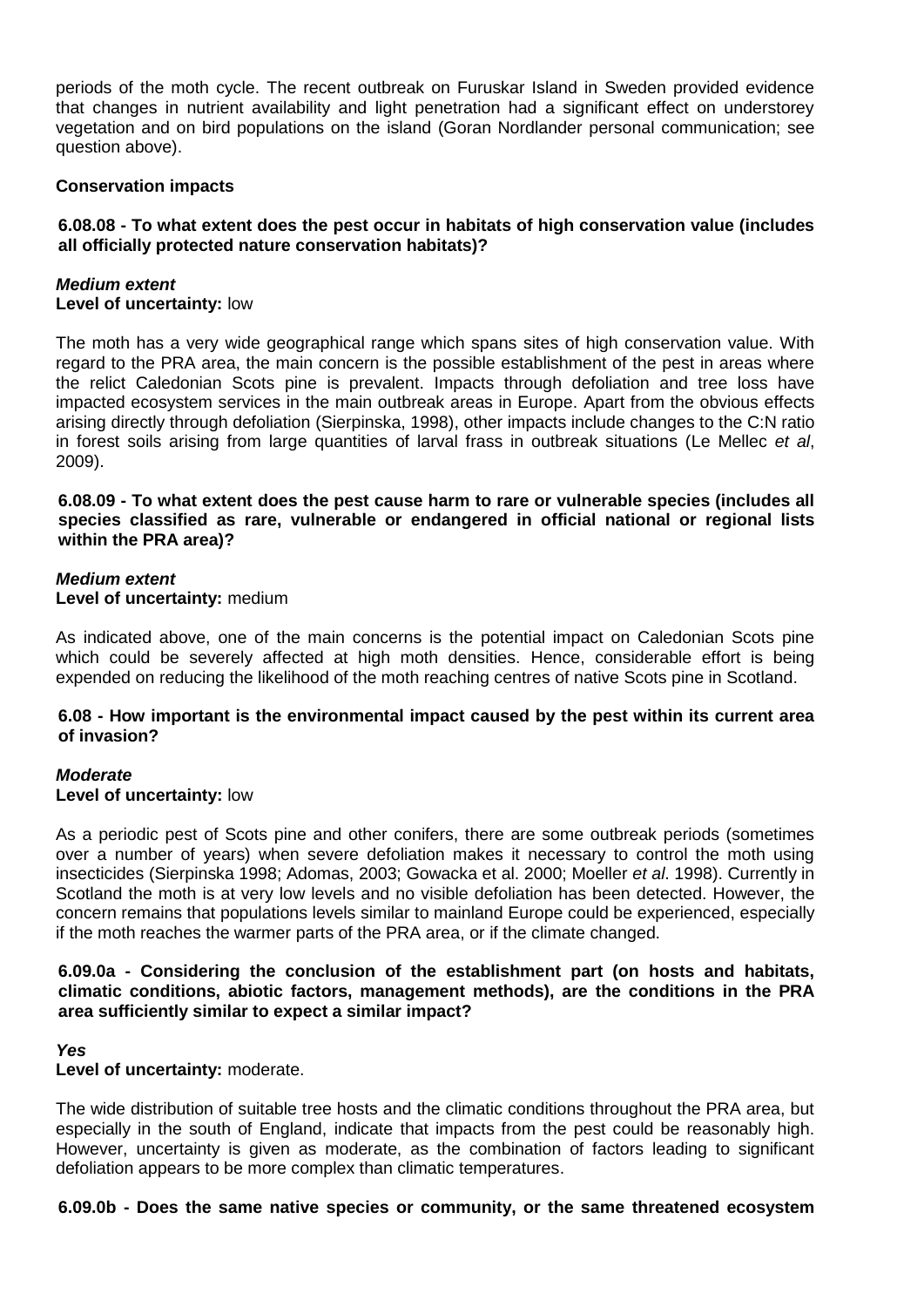**services, occur in the PRA area and, if not, is it known whether the native species or communities, or ecosystem service in the PRA area are similarly and significantly susceptible?**

### *Yes*

### **Level of uncertainty:** low

Tree species (Scots and other pines as well as alternative conifer species) are widely available throughout the PRA area and are likely to be under the same level of threat from the pest.

### **6.09 - How important is the environmental impact likely to be in the PRA area?**

# *Moderate*

# **Level of uncertainty:** low

*Dendrolimus pini* could cause considerable damage and loss of vigour to pine trees in the ancient Caledonian Pine Forests of Scotland as well as to pine and, occasionally, other conifer species of economic, amenity and social value across the UK as a whole. The expected low frequency of heavy defoliation, however, would mean that the impacts would be periodic and there could be episodes when there is little or no impact.

### **6.10 - How important is social damage caused by the pest within its current area of distribution?**

### *Moderate* **Level of uncertainty:** low

The interaction of people and trees is an increasingly important element in determining the potential of social damage arising from biotic, abiotic or anthropogenic influences (Cheng, Kruger & Daniels 2003). The various episodes of defoliation from *D. pini* and other defoliating species of pine have received considerable attention in Europe, leading to frequent applications of pesticides to protect the trees.

As noted by Moore, Allard & Malagnoux (2006), citing Diaz (2005), contact with living or dead *D. pini* larvae or pupae can result in skin dermatitis, inflammatory arthritis, cartilage inflammation, chronic osteoarthritis and, rarely, acute scleritis (inflammation of the tough white outer coat of the eyeball). Whilst these are most likely to be encountered when populations of the moth are extremely high, they serve as a warning that additional human and animal health issues could be encountered.

# **6.11 - How important is the social damage likely to be in the PRA area?**

# *Moderate*

# **Level of uncertainty:** low

The increase in public access to forests in the PRA area, potential human and animal health issues and the greater awareness of the environmental and amenity values of public and private forests indicates that damage arising from the moth could have a considerable social impact. The expected low frequency of heavy defoliation, however, would mean that the impacts would be periodic and there could be episodes when there is little or no impact.

### **6.12 - To what extent is the pest likely to disrupt existing biological or integrated systems for control of other pests?**

# *Minimal*

# **Level of uncertainty:** low

There are currently little or no biological or integrated systems for control of other pests on the same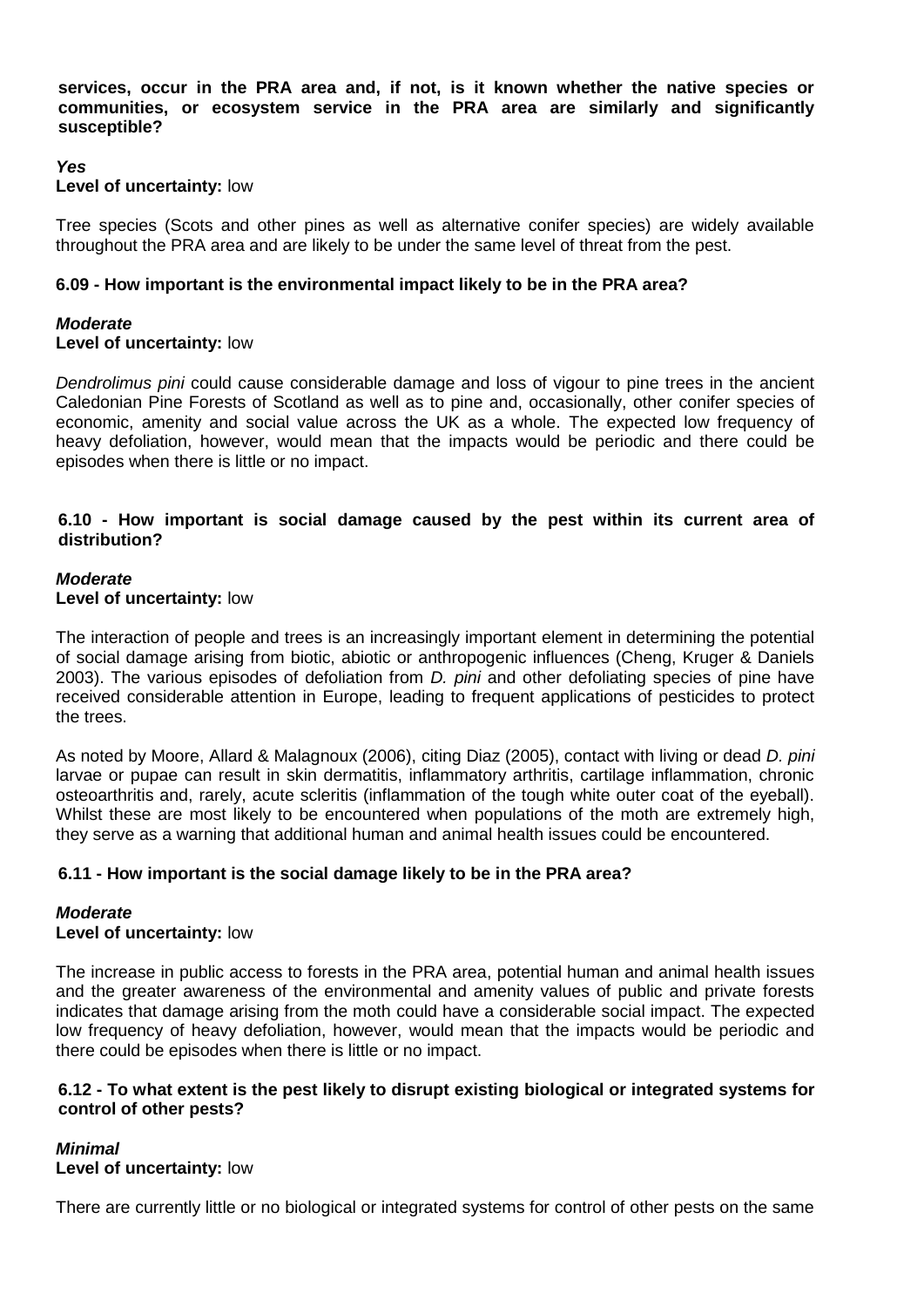host tree species. Previously, direct application of microbial agents to manage pine beauty moth populations could have been affected by measures to control *D. pini*. The decreased planting of lodgepole pine (*Pinus contorta*) in Scotland has reduced the prevalence of pine beauty moth and direct measures to control populations have not been needed since the early 1990s. However, since the timing of damage is similar, the same measures would have controlled both pests and hence there would be minimal impact.

During the initial phase of timber movement restrictions in managing *D. pini* in Scotland there were collateral impacts in terms of thinning and, to a lesser extent, clear felling. If this had continued, this would have had significant implications for the management of foliar fungal pathogens such as Dothistroma needle blight for which opening up the canopy by thinning is a component of management.

### **6.13 - How great an increase in other costs resulting from introduction is likely to occur?**

# *Minor*

### **Level of uncertainty:** low

As indicated above, the increase in costs relate mainly to increased surveillance and, potentially, to longer-term impacts on the ability to export to Ireland. Taken together, these are not likely to be significant, at least in the immediate future.

### **6.15a - Describe the overall economic impact** *(sensus stricto)*

#### *Moderate* **Level of uncertainty:** moderate

The economic, environmental and social impacts are at present likely to be most significant in Scotland but, if the pest spreads, or is introduced elsewhere, could be more important in the remainder of the PRA area where Scots and other pines are prevalent. Infestation levels and damage could be periodically high, depending on the cyclic nature of the defoliation episodes, as observed in continental Europe, however there is moderate uncertainty as outbreaks appear to be due to a combination of factors, including temperature, moisture and the generation time for the moth.

**6.15b - With reference to the area of potential establishment identified in Q3.08, identify the area which at highest risk from economic, environmental and social impacts. Summarize the impact and indicate how these may change in future.**

# *Moderate* **Level of uncertainty:** low

Although environmental impact could be relatively high in Scotland due to the possible effects on Caledonian pine, the greatest potential for population growth remains in the south of the PRA area (southern England and eastern parts of Wales) where climatic suitability combined with high host tree availability are likely to be more conducive to population growth by the pest.

In terms of economic impact in the currently affected part of the PRA, pinewoods form a very significant component (up to 50%) of the woodland resource in the potentially more vulnerable area of north-east Scotland. These are already facing tree health challenges from other pests and pathogens, so the arrival or spread of an additional potential tree pest would be of significant concern to the commercial timber sector in this area.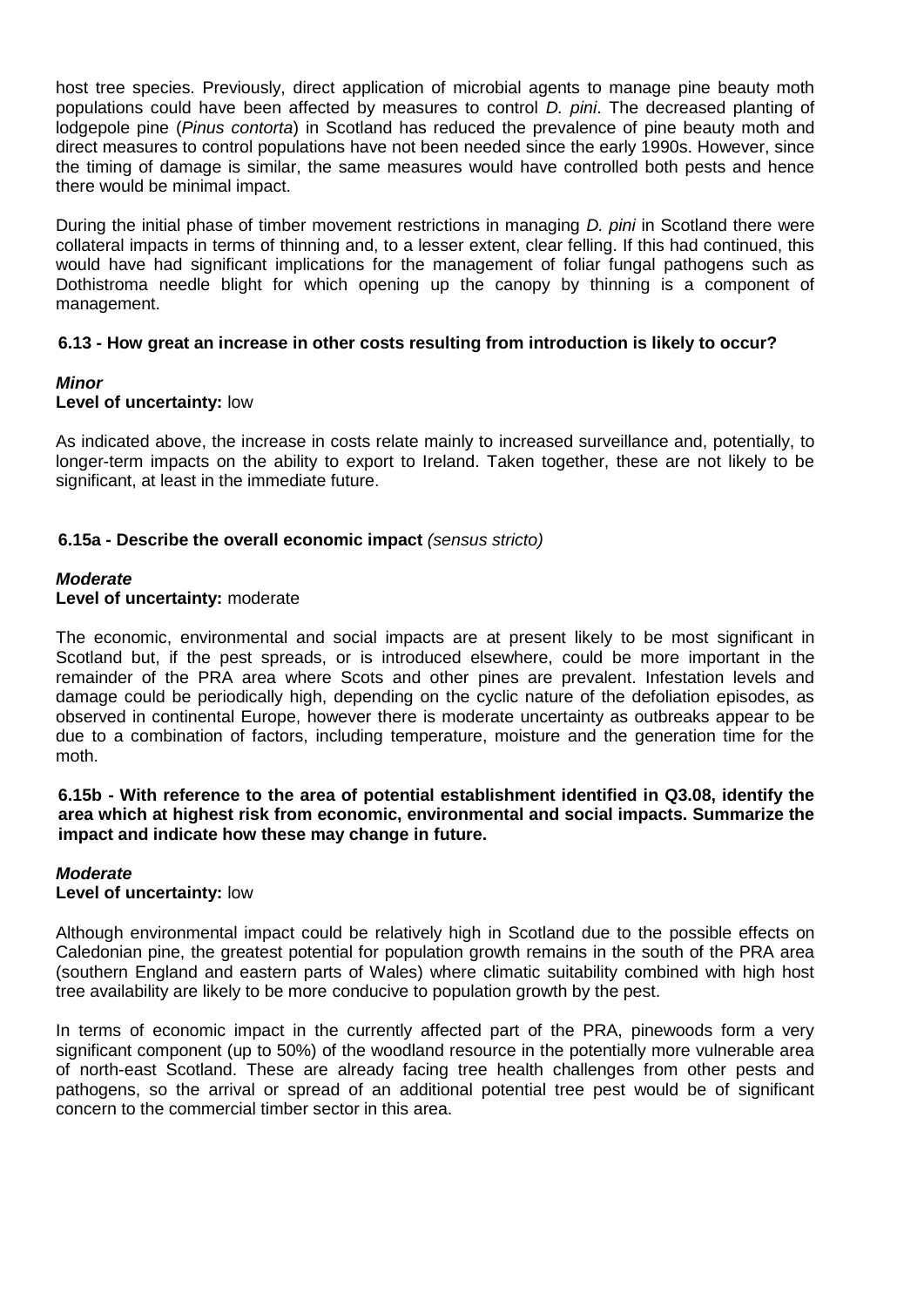### **Stage 2: Pest Risk Assessment Section B: Degree of uncertainty and Conclusion of the pest risk assessment**

### **c2 - Degree of uncertainty : list sources of uncertainty**

The main areas of uncertainty relate to the likelihood of the pest reaching outbreak population densities under the range of climates and other abiotic conditions likely to be encountered in the PRA area. In Scotland, the infestations are currently limited in extent and severity and it is, therefore, still too early in the infestation cycle to draw firm conclusions on future population trends. The fact that the moth can outbreak in its current European range in a range of climatic and environmental conditions suggests that outbreaks could also occur in the PRA area, particularly in the warmer and drier southern parts of the area.

There is little uncertainty concerning the principal pathways by which the moth probably arrived in the PRA area and by which it could still be moved both into and within the PRA area.

### **c3 - Conclusion of the pest risk assessment**

Although there is relatively limited new information since the original PRA was prepared in 2009, the overall conclusion remains that the pest poses a potential threat to pine trees in both forest and woodland situations throughout the PRA area. Consequently, it continues to represent a potential phytosanitary threat that requires continued vigilance in its current area of infestation in Scotland and attention to the possibility that, through the identified pathways, the pest could extend its range into other parts of the PRA area where the impacts could be greater if the moth was to establish.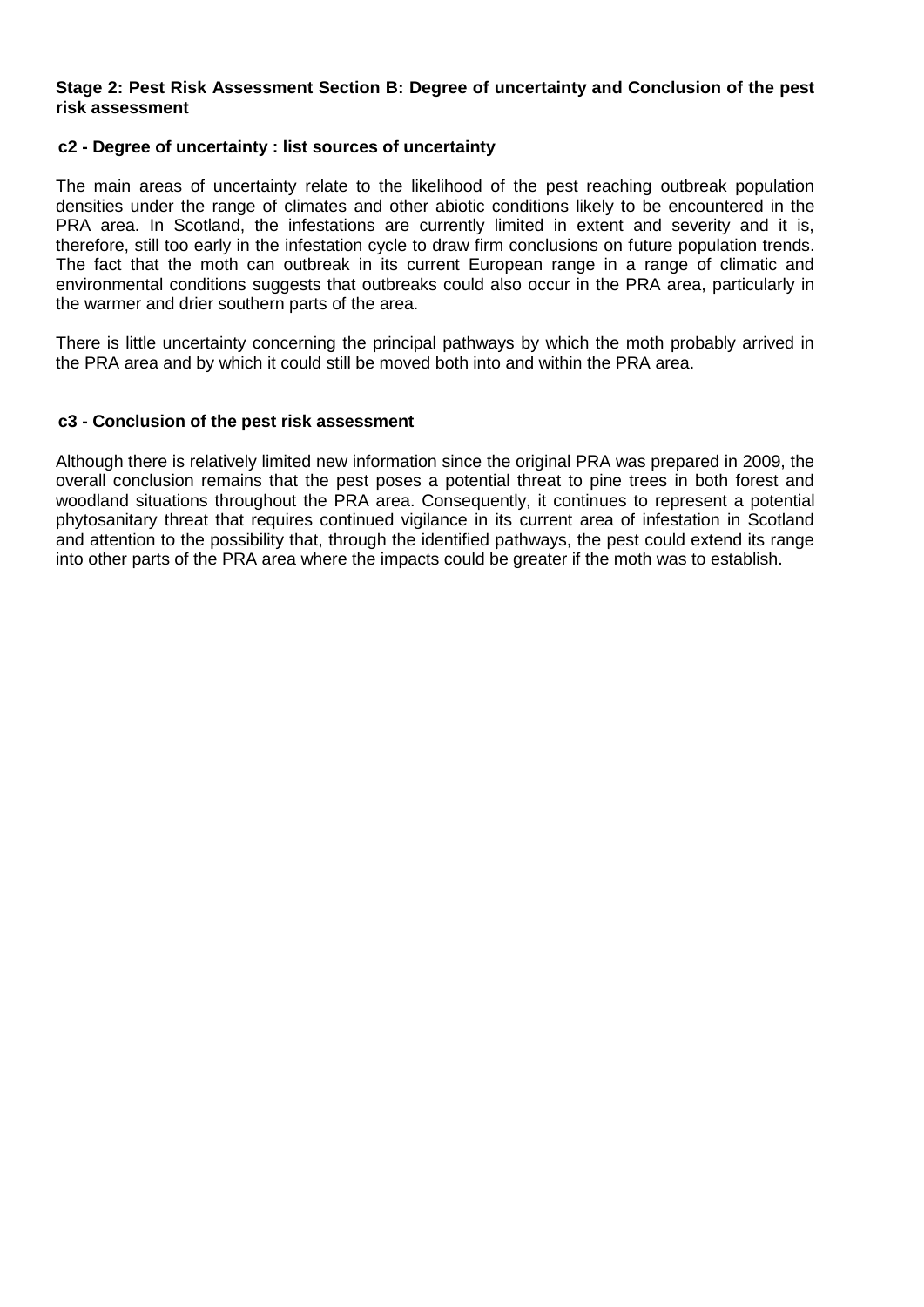### Stage 3: Pest Risk Management

**A decision has to be made to determine whether the risk from any pest/pathway combination is an acceptable risk. This decision will be based on the relationship between the level of risk identified in the pest risk assessment stage (i.e. the combination of the probability of introduction and the potential economic impact) and the importance/desirability of the trade that carries the risk of introduction of the pest.** 

# **7.01 - Is the risk identified in the Pest Risk Assessment stage for all pest/pathway combinations an acceptable risk?**

# *No*

There are clear risks from the principal pathways identified.

# **7.02 - Is natural spread one of the pathways?**

# *No*

The very limited flight capacity of the female moth indicates that natural spread is a low risk pathway, particularly for new entry to the PRA area.

# **Pathway 1: Plants for planting of host plants**

# **7.06 - Is the pathway that is being considered a commodity of plants and plant products?**

*Yes*

Although relatively restricted due to issues from a number of pests and pathogens, the movement of live plant hosts is an identified risk.

# **7.09 - If the pest is a plant, is it the commodity itself?**

*No*

The pest is an insect that is moved on the plant.

# **7.10 - Are there any existing phytosanitary measures applied on the pathway that could prevent the introduction of the pest? (if yes, specify the measures in the justification)**

# *Yes*

# **Level of uncertainty:** low

Although *D. pini* is not a regulated pest in the EU Directive, there are a number of other pests and pathogens that place restrictions on the movement of plants for planting and could, therefore, either prohibit plant movements of make it easier to spot contamination by *D. pini*. Whilst there might not directly prevent the introduction of the pest, they could reduce the overall likelihood of arrival (see Council Directive 2000/29/EC and its modifications). As documented in the entry section, the majority of *Pinus* imported into the UK will be ornamental trees. They are subject to a pre-notification scheme, should have plant passports and if they are over 3 metres tall will have to meet the UK wide Protected Zone requirements for *Ips amitinus*, *I. duplicatus* and *I. typographus*. The requirements for bark beetles are that the plants originate from a pest free place of production, which many nurseries will be. Plant passports will not cover unregulated pests, however, they do mean that the plants should have been checked prior to import. Currently the UK Plant Health Seeds Inspectorate (PHSI) target consignments from specific origins, based on risk from certain pests such as pine wood nematode and pine processionary moth, the distribution of which does cross over with *D. pini*, but does not match it.

# **7.11 - Are the measures likely to change in the foreseeable future?**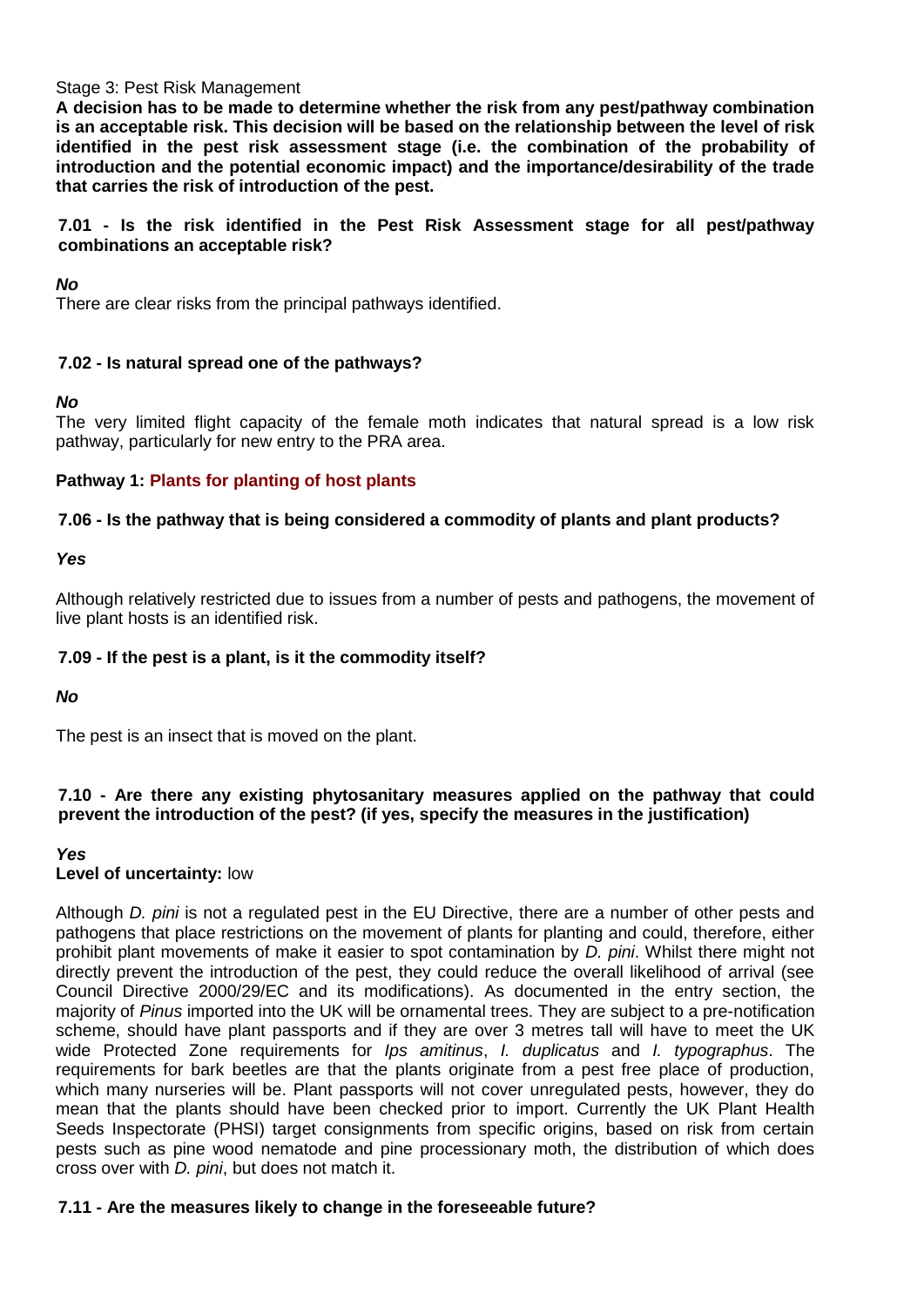# *Yes* **Level of uncertainty:** low

Changes to the EU Directive 200/29/EC are being made regularly and the recent review of the EU Plant Health Regime may lead to changes in the ways in which Plants for Planting are dealt with at the EU level. The concept of the 'clean plant' could result in fewer pests in general moving along this commodity example and the pathway commodity (see https://www.gov.uk/government/uploads/system/uploads/attachment\_data/file/307355/pb14168plant-health-strategy.pdf).

# **Options at the place of production**

**7.13 - Can the pest be reliably detected by visual inspection at the place of production (if the answer is yes specify the period and if possible appropriate frequency, if only certain stages of the pest can be detected answer yes as the measure could be considered in combination with other measures in a Systems Approach)?**

*Yes in a Systems Approach* **Level of uncertainty:** medium

# *Complementary answer: Visual inspection at the place of production*

Visual examination of plants for planting for the presence of larvae and pupal cocoons during the growing season should reveal the presence of infestation. However, eggs would be more difficult to see and could be potentially missed. Any indication of infestation in the immediate vicinity of the place of production would also serve to warn of possible contamination. During the dormant season the presence of larvae in the soil beneath the plants would be impossible to detect visually. Consequently the periods during egg production and larval dormancy would make it difficult to detect infestation visually on plants for planting. However, a systems approach in which inspections concentrate on the larval stages feeding on the host plants in the two seasons prior to lifting the plants for onward movement could, at least partially, overcome the difficulties of inspecting for eggs and soil-located larvae.

### **7.14 - Can the pest be reliably detected by testing at the place of production? (if only certain stages of the pest can be detected by testing answer yes as the measure could be considered in combination with other measures in a Systems Approach)**

*NO* **Level of uncertainty:** low

Other than visual inspection, there is no reliable testing method.

# **7.15 - Can infestation of the commodity be reliably prevented by treatment of the crop?**

*Yes in a Systems Approach* **Level of uncertainty:** low

# *Complementary answer: Specified treatment of the crop*

Insecticide treatment of the plants at the time of adult flight could act as a preventative measure. However, there are no data to support this approach and it would require verification. Routine application of a contact or systemic insecticide to trees to kill feeding larvae could also be an option but, again, this would need to be tested and would not be a measure of choice because of the difficulty of ensuring adequate coverage and efficacy. The location of place of plant production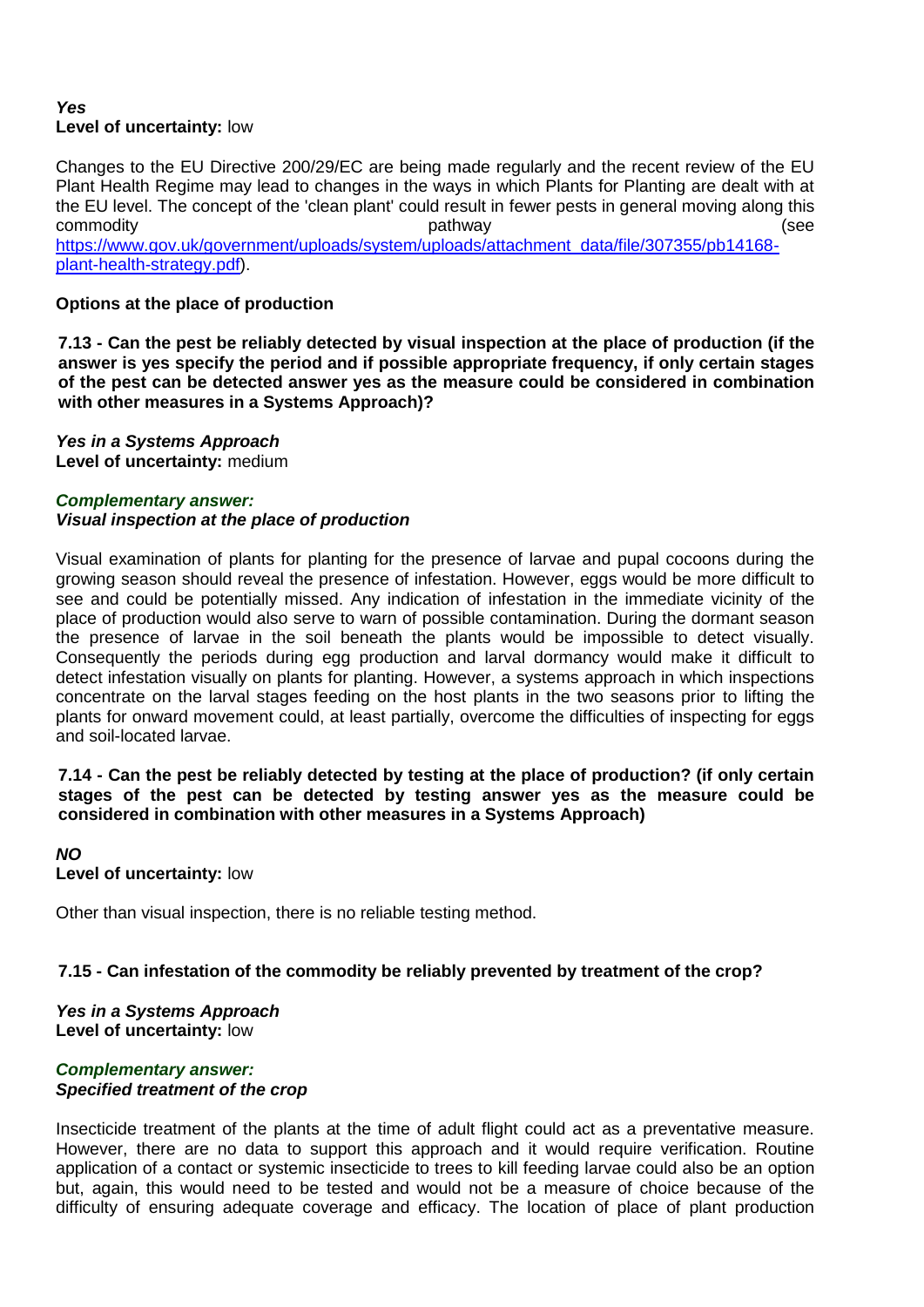would also be need to be separated from natural pine forest/woodland to ensure no larvae were able to gain access to the planting medium for over-wintering. These measures would need to be combined in a systems approach to ensure high awareness of moth activity in the general area and increased inspection, combined with possible insecticide treatments, to ensure pest freedom.

Whilst these measures are theoretically possible, their implementation in practice could be very difficult due to cost and time constraints.

# **7.16 - Can infestation of the commodity be reliably prevented by growing resistant cultivars? (This question is not relevant for pest plants)**

# *No*

**Level of uncertainty:** low

There is no evidence to support the view that resistant cultivars of pine or other conifer hosts are available.

**7.17 - Can infestation of the commodity be reliably prevented by growing the crop in specified conditions (e.g. protected conditions such as screened greenhouses, physical isolation, sterilized growing medium, exclusion of running water, etc.)?**

### *Yes in a Systems Approach* **Level of uncertainty:** low

### *Complementary answer: Specified growing conditions of the crop*

Protected indoor greenhouse conditions throughout the production cycle with a sterilised growing medium may be sufficient to ensure that the chances of infestation are kept to a minimum. This would also need to be combined with knowledge of local population pressure to ensure that the likelihood of female moths being attracted to the area (e.g. flight of adults to lighting at the place of production) and laying eggs on the protected plants is accounted for. It is possible that this could be used for forest reproductive material and small ornamentals, but unlikely that it could be used for large ornamental plants.

### **7.18 - Can infestation of the commodity be reliably prevented by harvesting only at certain times of the year, at specific crop ages or growth stages?**

# *No*

# **Level of uncertainty:** low

Plants for planting could have live stages of the moth at any time of the year. The nature of trade in this pathway tends to favour the dormant season when the larval stage is present in the soil and hence this is also the time when it is most difficult to spot the moth.

**7.19 - Can infestation of the commodity be reliably prevented by production in a certification scheme (i.e. official scheme for the production of healthy plants for planting)?**

*Yes in a Systems Approach* **Level of uncertainty:** medium

### *Complementary answer: Certification scheme*

The earlier comments in relation to intensive inspections during at least two larval feeding periods on the plants and awareness of the risk of egg laying during the final year of growth prior to lifting of plants for onward movement could be covered in a certification scheme within a systems approach.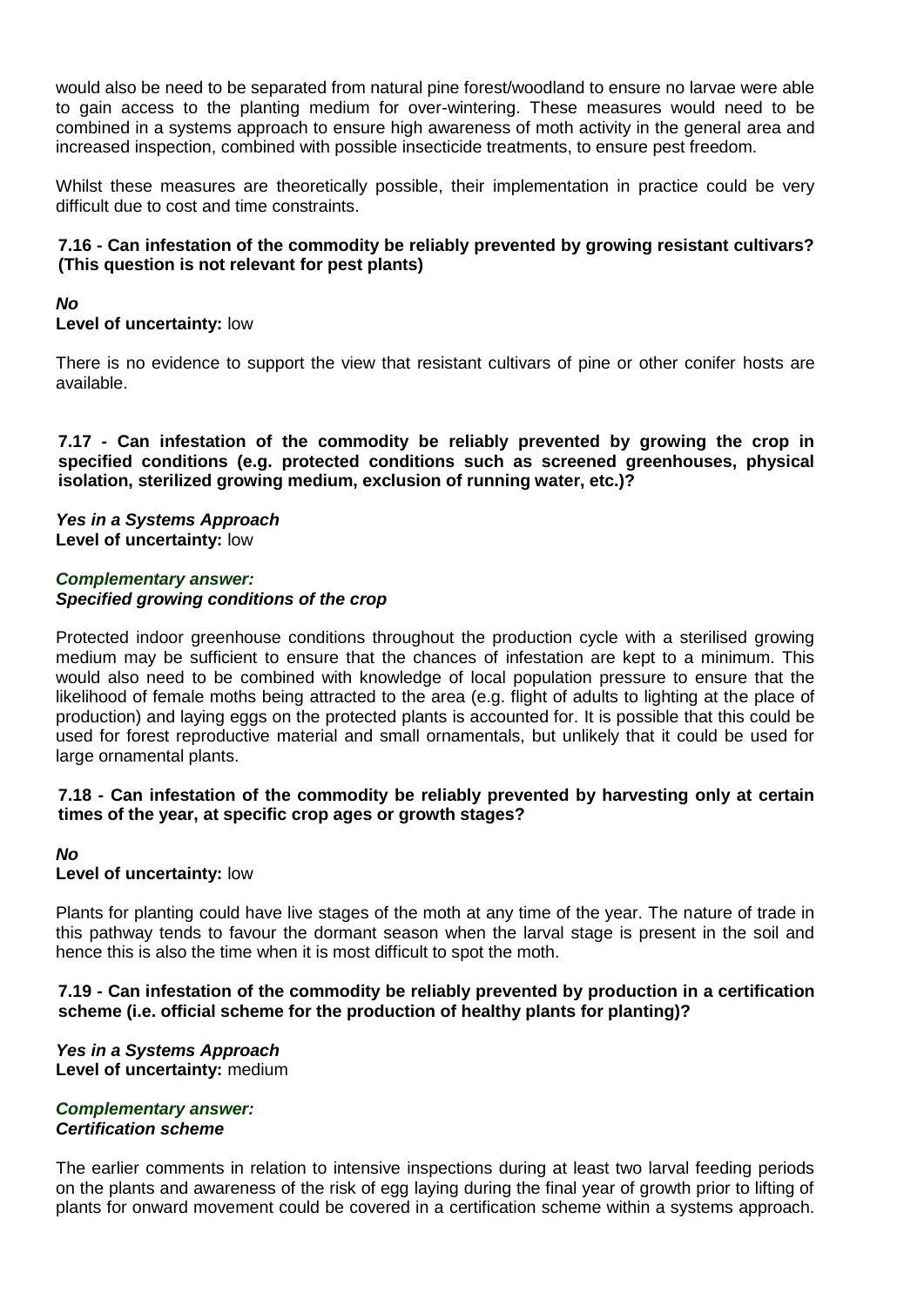However, this would need to be developed specifically and is not a current method of production and may not be feasible in practice.

# **7.20 - Based on your answer to question 4.01 (low rate of spread with low uncertainty), select the rate of spread.**

*Low rate of spread* **Level of uncertainty:** low

#### *Complementary answer: Pest-free place of production or pest free area*

The natural rate of spread is low and will reduce the likelihood of females ovipositing on plants for planting provided that the place of production is separated from adjacent standing crops.

# **7.21 - The possible measure is: pest-free place of production or pest free area Can this be reliably guaranteed?**

*No*

# **Level of uncertainty:** medium

Within a systems approach the pest-free place of production could work well provided that a strict regime of inspection supported by high awareness of moth activity in forests nearest to the place of production. Under current regimes this cannot be reliably guaranteed, but could be developed for the future. It would, however, increase costs for the producers and its practicality in the longer term would need to be assessed in relation to cost and efficacy.

# **Options after harvest, at pre-clearance or during transport**

# **7.22 - Can the pest be reliably detected by a visual inspection of a consignment at the time of export, during transport/storage or at import?**

# *No*

# **Level of uncertainty:** low

Since the most likely time to move consignments is during the dormant period of the host plant (although larger potted trees could be moved at other times of the year), visual inspection for the presence of larvae in the soil is not regarded as a reliable visual inspection procedure.

# **7.23 - Can the pest be reliably detected by testing of the commodity (e.g. for pest plant, seeds in a consignment)?**

*No*

# **Level of uncertainty:** low

Other than visual inspection, there is no reliable testing method.

# **7.24 - Can the pest be effectively destroyed in the consignment by treatment (chemical, thermal, irradiation, physical)?**

### *Yes as standalone measure* **Level of uncertainty:** medium

Application of a systemic or contact insecticide would deal with stages on the host plant itself. A soil drench with suitable insecticide could kill the soil-based larval stages during the dormant season. However, these measures have not been developed for this particular pest. The use of sterile soil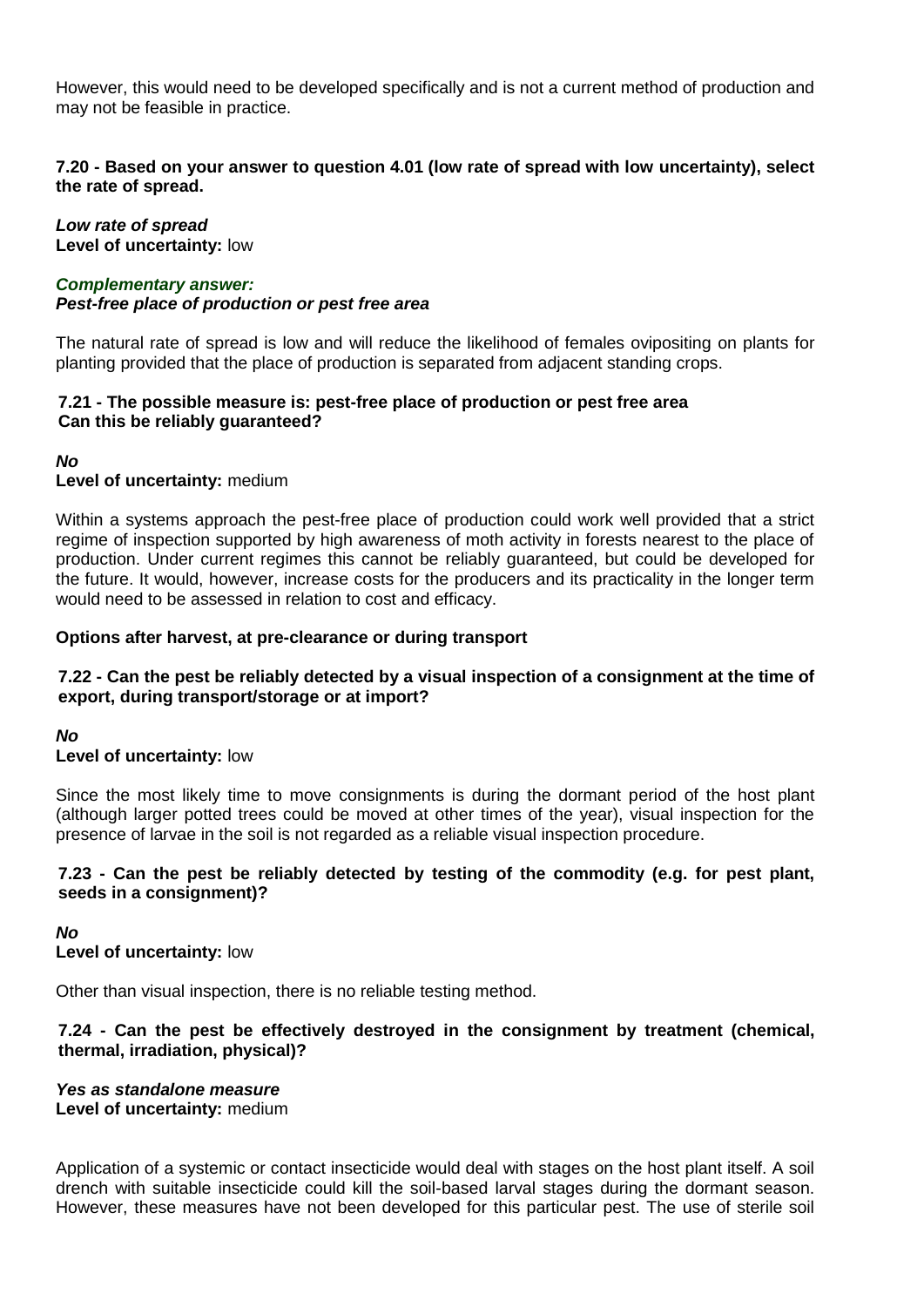medium could remove the soil-based larval stages but this would need to be carried out by replacing the existing growing medium in the period after larval migration to the soil has taken place.

**7.25 - Does the pest occur only on certain parts of the plant or plant products (e.g. bark, flowers), which can be removed without reducing the value of the consignment? (This question is not relevant for pest plants)**

*Yes in a Systems Approach* **Level of uncertainty:** medium

*Complementary answer: Specified treatment of the consignment*

It would not be possible to remove any parts of the plant during the growing season but removal of the soil and replacement with sterile growing medium after larvae have migrated to the soil in the dormant season of the plant could minimise the likelihood of the pest being present.

### **7.26 - Can infestation of the consignment be reliably prevented by handling and packing methods?**

*Yes in a Systems Approach* **Level of uncertainty:** medium

### *Complementary answer: Specific handling/packing methods*

Use of bare-rooted stock during the dormant season would remove all overwintering larval stages. Similarly, replacement of the growing medium with new sterile growing medium during the dormant season would remove overwintering larvae and render the plants pest-free.

### **Options that can be implemented after entry of consignments**

### **7.27 - Can the pest be reliably detected during post-entry quarantine?**

### *Yes in a Systems Approach* **Level of uncertainty:** medium

During the usual period for moving plants in the dormant season, it would be impossible to detect larvae unless the soil was removed completely from the roots and inspected carefully. This is not practical for large numbers of plants. If the plants were imported during the growing season, careful inspection could reveal feeding larvae, but this would be unreliable for small larvae (or any remaining unhatched eggs). Conceivably, a period of post-entry quarantine under secure containment (greenhouse or polytunnel) during the whole of the growing season could reveal any emergent larvae that could have escaped detection. However, this is unlikely to be practical in largescale practice.

**7.28 - Could consignments that may be infested be accepted without risk for certain end uses, limited distribution in the PRA area, or limited periods of entry, and can such limitations be applied in practice?**

*No*

**Level of uncertainty:** medium

**7.29 - Are there effective measures that could be taken in the importing country (surveillance, eradication, containment) to prevent establishment and/or economic or other**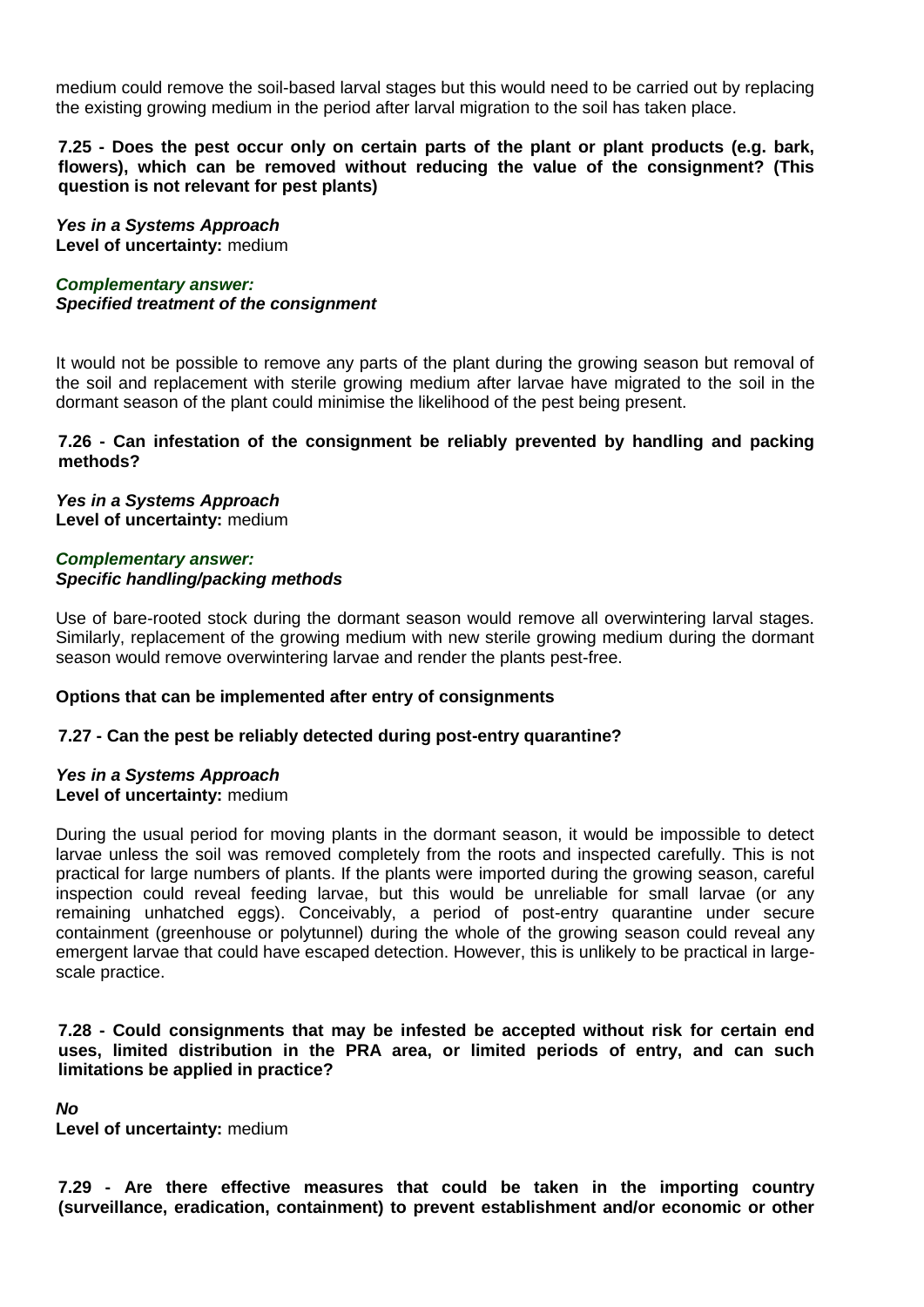# **impacts?**

### *Yes* **Level of uncertainty:** high

### *Complementary answer: Internal surveillance and/or eradication or containment campaign*

In theory, inspection of plants during the year after planting could reveal any larval feeding in time for the plants to be treated with insecticide to prevent development to pupae and new adults. This would require intensive inspection and effective application of insecticides (contact or systemic) to ensure complete freedom from the pest. Whilst theoretically possible, this is likely to prove difficult and expensive in practice. Use of pheromone traps (for emergent male moths) and light traps (for adults of both sexes) could supplement visual inspections but would be too late to prevent spread of the pest.

# **7.30 - Have any measures been identified during the present analysis that will reduce the risk of introduction of the pest?**

| Q.   | <b>Standalone</b> | <b>System</b><br>Approach | <b>Possible Measure</b>                                                         | <b>Uncertainty</b> |
|------|-------------------|---------------------------|---------------------------------------------------------------------------------|--------------------|
| 7.13 |                   | X                         | visual inspection at the place of production                                    | medium             |
| 7.15 |                   | X                         | specified treatment of the crop                                                 | low                |
| 7.17 |                   | X                         | specified growing conditions of the crop                                        | low                |
| 7.19 |                   | X                         | certification scheme                                                            | medium             |
| 7.20 |                   | X                         | pest-free place of production or pest free area                                 | medium             |
| 7.24 | X                 |                           | specified treatment of the consignment                                          | medium             |
| 7.25 |                   | X                         | removal of certain parts of the plant products                                  | medium             |
| 7.26 |                   | X                         | specific handling/packing methods                                               | medium             |
| 7.27 |                   | X                         | Potential for special case post-entry quarantine                                | medium             |
| 7.29 | X                 |                           | surveillance<br>and/or<br>eradication<br>internal<br>or<br>containment campaign | high               |

# *Yes*

A systems approach at the place of production could result in pest freedom provided that the combination of measures are applied rigorously. The practicality in terms of efficacy and cost of such a systems approach would need to be assessed to determine whether it could be put into place at acceptable cost in financial and resource terms.

# **7.31 - Does each of the individual measures identified reduce the risk to an acceptable level?**

# *No*

**Level of uncertainty:** medium

As indicated, a combination of measures within a systems approach would need to be applied to act both in parallel and in sequence to reduce the likelihood of pest presence on the pathway.

### **7.32 - For those measures that do not reduce the risk to an acceptable level, can two or more measures be combined to reduce the risk to an acceptable level?**

*Yes* **Level of uncertainty:** medium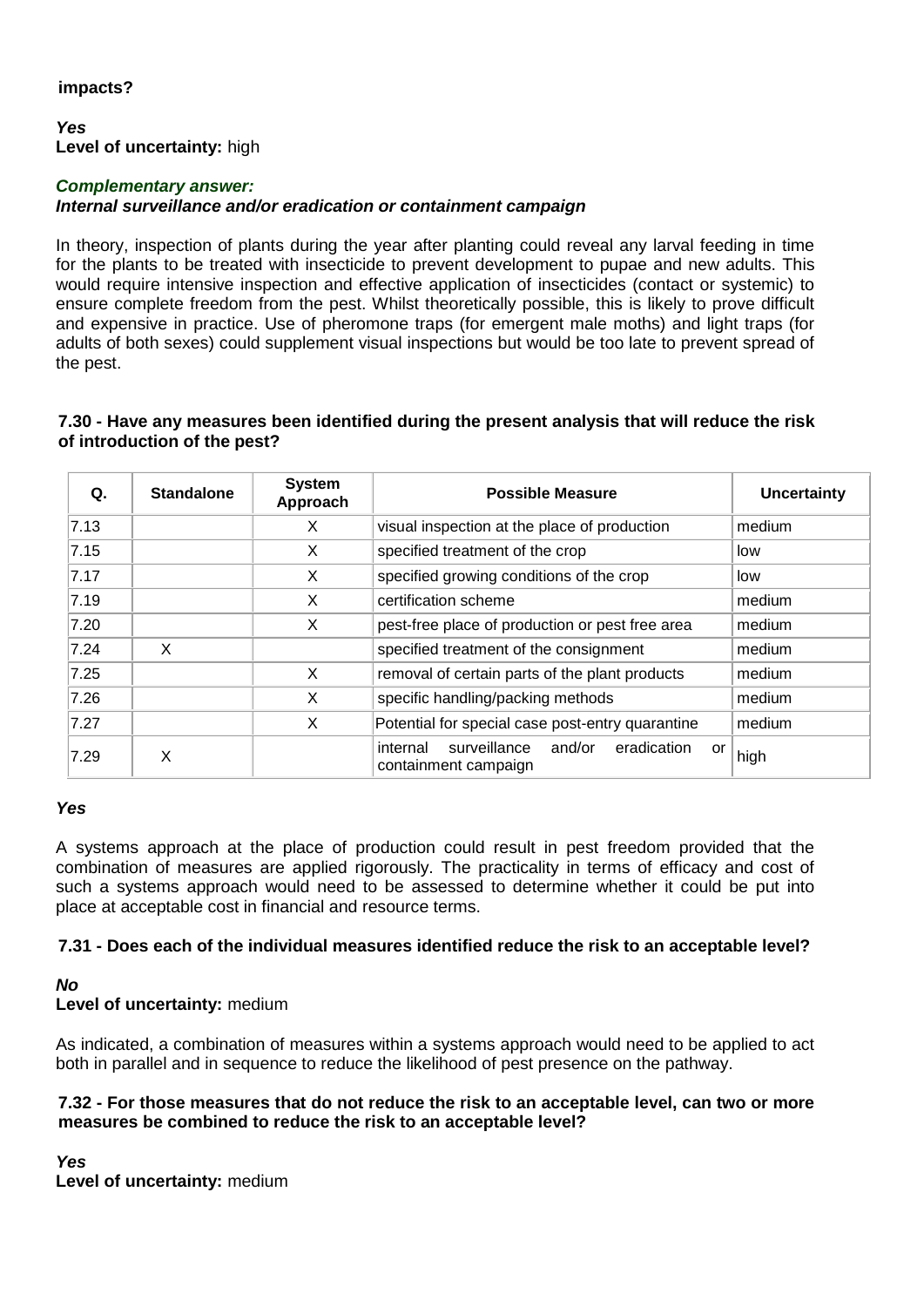Combinations of measures, especially those that use knowledge of local pest pressure, distance from the nearest infested forest and rigorous inspection of plants during the growing season when feeding larvae would be present, could result in pest freedom. This can be further enhanced by replacing soil with sterile growing medium prior to onward distribution of plants during the dormant season.

### **7.34 - Estimate to what extent the measures (or combination of measures) being considered interfere with international trade.**

# **Level of uncertainty:** medium

These measures are **very likely** to interfere with international trade. All measures of growing under controlled conditions and monitoring of environment around the production area would be likely to have a significant effect on production costs. Apart from the increased surveillance and phytosanitary inspectorate costs, the additional labour and material costs of re-planting with sterile media prior to despatch in the plants' dormant season will further increase the overall cost.

### **7.35 - Estimate to what extent the measures (or combination of measures) being considered are cost-effective, or have undesirable social or environmental consequences.**

### **Level of uncertainty:** medium

It is difficult to estimate whether the combination of measures are cost-effective. If the trade is high value then the measures could ensure that such a trade continues. However, these measures also have to be combined with measures to ensure freedom from other pests and pathogens (see EC Directive 200/29/EC) that may require further inspection or treatment measures. The only measures that could have undesirable social or environmental consequences are application of insecticides that could impact on those handling the plants or could affect non-target organisms that could be associated with the plants.

**7.36 - Have measures (or combination of measures) been identified that reduce the risk for this pathway, and do not unduly interfere with international trade, are cost-effective and have no undesirable social or environmental consequences?**

### *No*

Whilst the combination of measures identified could enable international trade to continue, the difficulty of ensuring pest freedom without greatly increasing costs suggests that the measures may be difficult to apply or have poor producer uptake.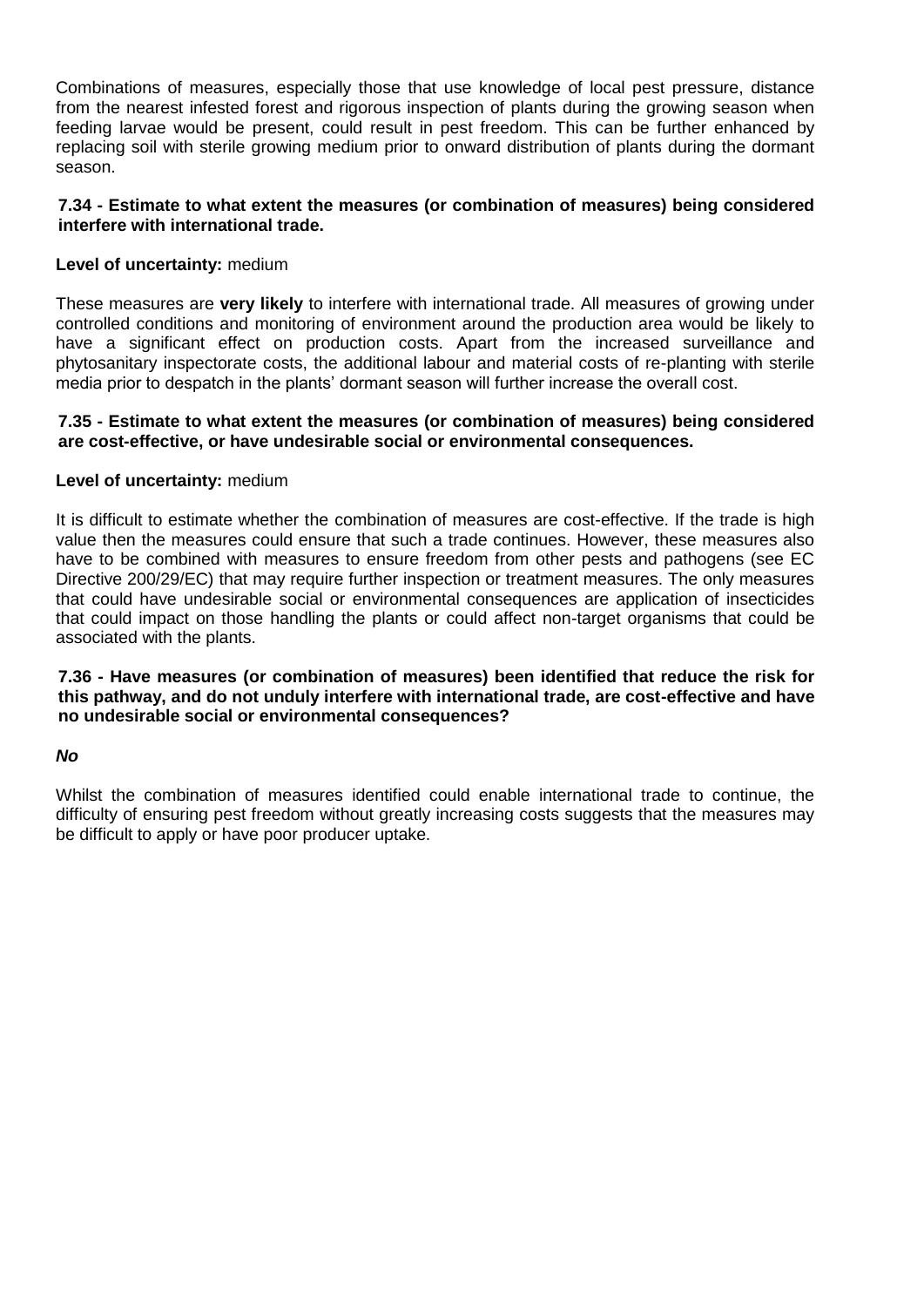# **Pathway 2: Contaminated machinery or vehicles**

# **7.06 - Is the pathway that is being considered a commodity of plants and plant products?**

*No*

# **7.07 - Is the pathway that is being considered the entry with human travellers?**

*Yes*

Machinery and vehicles is a human-mediated pathway.

**7.29 - Are there effective measures that could be taken in the importing country (surveillance, eradication, containment) to prevent establishment and/or economic or other impacts?**

*Yes* **Level of uncertainty:** low *Complementary answer:*

# *Internal surveillance of campaign to "keep it clean".*

Thorough cleaning of machinery to remove soil and plant parts and debris at departure from infested areas would be effective in minimising the risk of pest movement along this pathway. The UK could undertake surveillance of this cleaning being carried out.

# **7.30 - Have any measures been identified during the present analysis that will reduce the risk of introduction of the pest?**

| Q.   | <b>Standalone</b> | System<br>Approach | <b>Possible Measure</b>                                                                                                             | Uncertainty |
|------|-------------------|--------------------|-------------------------------------------------------------------------------------------------------------------------------------|-------------|
| 7.29 |                   |                    | Thorough cleaning and inspection of machinery and<br>vehicles at point of departure. Internal surveillance of<br>cleaning campaign. | low         |

### *Yes*

High awareness by operators, combined with thorough cleaning and subsequent inspection to ensure freedom from possible contamination.

# **7.31 - Does each of the individual measures identified reduce the risk to an acceptable level?**

*No*

# **Level of uncertainty:** medium

A combination of measures (inspection, awareness, cleaning) is required.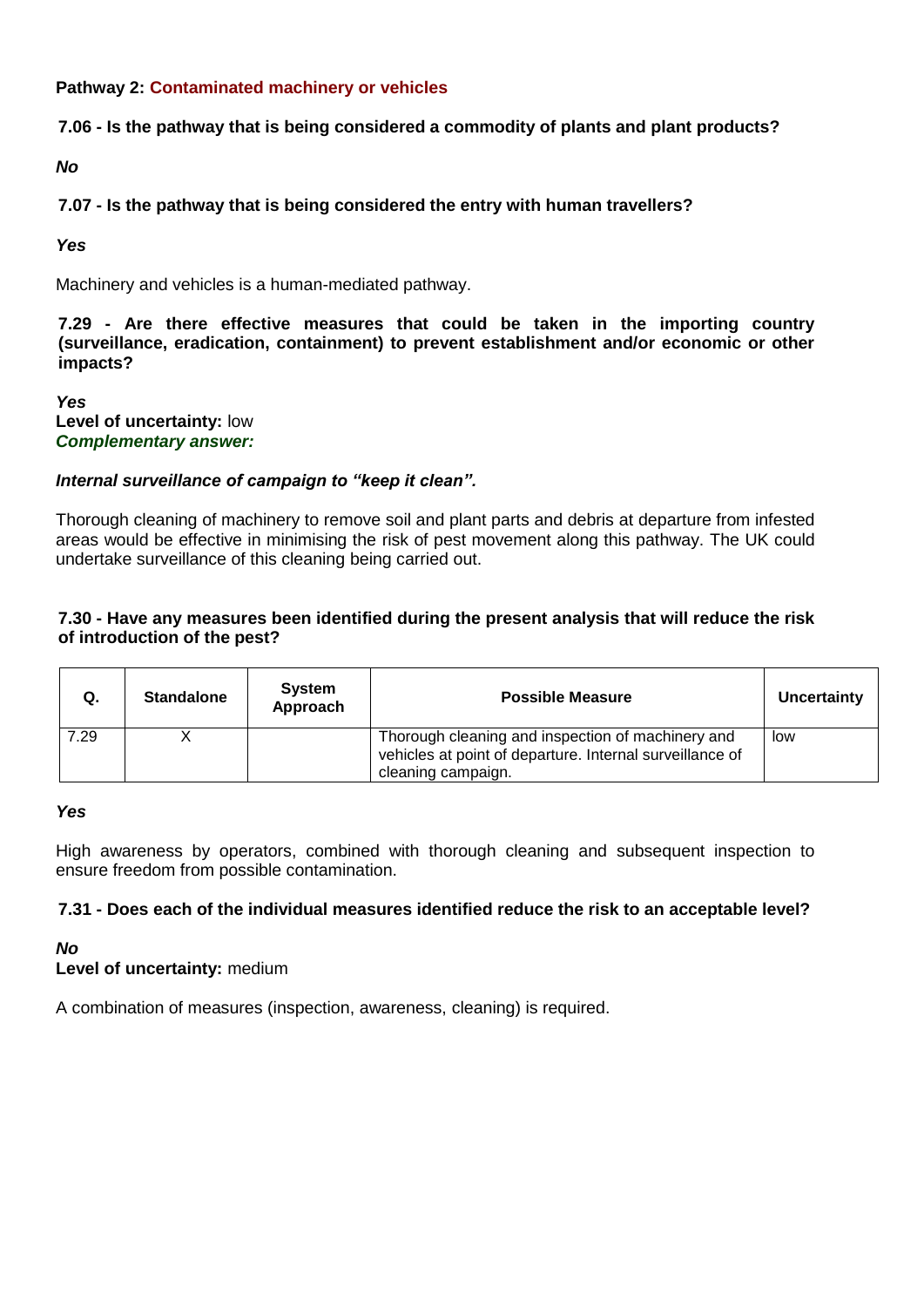**7.32 - For those measures that do not reduce the risk to an acceptable level, can two or more measures be combined to reduce the risk to an acceptable level?**

# *Yes*

**Level of uncertainty:** medium

Inspection, awareness and cleaning.

### **7.34 - Estimate to what extent the measures (or combination of measures) being considered interfere with international trade.**

### **Level of uncertainty:** low

The international movement of machinery is difficult to quantify but the measures to apply are relatively low cost and are part of good biosecurity management and, overall, should not interfere with international trade.

### **7.35 - Estimate to what extent the measures (or combination of measures) being considered are cost-effective, or have undesirable social or environmental consequences.**

# **Level of uncertainty:** low

The measures are relatively low-cost to apply and do not have undesirable consequences.

### **7.36 - Have measures (or combination of measures) been identified that reduce the risk for this pathway, and do not unduly interfere with international trade, are cost-effective and have no undesirable social or environmental consequences?**

*Yes*

Awareness, inspection, cleaning and further inspection.

### **7.41 - Consider the relative importance of the pathways identified in the conclusion to the entry section of the pest risk assessment**

The plants for planting pathway is by far the most important pathway.

**7.42 - All the measures or combination of measures identified as being appropriate for each pathway or for the commodity can be considered for inclusion in phytosanitary regulations in order to offer a choice of different measures to trading partners. Data requirements for surveillance and monitoring to be provided by the exporting country should be specified.**

**7.43 - In addition to the measure(s) selected to be applied by the exporting country, a phytosanitary certificate (PC) may be required for certain commodities. The PC is an attestation by the exporting country that the requirements of the importing country have been fulfilled. In certain circumstances, an additional declaration on the PC may be needed (see EPPO Standard PM 1/1(2) Use of phytosanitary certificates).** 

**7.44 - If there are no measures that reduce the risk for a pathway, or if the only effective measures unduly interfere with international trade (e.g. prohibition), are not cost-effective or have undesirable social or environmental consequences, the conclusion of the pest risk management stage may be that introduction cannot be prevented. In the case of pest with a high natural spread capacity, regional communication and collaboration is important.**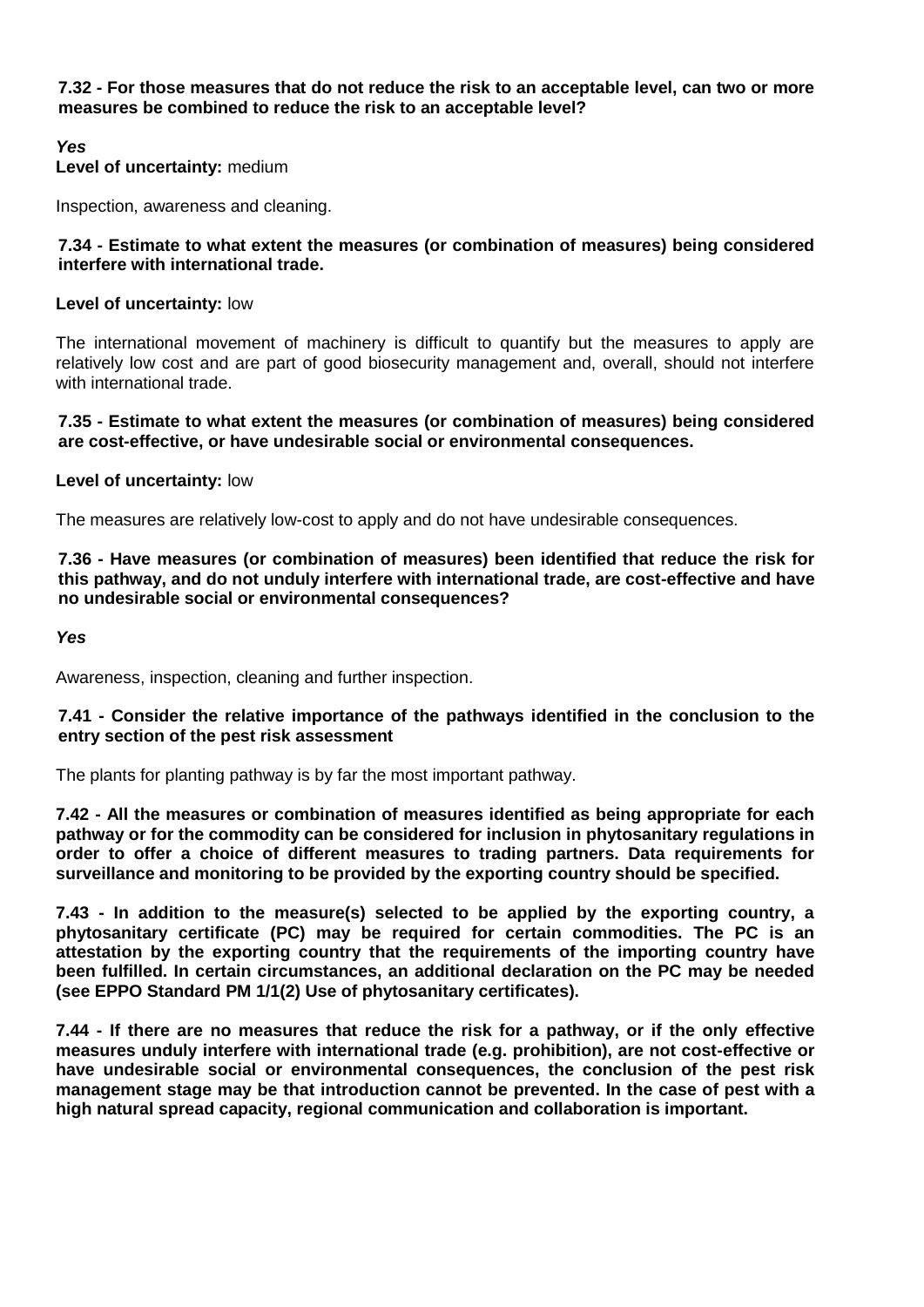### **7.45 - Summarize the conclusions of the Pest Risk Management stage. List all potential management options and indicate their effectiveness. Uncertainties should be identified.**

Eradication and containment for *Dendrolimus pini* depends very much on early detection of small populations of the moth. In the context of the current PRA, the aim is to survey and track what appears to be a pioneer population of the moth, which still appears to be restricted in its distribution and population size. In view of the environmental sensitivity, uncertainty about this potential pest's status as a non-native or native species, and the fact that the population is, at least currently, not showing signs of increasing to damaging outbreak levels, aerial application of pesticides is not a realistic option. An important measure is to prevent further spread of the moth by human means, especially to the areas of Caledonian pinewoods in Scotland and to the rest of the PRA area where climate conditions might be more conducive to increased population growth.

With regard to the PRA area as a whole, potential measures to reduce further incursions from outside the UK have been identified and these are based principally on managing the plants for planting pathway through place of production freedom (a range of possible measures in combination within a systems approach) followed by rigorous post-entry inspection, potentially linked to specific post-landing quarantine procedures. These approaches could also be effective in tracking and managing the infestation already present in the PRA area and in minimising the likelihood of spread and further introductions. The level of uncertainty is dependent on the quality of survey and inspection and, provided these are rigorous, there should be high likelihood of successful application of the measures. In relation to cost-benefit assessment of these measures, although this has not been carried out formally, it is likely that they would prove difficult to apply and expensive in practice to apply outside of the UK. In terms of managing the current UK infestation and preventing human mediated spread, they may be more manageable.

# **References**

- A'Hara, S & Cottrell, J. 2013. Development and characterisation of ten polymorphic microsatellite markers for the pine-tree lappet moth *Dendrolimus pini* (Lepidoptera: Lasiocampidae). Conservation Genetics Resource, 5(4): 1135-1137
- Adomas, J. 2003. Control of pine moth (*Dendrolimus pini* L.) in Bydgoska Primaeval Forest in 2003. Sylwan, 147 (11), 68-73.
- Anon. 2000. Eberswalde State Forest Service: research results for Scots pine. AFZ/Der Wald, Allgemaine Forst Zeitschrift fur Waldwirtschaft und Umweltvorsorge, 55 (14), 724-746.
- Centrum Informacynjne Lasow Panstwowych. Forests in Poland 2007. pp. 32
- Björkman, C., Lindelöw, Å., Eklund, K., Kyrk, S., Klapwijk, M.J., Fedderwitz, F. & Nordlander, G. 2013. A rare event – an isolated outbreak of the pine-tree lappet moth (*Dendrolimus pini*) in the Stockholm archipelago. 2013. Entomologisk Tidskrift 134 (1-2): 1-9
- Cheng,A., Kruger,L. & Daniels,S. (2003) 'Place' as an integrating concept in natural resource politics: propositions for a social science research agenda. *Society and Natural Resources*, **16,** 87-104.
- Habermann, M.; Elsner, G.; Hurling, R.. and Kruger, F. 2006. Forest Health Situation 2005/2006 in Niedersachen and Scleswig-Holstein. Forst und Holz, 61 (4), 137-140.
- Hopkins, A.D. 1908. Notable Depredations by Forest Insects. Reprint from Yearbook of Department of Agriculture for 1907. Washington: Government Printing Office:1908
- Klimetzek D. 1971. Vergleichende Studien über das Auftreten nadelfressender Kiefernraupen in Süddeutschland seit 1810. I. Schadgebiete in der Rheinpfalz. Z ang Ent 68: 264-274.
- Larsson, S. & Tenow, O. 1980. Needle-eating insects and grazing dynamics in a mature Scots pine forest. Ecological Bulletins 32: 269-306
- Le Mellec, A.; and Michalzik, B. 2008. Impact of a pine lappet (*Dendrolimus pini*) mass outbreak on C and N fluxes to the forest floor and soil microbial properties in a Scots pine forest in Germany. Can. J. For. Res., 38: 1829-1841.
- Leverton, R (2016) Pine-tree lappet *Dendrolimus pini* (L.) (Lep.: Lasiocampidae) in Scotland: The evidence for a relict indigenous population versus recent introduction. Entomologist's Rec. J. Var. 128, 63-85
- Meshkova, V. 2003. Dependency of Outbreaks Distribution from Insects-defoliators' Seasonal